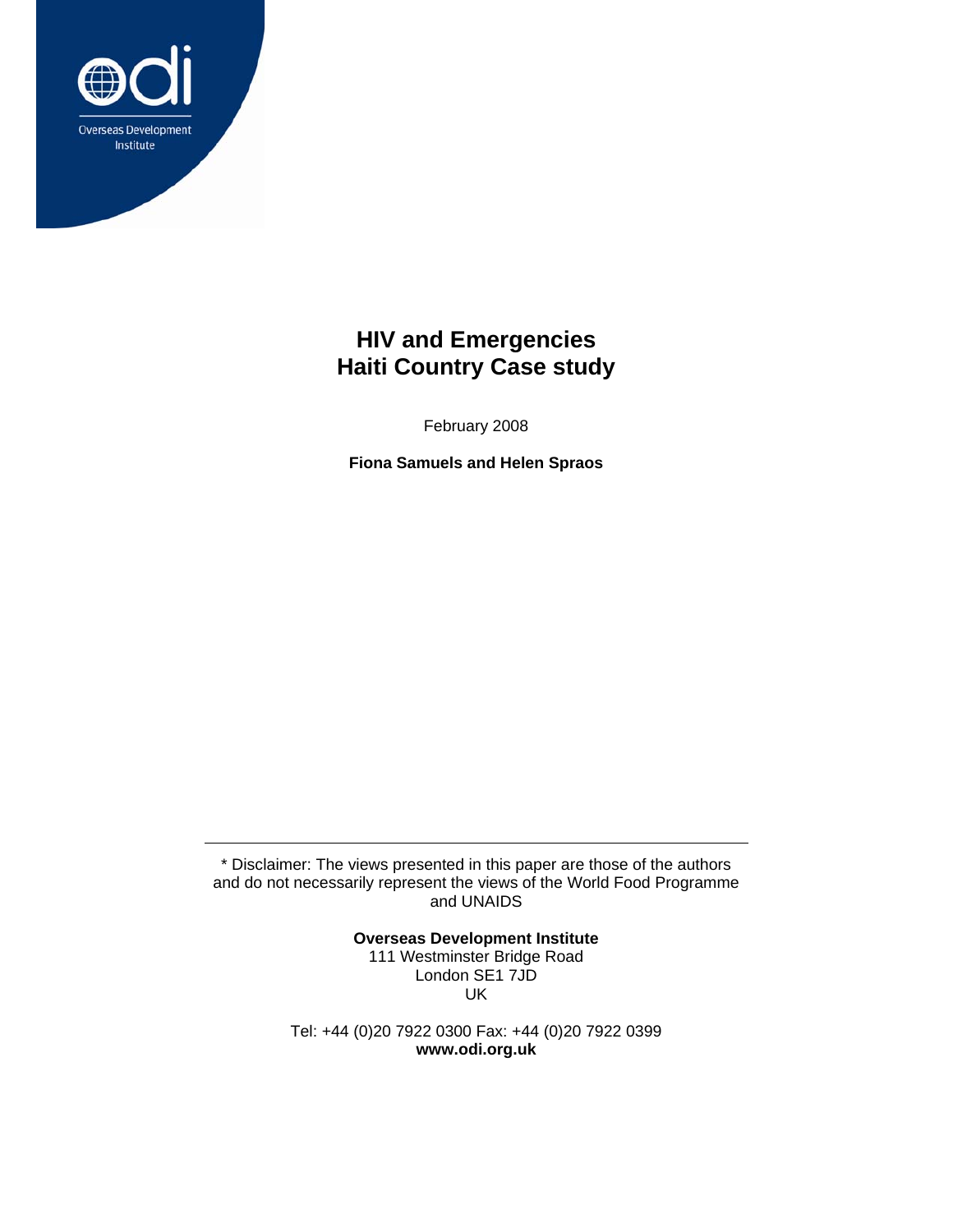# **Contents**

| 1. |     |  |  |  |  |  |
|----|-----|--|--|--|--|--|
| 2. |     |  |  |  |  |  |
| 3. |     |  |  |  |  |  |
|    | 3.1 |  |  |  |  |  |
|    | 3.2 |  |  |  |  |  |
|    | 3.3 |  |  |  |  |  |
|    | 3.4 |  |  |  |  |  |
|    | 3.5 |  |  |  |  |  |
| 4. |     |  |  |  |  |  |
|    | 4.1 |  |  |  |  |  |
|    | 4.2 |  |  |  |  |  |
| 5. |     |  |  |  |  |  |
|    | 5.1 |  |  |  |  |  |
|    | 5.2 |  |  |  |  |  |
|    | 5.3 |  |  |  |  |  |
| 6. |     |  |  |  |  |  |
|    | 6.1 |  |  |  |  |  |
|    | 6.2 |  |  |  |  |  |
|    |     |  |  |  |  |  |
|    |     |  |  |  |  |  |
|    |     |  |  |  |  |  |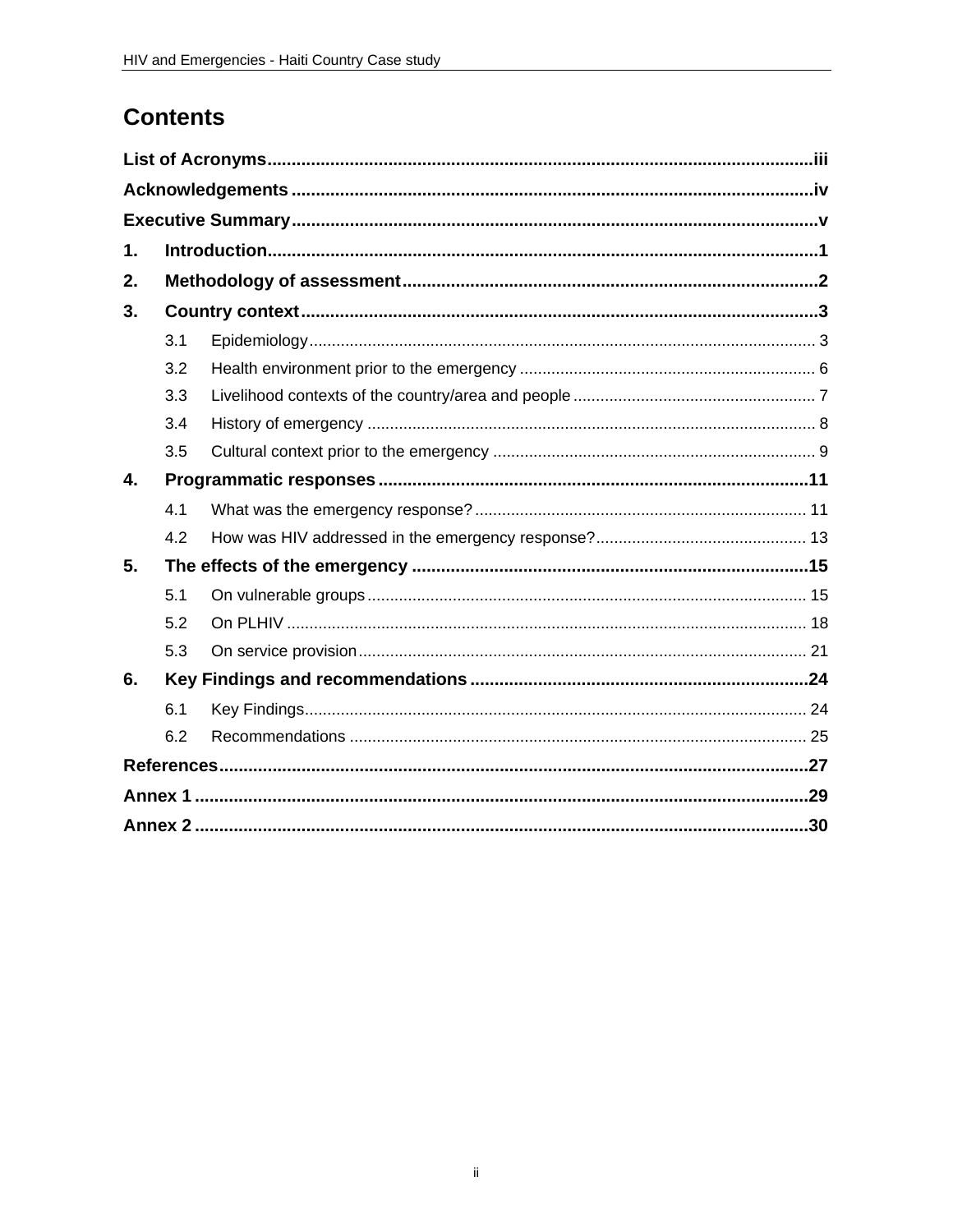# **List of Acronyms**

| ART             | Anti-retroviral Therapy                                                                                     |
|-----------------|-------------------------------------------------------------------------------------------------------------|
| <b>BSS</b>      | <b>Behavioural Surveillance Survey</b>                                                                      |
| <b>CAR</b>      | <b>Central African Republic</b>                                                                             |
| <b>CNDDR</b>    | National Commission for Disarmament, Demobilisation and Reintegration                                       |
| <b>CSWs</b>     | <b>Commercial Sex Workers</b>                                                                               |
| <b>DPC</b>      | Direction de la Protection Civile                                                                           |
| EMMUS IV        | Enquête Mortalité, Morbidité et Utilisation des Services 2005-2006                                          |
| <b>FGD</b>      | <b>Focus Group Discussion</b>                                                                               |
| Gheskio         | Groupe Haitien d'Étude du Sarcome de Kaposi et des infections Opportunistes                                 |
| <b>HRC</b>      | <b>Haitian Red Cross</b>                                                                                    |
| <b>ICRC</b>     | International Committee of the Red Cross                                                                    |
| IDI             | In-depth Interview                                                                                          |
| <b>IDUS</b>     | <b>Injecting Drug Users</b>                                                                                 |
| <b>INGOs</b>    | International Non-Governmental Organisations                                                                |
| <b>IOM</b>      | International Organisation for Migration                                                                    |
| KAP.            | Knowledge, Attitudes, Practices                                                                             |
| KI <sub>S</sub> | Key Informants                                                                                              |
| <b>MDM</b>      | Médecins du Monde                                                                                           |
| <b>MHDR</b>     | Mouvement Haïtien pour le Développement Rural                                                               |
| MINUSTAH        | United Nations Stabilization Mission in Haiti                                                               |
| MSF             | Médecins Sans Frontières                                                                                    |
| <b>MSM</b>      | Men who have Sex with Men                                                                                   |
| <b>NFIs</b>     | Non-food items                                                                                              |
| <b>OCHA</b>     | UN Office for the Coordination of Humanitarian Affairs                                                      |
| <b>STIS</b>     | <b>Sexually Transmitted Infections</b>                                                                      |
| <b>UCC</b>      | Unité de Coordination et de Contrôle du Programme National de Lutte contre les<br><b>IST et le VIH/SIDA</b> |
|                 |                                                                                                             |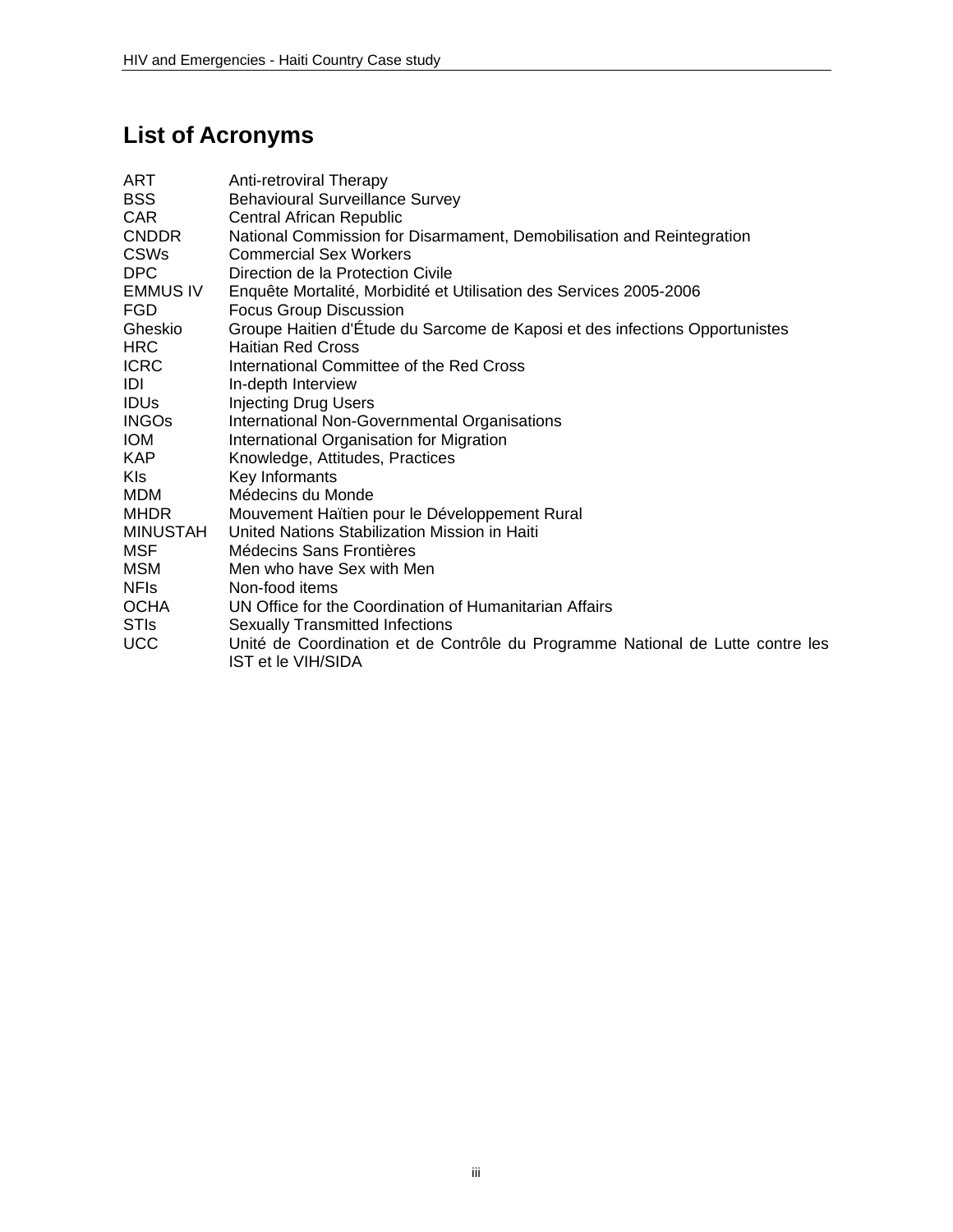## **Acknowledgements**

The authors of the report would like to thank all those who agreed to meet them during the course of the study, and the PLHIV in particular. They would also like to express their appreciation to Valérie Tremblay of UNDP, Dr Marie Mercy Zevallos of POZ and Dr Hervé Beauvois of FOSREF for their collaboration in facilitating the field visits.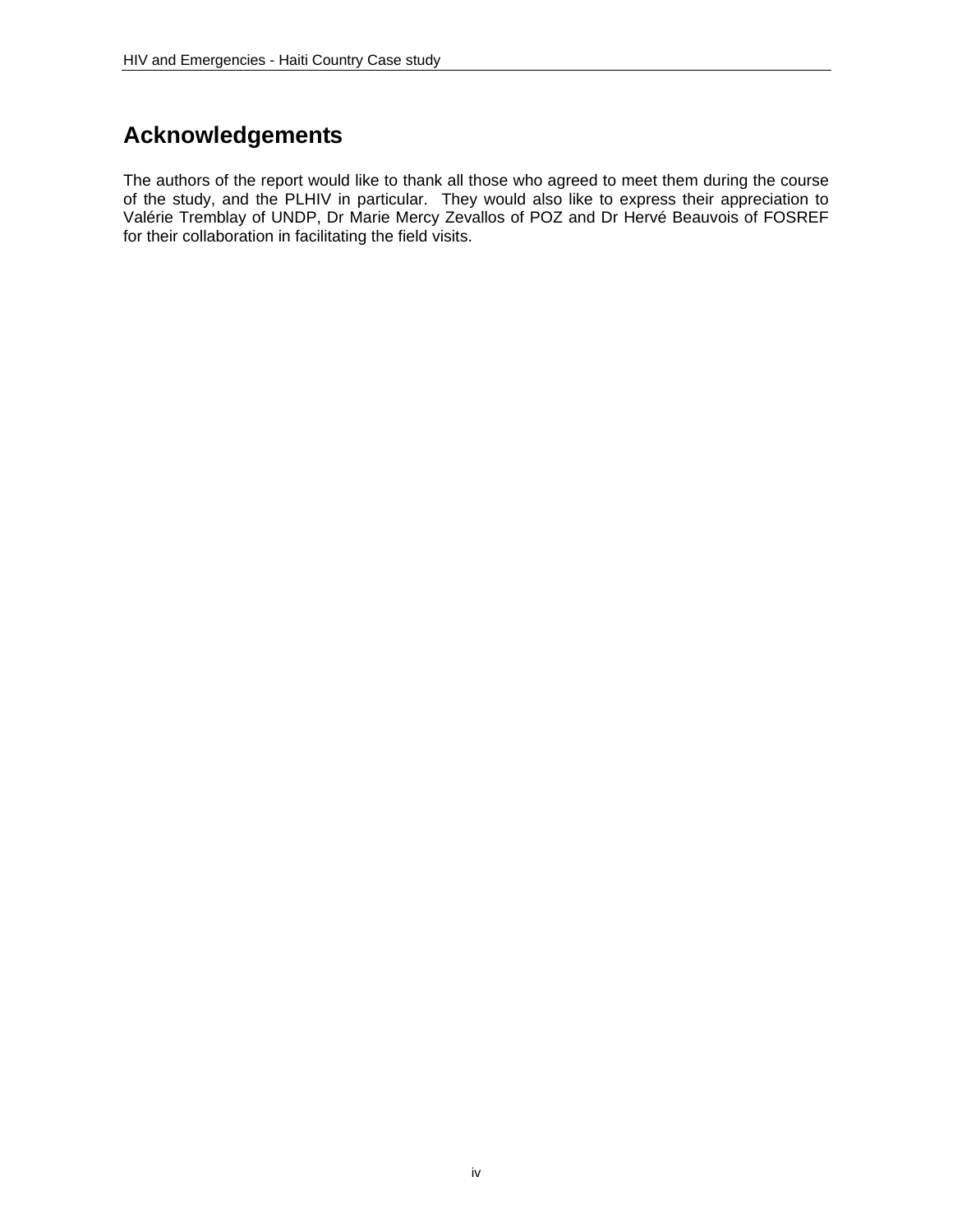# **Executive Summary**

#### *Background and context*

Haiti has the highest HIV prevalence rates in Latin America and the Caribbean and the worst AIDS epidemic outside Africa. HIV prevalence, at 2.2 %, is generalised among the population, although slightly more women than men are affected and rates are higher in urban than in rural areas. There are indications that the prevalence rate has been falling over recent years, primarily due to the introduction of a safe blood policy and some – but still insufficient – positive behaviour change among high risk groups. There are believed to have been 103,669 adult PLHIV in Haiti at the end of 2005 out of a total population of 9 million, while according to UNAIDS, there were approximately 16,000 AIDS-related deaths in the same year.

Knowledge about HIV is relatively high and condom use is increasing. The primary modes of transmission of the virus are heterosexual contact. Among the groups considered most at risk of HIV are young people, commercial sex workers (CSWs), men who have sex with men (MSM), migrants (both to urban areas and cross-border), police, prisoners and truck drivers. However, the epidemic is fuelled by chronic poverty, inadequate health services and continuing high levels of stigma and discrimination towards PLHIV. The number of sites where VCT and ART are available has increased significantly over recent years but coverage is still insufficient to enable easy access for people living in isolated rural areas. A new National Strategic Plan has recently been introduced which highlights the need to adopt a multi-sectoral approach in order to tackle the chronic vulnerability that is the key to the fight against HIV/AIDS.

Basic health indicators in the country are extremely poor, reflecting the lack of basic sanitation and the difficulty that many people face in gaining access to quality health services. The state sector is responsible for only 30% of health centres and is unable to regulate and coordinate the other providers adequately. Additionally, health services and trained professionals are concentrated in the major towns and, in all but a handful of cases, attempts to decentralise control to the Unités Communales de Santé (UCS) have failed to get off the ground. As a result, health costs are prohibitively high for poor people, who are often forced to sell assets in order to pay for life-saving treatment.

This situation can be explained by a lengthy history of political instability and neglect of public service provision. GDP has been falling for the past 25 years, leaving a situation where close to three quarters of the population are poor and more than half live in extreme poverty. Although more people are still employed in agriculture than in any other sphere of activity, productivity is extremely low as a result of the lack of basic inputs, environmental degradation and marketing opportunities. In urban areas, particularly the capital, unemployment is high, whilst the remainder of workers unable to find stable jobs are concentrated in the precarious informal sector. Migration has been one way people have found to avoid the worst poverty and for a high proportion of households, income is boosted through transfers from internal or international migrants. Other important coping strategies that ultimately contribute to increased vulnerability include charcoal production, asset depletion and – particularly for women – transactional sex.

Poor people's livelihoods are further eroded as a result of the repeated shocks created by political instability as well as the natural hazards to which the country is exposed. In 2004, serious political unrest came to a climax with the departure from office of former President Aristide, leaving a power and security vacuum that prompted the international community to appoint a UN peacekeeping force known as MINUSTAH. For the following two years, high levels of urban violence resulted in the loss of livelihoods, population displacement, reports of widespread gang rape, as well as threatened the survival of the state. This situation was finally brought under control in early 2007 following the election a new president, Rene Preval, and the combined efforts of the blue helmets and the Haitian police.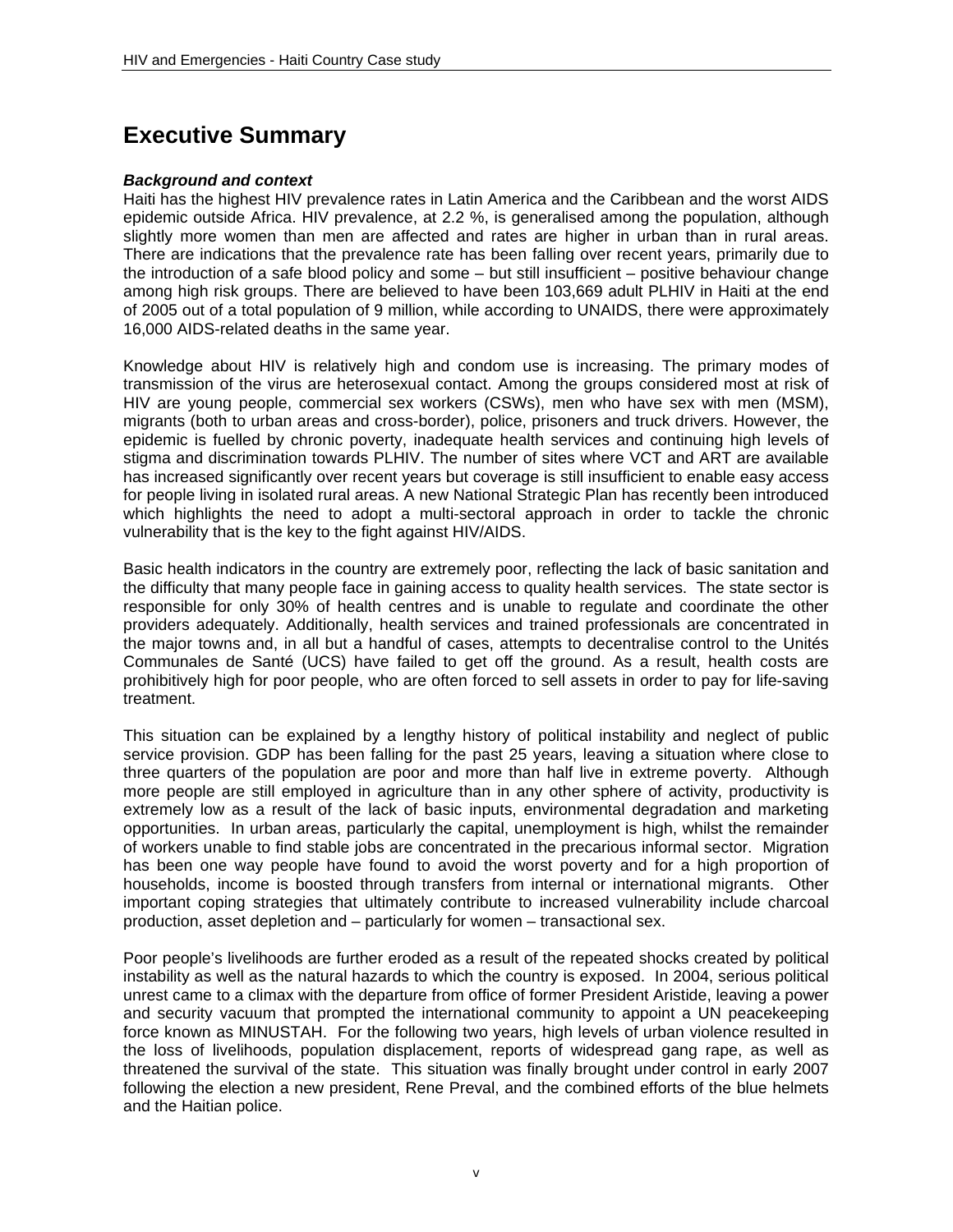Haiti's geographical location, on the path of annual hurricanes, puts the country at a natural risk to violent storms for 6 months of each year. However, these risks have increased over the years as a result of serious environmental degradation, uncontrolled urbanisation and climate change, which together have put increasing numbers of people at risk from flash floods. Several thousand people died in two catastrophic events in 2004 and other areas are regularly affected by localised flooding. This study looked particularly at the impact of Tropical Storm Noel on PLHIV and the various aspects of HIV. 73 people are believed to have died as a result of the storm that passed over the island in late October 2007, and more than 20,000 families have been affected. However, in certain instances, the impact of this incident simply compounded damage that occurred as a result of the earlier Hurricane Dean (August 2007) or bad weather in October 2007 that had serious effects in certain localities in the Western department.

Cultural factors that influence the spread of HIV include multiple sexual partners for both men and women and early sexual initiation. Gender discrimination leaves women dependent on men with little ability to negotiate the terms of their relationship and at times obliges them to consent to transactional sex. Violence against women is widespread. Traditional religious practices can also carry certain risks for HIV transmission but, in contrast with mainstream society, vaudou allows space for open expression of homosexuality, which otherwise remains taboo.

#### *The programmatic response to the emergencies: general and HIV related*

Over and above an international military and police presence to help re-establish security, little has been done in terms of a programmatic response to the violence in Haiti. Some humanitarian organisations have been able to provide assistance to affected populations, but many others were unable to operate in the no-go areas. Since these areas have been brought back under state control, other organisations have come in with projects designed to restore confidence and promote peace-building. A disarmament and demobilisation programme has been initiated by the government, while some steps are being taken to address gender-based violence by strengthening the legal framework and improving services to victims.

The response to the flooding has been more systematic and organised. A decentralised structure for disaster management is now in place, although still inexperienced. Local committees were effective at organising the evacuation of people at risk during the recent flooding and at organising emergency assistance. However, most of the shelters were open for only a short period and the aid received was not always sufficient to reach everyone. There is little assurance of longer-term assistance for those who suffered serious losses so that an unknown number of people have been left in a situation of heightened vulnerability to HIV and other serious misfortunes.

In neither context has HIV been adequately addressed. During the flooding, other immediate needs tend to have been prioritised and condoms were seldom available despite an apparent demand. The needs of PLHIV have not generally been taken into consideration either. Nonetheless, key service providers have managed to continue functioning in difficult circumstances and have developed systems for ensuring that access to ARV is not seriously disrupted. MINUSTAH has a small but active HIV/AIDS Unit and some NGOs have included awareness-raising on HIV into their response packages. UNAIDS is starting to explore how the UN system can incorporate HIV into its own emergency operations and created a small fund for such purposes after Tropical Storm Noel.

#### *Vulnerabilities to contracting HIV during the emergencies*

Findings from the interviews with people effected by the emergencies shows that sexual promiscuity as well as transactional sex increases during these periods. In the evacuation shelters, out of a combination of boredom, seeking solace from the trauma caused by the flooding and in exchange for favours, people are likely to engage in casual sex. Since condoms are mostly not available in these shelters, people place themselves in heightened risk of contracting HIV. Whilst there was no evidence that sexual and gender based violence has been a problem in the shelters, where it has been occurring is in the locations which faced the conflict and violence,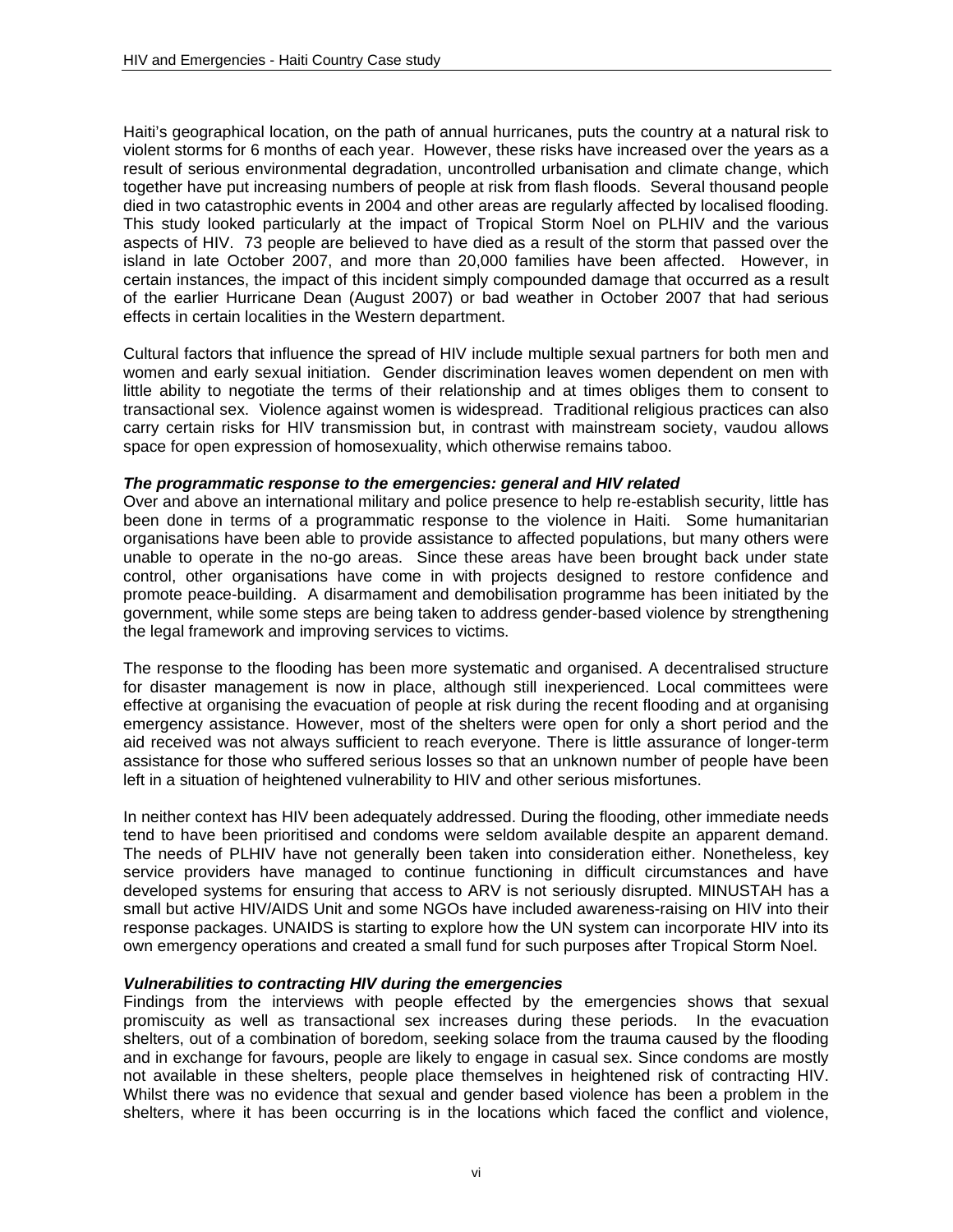where women were often raped by gang members. Invariably, it is women who are more at risk of such acts. Generally violence against women in Haiti is widespread and the conflict situation merely exacerbated this.

The study spoke to a group of self-identifying sex workers; they maintained that they always use condoms, whatever the situation. Nevertheless, a key informant suggested that since most of their clients were from outside the area, during the flooded periods the roads were closed so clients were likely to have reduced in number. This may have resulted in sex workers engaging in sex without condoms out of desperation thus increasing their vulnerability to contracting HIV. Additionally, the street-based sex workers, who are less organized and less likely to have access to condoms, are likely to have suffered even more during the flooding.

Vulnerability to contracting HIV also is likely to have increased because of reports of increases in diseases associated with flooding e.g. malaria. Such diseases, along with poor hygiene and sanitation, lower people's immunity and thus also heightens their risk of contracting HIV.

#### *Resilience and coping during emergency situations*

As described above, formal sector employment is minimal in Haiti and the majority of people are involved in small-scale petty trading. During the emergencies most people lost much of their property including items that were used for the petty trading and small livestock. As such, when asked what people were doing in terms of livelihoods the response tended to be nothing, that they were begging and that their children were going without food.

A key means of coping by people affected by the emergencies is to move to the shelters and to remain there until the flooding has subsided. There appears to be a reluctance by many people to leave the shelters as there they are given food, blankets and other items; reluctance to leave is also heightened by the fact that the rehabilitation of their homes and livelihoods remains uncertain as the government has unclear strategies of how to deal with such issues. This is not to say that food is sufficient in the shelters, but it is better than having nothing.

Family, friend and neighbour networks are key coping strategies during both flooding and political conflicts. People spoke about going to stay with neighbours, friends and family members during the different kinds of emergencies. Some sent children away to be with relatives or friends in safe places. Staying at people's houses, however, is only a short-term solution as it places increased stress on the receiving household and all those displaced mentioned that either they were asked to leave or felt themselves that they could not stay.

Another means of coping with the emergencies, is to resort to different forms of transactional sex, including selling sex in exchange for cash. The self-identifying sex workers spoken to had all taken up this work as a result of poverty in general and having to support family members 'back home'. Whilst the link is less direct, it can be said that the general situation in Haiti, which is one in which overlapping emergencies have been occurring for decades, has pushed women into engaging in sex work. For the women spoken to in Cite Soleil (a shanty settlement in Port-au-Prince which was the scene of some of the most violent clashes between gangs and later on, the peacekeepers) who do not identify themselves as sex workers (or at least did not to us), being linked to a man is their only means of survival and making a livelihood.

#### *Vulnerabilities of PLHIV during the emergencies*

Since PLHIV continue to face considerable amounts of stigma in Haiti, many choose not to disclose their status and as such have not faced any additional vulnerabilities or marginalisation as a result of the emergencies. Of those spoken to who have disclosed their status, they were pushed out of their homes or had financial support from families curtailed. Others have said that the stigma they have faced is worse than the violence and other emergency situations in which they find themselves. Thus whilst there were stories of gangs in the conflict areas, for instance, wanting to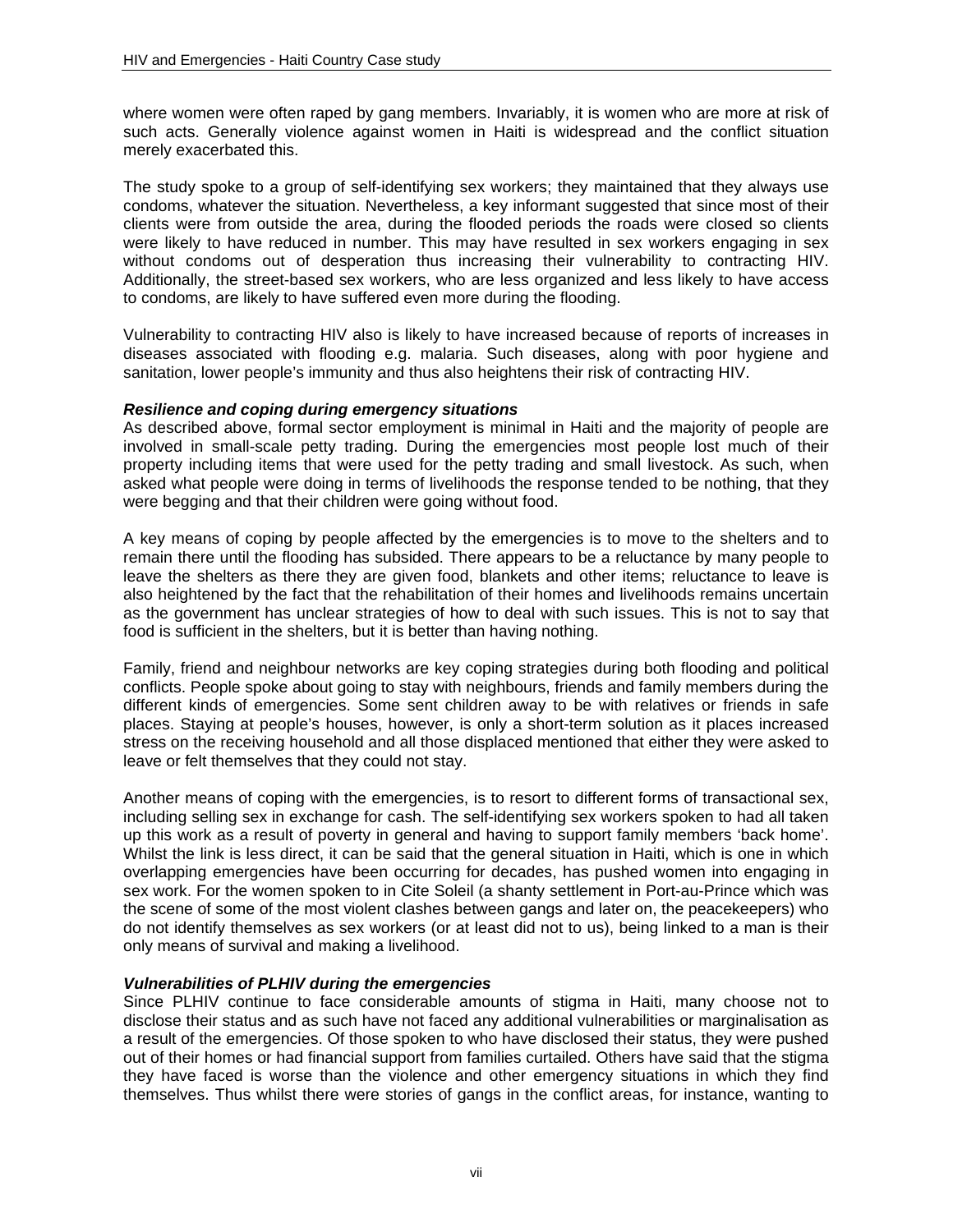eliminate PLHIV and people in the shelters wanting to throw out PLHIV, none of the PLHIV spoken to had witnessed increases in discrimination or violence as a result of the emergencies.

Supplies of ART and adherence do not seem to be an issue during both conflict/violence related and cyclone/natural disaster kinds of emergencies. Some people spoke about making sure they had them to hand even during the flooding; others said that whilst they were washed away, they went straight away to the hospital and were given fresh supplies; others said that because they had sufficient to last them for a month they had not yet run out of supplies.

The PLHIV woman spoken to in Cite Soleil, most of who had a close relationship with the hospital where we interviewed them, said that they could get condoms if they wanted to and the emergency did not upset the supplies of condoms (though, perhaps access may have been curtailed for a few days during the height of the emergency since people did not move from their houses). Nevertheless, because of stigma associated with being HIV+ most of the women had not disclosed to partners and were not using condoms with them because if they did, they feared that their partners would suspect and beat them or throw them out of the house.

#### *Resilience and coping amongst PLHIV affected by the emergencies*

Similar to the above, the main means of coping for PLHIV during emergencies is to move to stay with friends, relatives as well as into the shelters. Another strategy adopted by both HIV+ and others is to send children to other relatives. It can be argued that this occurs perhaps more frequently amongst HIV+ people as their health and ability to provide a livelihood for their children is already affected and is exacerbated further by the emergency.

A crucial means of gaining access to food for PLHIV is by being given food aid. During the period of violence there were some reports that the food was taken away by the armed gangs. Nevertheless, what is more of an issue is the potential stigma that is associated with getting food aid as people often come to suspect that those who are receiving the food aid must be positive. As a result, various strategies are adopted by PLHIV to get round this, including some even refusing food aid and thus jeopardizing their health and survival. The sharing of food with family and friends is a common strategy as it also means that when they have something they will also give to in return. But also one hears accounts of being forced to share.

Whilst no PLHIV themselves reported this directly, there is a sense that it is more difficult for PLHIV to recover after an emergency, be it violence/conflict or flooding. The inability to recover is linked to both loss of assets and other resources but importantly is linked to the stigma associated with being HIV positive.

#### *The effects of the emergencies on service provision – health services*

For PLHIV on ARVs, as already mentioned, their supply of ARVs was not affected by the emergencies, both flooding and conflict related. Contingency plans were put in place by the main suppliers of ARVs to ensure that people would have a continued supply of ARVs.

As already mentioned condom availability was extremely limited and mostly non-existent in the evacuation shelters. But the availability of condoms appears to be an issue throughout the country, whether in an emergency or not. Whilst the places providing PMTCT and VCT themselves do not appear to have been closed or affected due to the violence, and availability of PMTCT and VCT sites is increasing throughout Haiti, still many people are not using them.

Issues of blood contamination and unclean equipment do not seem to be a problem in Haiti both in normal situations and during the emergencies: a tightly controlled blood safety programme coordinated by the Haitian Red Cross is in place as well as strict programme on how to treat and dispose of biological waste and needles.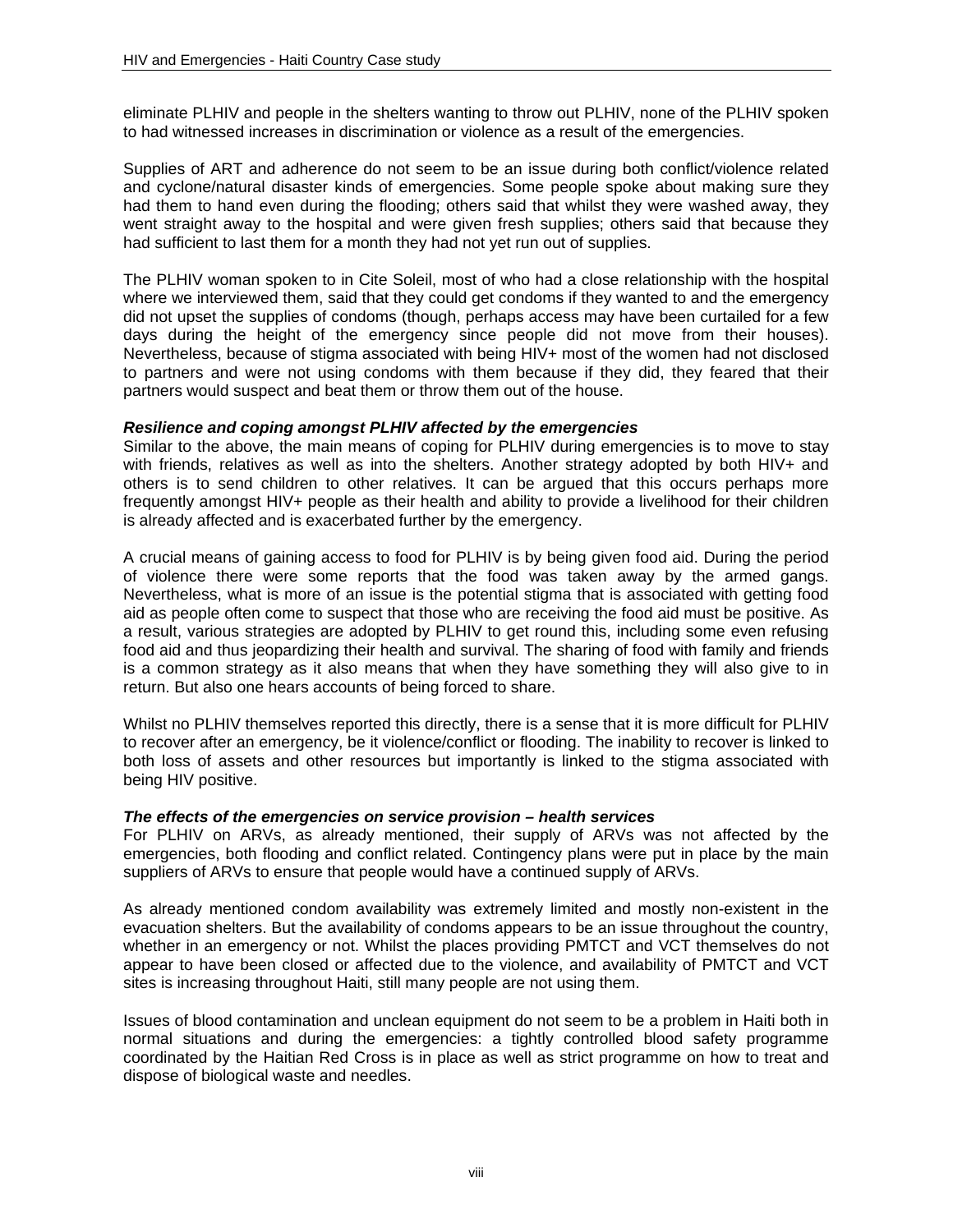#### *The effects of the emergencies on service provision – other basic services*

Whilst people were given food in the shelters, there were also many reports that it was not sufficient and had to be shared around. Clearly, for those who had not gone to the shelters, for which we have little information, they did not receive food and had to rely on others to support them. Lack of food was also a cause for quite a few people on ARVs to stop taking them. This, however, is not directly related to the emergency – unless, clearly, one sees the broader situation of food security in which Haiti finds itself as one of emergency.

Many people report that their children stopped going to school as a result of the emergencies, both violence and flooding. Additionally, even if the schools were not affected by the flooding in many places they were used as evacuation shelters and had to be thoroughly cleaned and disinfected once the evacuees had left.

Drinking water in Haiti is a problem generally and was clearly made worse as a result of the flooding. Additionally as a result of the flooding, in certain communities water and irrigation systems were destroyed, and water became polluted. It would require considerable amounts of time until these systems were put back into working order. It was also pointed out the damage the flooding had caused to infrastructure where in some areas landslides but caused roads to be washed away, as such making some areas impassable.

#### *Summary*

- **The evidence from this study shows that vulnerabilities to contracting HIV increase in** emergencies settings: transactional sex increases, people have limited access to condoms and people's immunities decrease as a result of illness and poor sanitary environment.
- Since most PLHIV do not disclose their status, they are not affected disproportionately by stigma, discrimination or violence; for those who have disclosed, the stigma and rejection they have faced is sometimes worse than being subjected to the flooding and conflicts.
- **For those on ART, the emergencies do not seem to have affected their access to ART and their** adherence; those providing the ARVs have a range of contingency plans to ensure people continue to take their medications.
- Non-availability of food often leads to people missing ARVs; this situation is common to Haiti in general, whether a heightened emergency or not, but perhaps it can be said to be more acute during emergencies.
- Other HIV-related services do not seem to have suffered during the emergency, but in general whilst there are reports of increase in services related to PMTCT and sites providing ARVs, insufficient people are accessing them.
- A relatively effective system of emergency response is now in place; however, there appears to be little awareness amongst organisations of the need to consider HIV-related vulnerabilities in the emergency response.
- Once the immediate and life-threatening stage of an emergency is over, it is left to other institutions to deal with the rehabilitation and reconstruction phase, many of which do not have the necessary resources to be able to respond adequately.

#### *Recommendations*

- Since vulnerability to HIV increases during emergencies, responses need to be tailored accordingly and include awareness-raising on the risks associated with increase transactional sex
- To help mitigate this risk, condoms need to be made more readily available in emergencies, one relatively easy means of making condoms available is to ensure that they are included in the kits that organisations hand out; in addition, they need to be made availability in shelters even during short-term emergencies.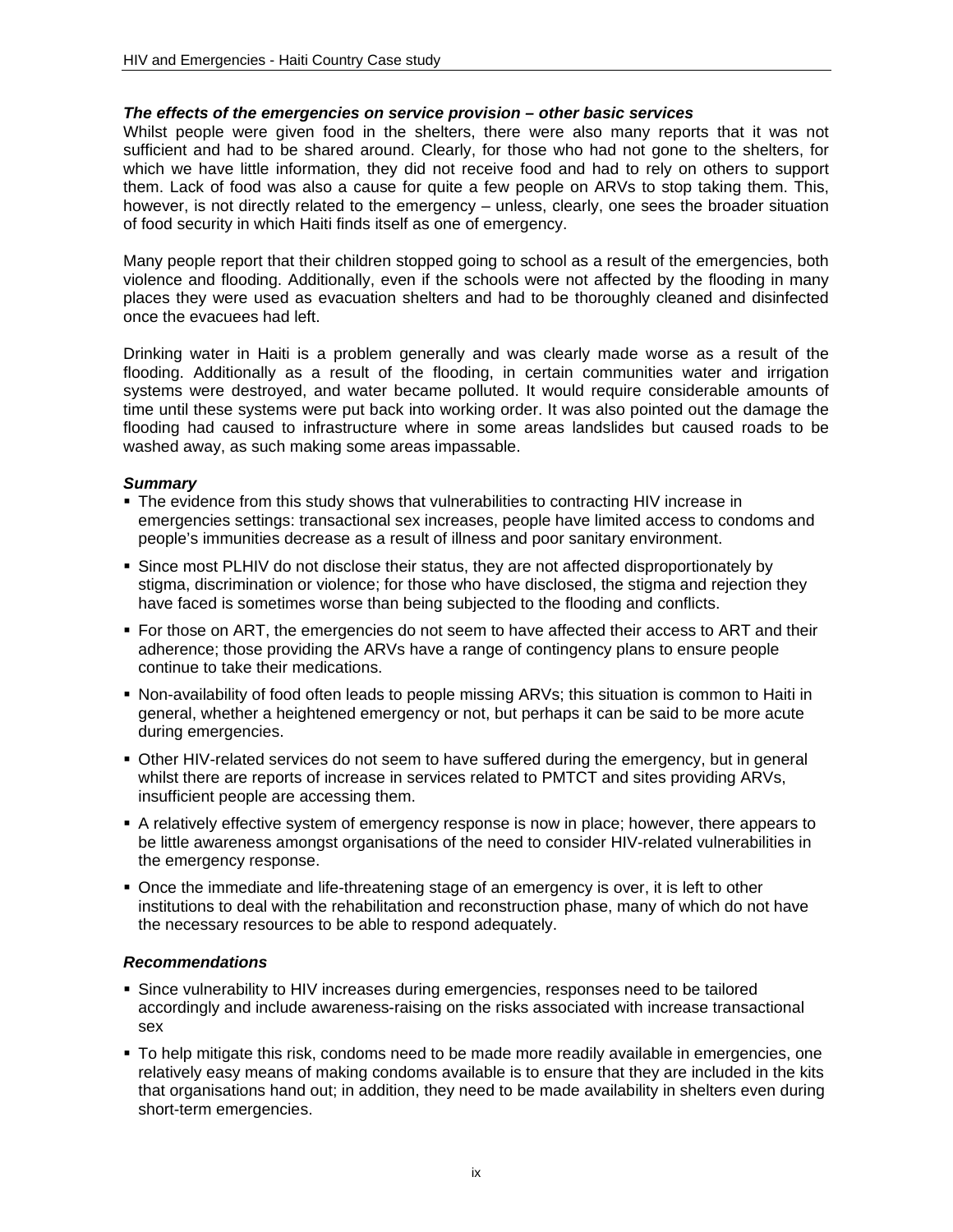- More generally, the fact that condoms are not provided free in Haiti needs to be taken into consideration when dealing with HIV-related vulnerabilities and risks.
- When people are in shelters, they have little to do, as such organisations could take advantage and carry out awareness-raising activities about HIV, including stigma and discrimination.
- It would be useful if a system were established which would enable PLHIV to come forward to ensure that any additional needs emerging as a result of the emergency can be addressed; The Direction de la Protection Civil is well placed to establish such a system.
- **Finally, more research is needed in a number of areas including: what happens to those who do** not go into the shelters; better estimates of displaced and other mobile populations; studies on specific groups who are vulnerable to HIV (MSM, street-based sex workers); and why uptake of services including PMTCT and post-rape care and counselling remains so low.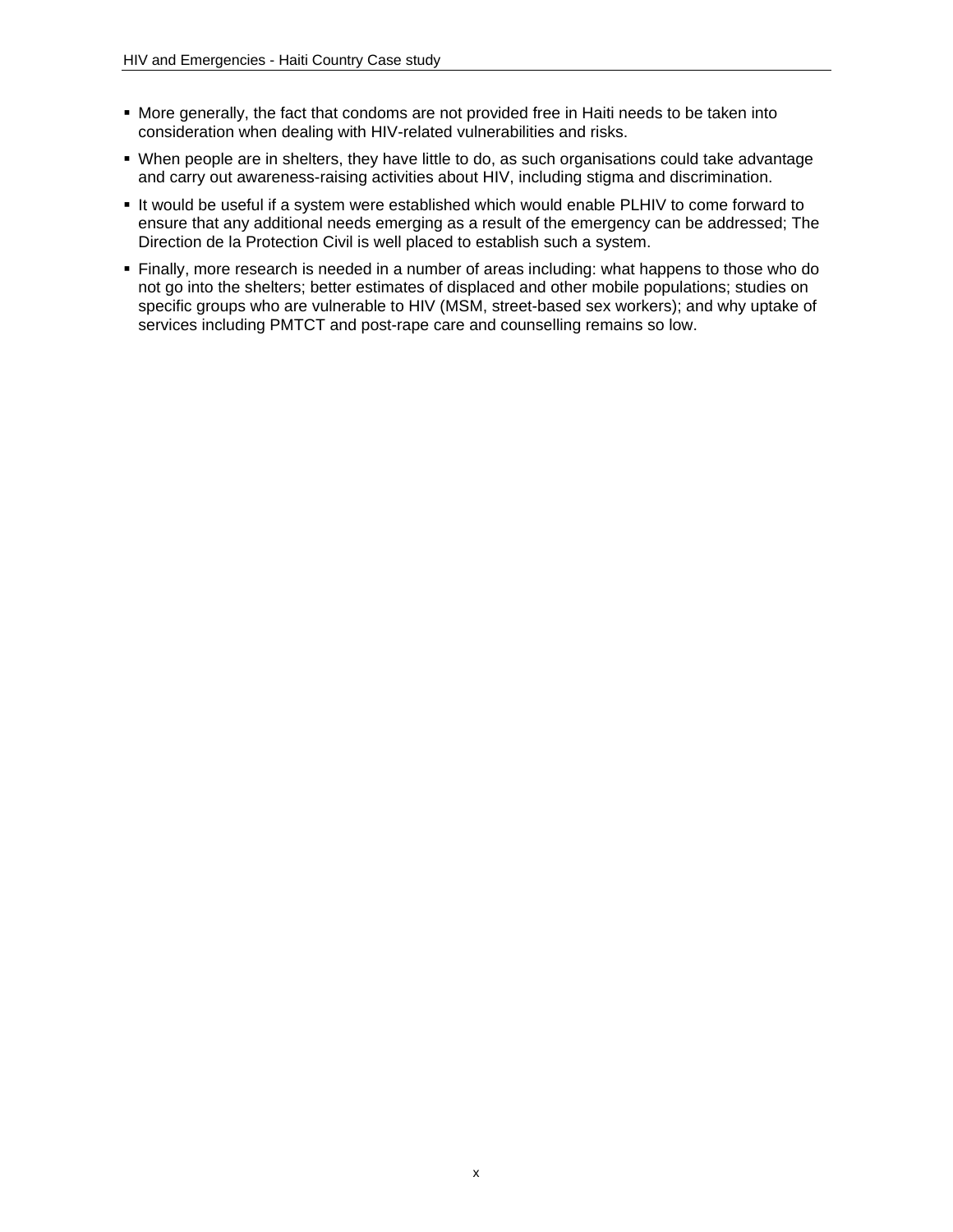# **1. Introduction**

ODI, in partnership with WFP and supported by UNAIDS, is carrying out a study on HIV and emergencies. The study is in 2 phases: the first phase involves a literature review with 3 interrelated aims: 1) to review existing literature on HIV and emergencies; 2) to develop a conceptual and operational framework for thinking about HIV in emergencies situations; and 3) to identify gaps in the literature and areas for further exploration. Phase 1 has now been completed (see Samuels and Proudlock, 2007). Phase 2 aims to go someway towards filling in the gaps through carrying out a number of case studies. In order to obtain as wide-ranging a perspective as possible, the countries selected for the case studies represented countries facing different kinds of emergencies, different prevalence rates and more generally different kinds of contexts and cultural settings. Selected countries include: Haiti, Sri-Lanka, Mozambique, Central African Republic (CAR) and Kenya.

The current report focuses on the Haiti country case study. Haiti was selected for a number of reasons: it has faced decades of overlapping emergencies, i.e. recurring natural disasters (cyclones and flooding) and political instability leading to periods of severe violence and conflict. Furthermore, HIV in Haiti has a long history with the first cases being reported in the 1980s and it has the highest HIV prevalence rate outside Africa. Finally, it was important to have a case study in the Americas in order to explore the themes of interest to this study in this particular geographical and cultural context.

Following this section, an account of the methodology used for the study will be given along with the challenges faced by the researchers. Section 3 describes the country context in terms of the history and nature of the emergencies - both natural disaster and conflict - the epidemiology of HIV in Haiti, as well as the livelihood and cultural contexts. These are important framing issues needed to understand the impacts of the emergencies on vulnerabilities to contracting HIV and similarly, how PLHIV cope and adapt to the various emergency settings. This is followed by section 4 which describes the programmatic responses to the emergencies, whilst section 5 explores the impact of the emergencies on PLHIV and on vulnerability to contracting HIV. The final section draws out some conclusions and recommendations.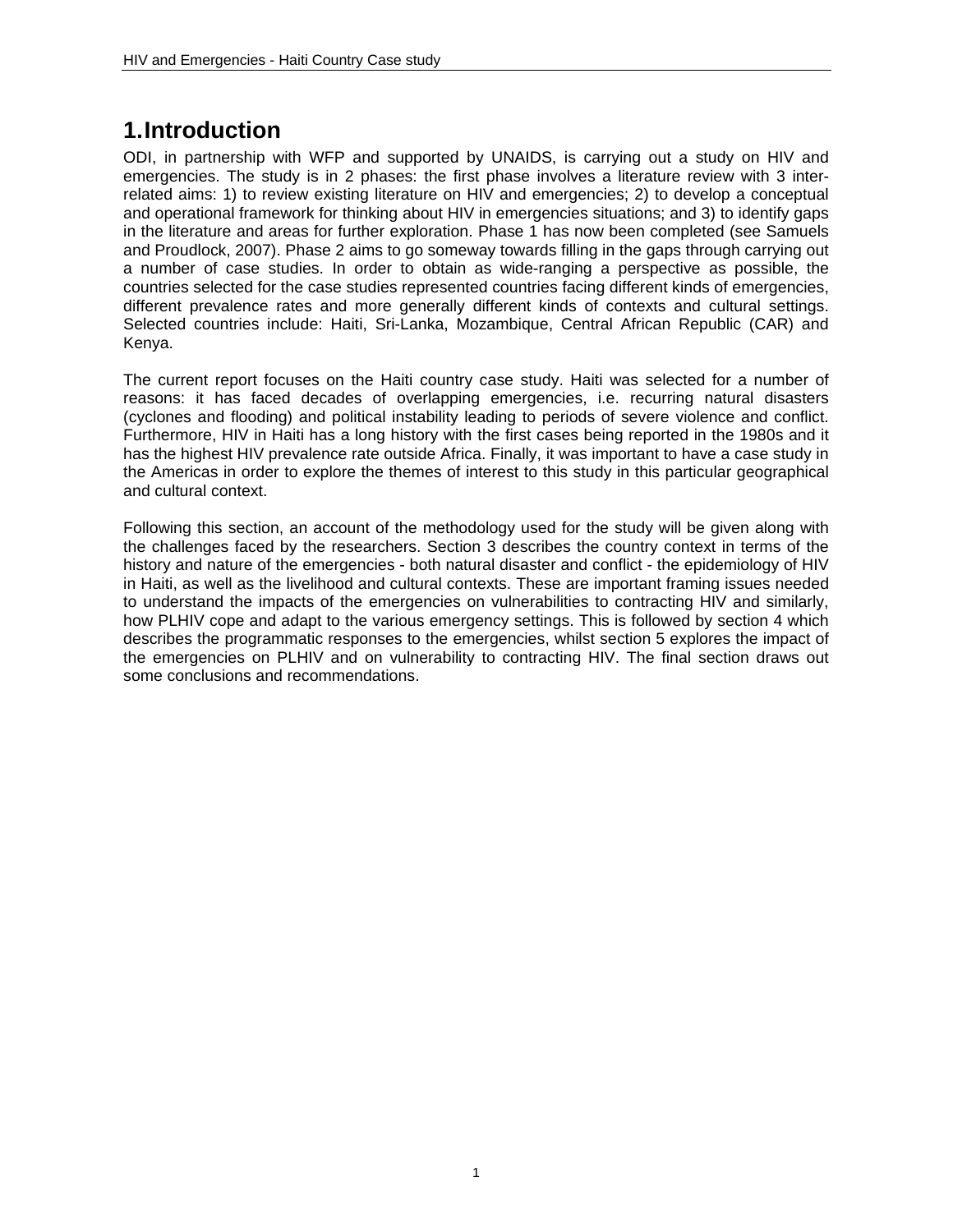## **2. Methodology of assessment**

The assessment was carried out by a team of 2 consultants, an international one and a Haiti based consultant. Prior to the fieldtrip, discussions took place regarding whom to visit as well as the most appropriate sites for the study. Given the nature of Haiti with its multiple and overlapping emergencies, i.e. regular natural disasters and ongoing, sometimes latent, political conflict and violence, it was important to include these different perspectives in the study. About 2 weeks before the fieldtrip was scheduled to begin, Tropical Storm Noel<sup>1</sup> hit various areas of southern Haiti including the South East and West, the latter being the department where the capital, Port Au Prince) is situated. It was decided, therefore, to include a visit to Jacmel in the South East, which had been hit by Noel, since it was expected that the impacts, coping, etc, would be fresh and easily visible. Other areas that had been affected by previous episodes of flooding were also visited. Thus, St Marc (a town which has also experienced a short period of acute violent conflict) in the Artibonite, and Cabaret and Montrouis in the Western Department, were included in the study.

What also became clear through visits to these sites and discussions with people there, was that not only were these natural disasters regular and cyclical occurrences (especially during the peak of the Hurricane Season between August – October), but that the frequency and impact of heavy rainfall is increasing. This can be attributed to the consequences of serious deforestation, uncontrolled urbanisation resulting in intensive construction in precarious locations, people's declining asset base as well as climate change. As a result, there are frequently more than one episode of flooding in any one season and the effects and responses to them blend into one. This was the case in the South East where, not long before Tropical Storm Noel, the area was hit by Hurricane Dean, so that similar groups were affected and the responses that have been initiated are hard to distinguish from one another.

However, despite the serious consequences of these unfavourable weather systems, the scale of the flooding experienced in Haiti in 2007 is not as serious as other events that have occurred in the past and were liable to affect the country in the future. In such a scenario, the country's coping capacity would be more severely tested than has been the case during the course of the current study.

In addition to visiting sites which had suffered natural disasters, field visits were also made to areas which have been badly affected by armed violence over the last 5 years, particularly in the capital Port-au-Prince. These have also sometimes been affected by natural disasters. Cite Soleil, a shanty settlement with a population of approximately 300,000 which has been the scene of some of the worst fighting between the gangs and the UN peacekeepers (MINUSTAH). The area has only recently been brought under state control, though there are still fears that kidnapping and other forms of violence may recur. In addition to this visit, discussions were held with people from a range of settlements around Port-au-Prince which have faced and continue to face political violence.

The assessment consisted of a combination of: interviews with key informants (KIs) from a range of organisations including the state, INGOs, NGOs and UN organisations, these included service providers and policy makers; in-depth interviews (IDIs) with PLHIV: focus group discussions (FGDs) with people affected; reviews of secondary and grey materials collected during the fieldwork; and observations and visits to houses destroyed by the floods and to one of the shelters to which people were evacuated. A total of 23 KIs were carried out, this included some discussions in which 2 or more people were present – 19 in Port-au-Prince, 2 in Saint Marc and 2 in Jacmel; a total of 10 IDIs were held with PLHIV – 4 affected by the flooding (3 in Jacmel, 1 in Cabaret) and 7 IDIs with women in Cite Soleil; a total of 5 FGDS were held – one with PLHIV

l

 $1$  A tropical storm is less intensive than a hurricane but can nonetheless bring heavy rainfall. Indeed, such rainfall has proven potentially equally or more damaging in Haiti than the high winds associated with the more powerful hurricanes.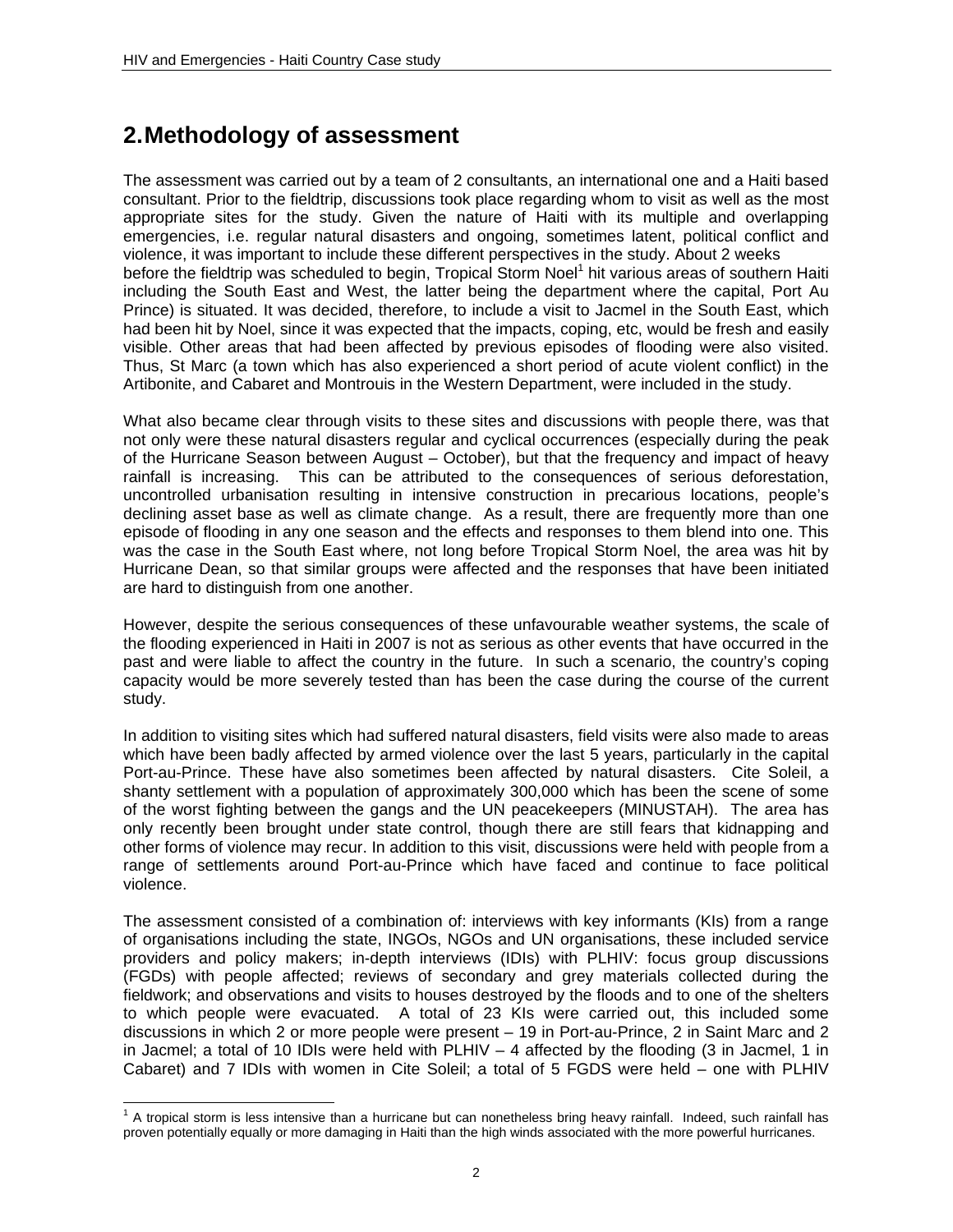affected by the violence around Port-au-Prince, one with PLHIV affected by the flooding around Saint Marc, one with people affected by the flooding in Cabaret/Montrouis, 1 with sex workers in Saint Marc and 1 spontaneous and unplanned discussion with a group of women who were still in an evacuation shelter post Tropical Storm Noel (see Annex 1 for list of people interviewed).

A number of challenges were faced by the team. Firstly, there was very little secondary information and material, both quantitative and qualitative, available on a number of aspects of interest to the study. There was, for instance, very little data on the issue of displacement both as a result of natural disasters and political violence. Whilst some figures were obtained on, for instance, the recent displacement caused by Tropical Storm Noel, these were just the numbers of people who had presented themselves to the evacuation centres. Those who had gone to stay with relatives or friends were most probably more numerous but no one had any idea of the precise numbers. Similarly, the credibility of the figures, even when they were available, was raised by many KIs. On displacement caused by political violence, again many people spoke about leaving the 'hot' areas, going to stay with relatives within Port-au-Prince or in rural areas and then returning after some months or years. Nevertheless, estimates of these numbers of displaced are unavailable.

Whilst there are some studies (both qualitative and quantitative) on the behaviour of certain groups, e.g. youth and sex workers, these are very small-scale and localised studies, thus making it difficult to extrapolate to a national context. Similarly, little data was available on groups particularly vulnerable to contracting HIV: whilst by many accounts men-who-have-sex-with-men (MSM) are numerous in Haiti, little was known about them and accessing them was problematic due to high levels of stigma attached to homosexuality<sup>2</sup>. No information was obtained on injecting drug users (IDUs), but according to many informants, IDUs are extremely few in Haiti (see e.g. discussion with Director of HRC)

Due to some logistical problems regarding transport, the trip north had to be shortened and some of the intended site visits had to be postponed.

## **3. Country context**

## **3.1 Epidemiology**

Haiti has the highest HIV prevalence rates in Latin America and the Caribbean and has the worst AIDS epidemic outside Africa. Haiti's epidemic is a generalized one. A population-based survey in 2005 estimated that adult prevalence rate (15-49) was 2.2% (Cayemittes et al., 2006). This figure represents a slight improvement on previous estimates<sup>3</sup> in which the adult prevalence rate was estimated in 2003 to be between 2.5 and 11.9% (WHO, 2005) but remains the highest in the Caribbean. Among pregnant women attending antenatal clinics, HIV prevalence declined from 5.9% in 1996 to  $3.1\%$  in 2004 (Gaillard et al., 2006)<sup>4</sup>. The declining trend is largely related to decreasing infection levels in Port-au-Prince and other cities, where HIV prevalence among 15–44 year-old women fell from 5.5% to 3% between 2000 and 2005. Additionally, lower prevalence rates are primarily attributed to the introduction of the safe blood programme, rapid mortality, and the impact of various interventions that have succeeded in bringing about behavioural change among

 $\frac{2}{3}$  The team was told about a study which explored MSM behaviour but they were unable to get hold of the study report.

<sup>3</sup> Ministère de la Santé Publique et de la Population (2007), *Haiti: Enquete Mortalité, Morbidité et Utilisation des Services 2005-2006.* In the past, estimates had been based on sentinel studies amongst pregnant women rather than on a population-based survey, a fact which may explain some of the recent fall observed in estimated rates of infection over

recent years.<br><sup>4</sup> In conversation with a key informant in Haiti they pointed out that prevalence rates amongst pregnant women had in fact increased to 4.1%.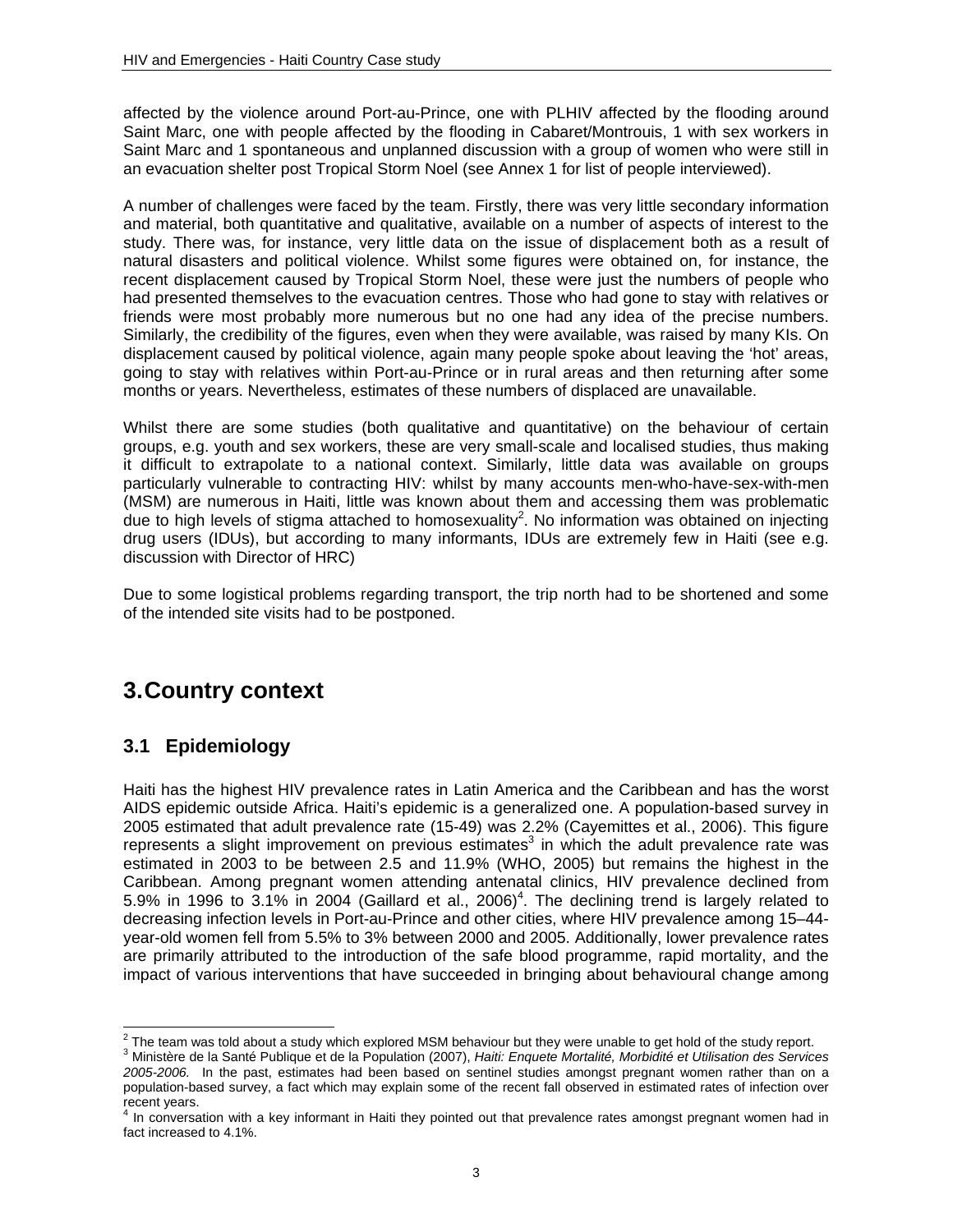high risk groups, such as youth and sex workers (Gaillard et al, 2006)<sup>5</sup>. Behavioural surveys have shown a 20% drop in the mean number of sexual partners between 1994 and 2000, while condom use increased, especially during sex with non-regular partners (Cayemittes et al., 2006; Hallet et al.,2006; Gaillard et al., 2006, UNAIDS 2007 Epi-update)

Within this overall pattern, there is a degree of regional variation, with the highest rate of prevalence to be found in the department of Nippes (3%) and the lowest in the South East (1.4%). The rate in the metropolitan area of Port-au-Prince, at 2%, is slightly under the national average, and is the same as that for rural areas<sup>6</sup>. Possible reasons for a lower prevalence rate in Port-au-Prince could be because HIV related services are better there than elsewhere in the country; similarly, since awareness raising programmes are more numerous in Port-au-Prince than in other parts of the country and started earlier, it is possible that their effects are starting to be felt in terms of reducing prevalence rates.

Recent statistics also appear to show a clearly discernible trend towards a feminization of the illness, with women now having a slightly higher prevalence than men (a ratio of 1:1.15)<sup>7</sup>. Whereas all age groups are affected, the rate among men is highest among those aged 40-44  $(4.4\%)$ ; while for women, those aged 30-34 are most affected  $(4.1\%)$ .<sup>8</sup> In terms of income, it is those in the middle range that have the highest prevalence (EMMUS IV)<sup>9</sup>.

Among the groups considered most at risk of HIV are young people, commercial sex workers (CSWs), migrants (both to urban areas and cross-border), MSM, police, prisoners and truck drivers. Whilst Haiti-wide statistics on these particularly vulnerable groups are lacking, some smaller studies have been tracking key indicators and some also have been collecting biological samples: the preliminary results of a survey in 2004 to determine drug use and HIV infection rates among former soldiers entering into police service found that 30% of the soldiers tested were HIV positive (WHO, 2005).

In a BSS of 335 CSWs in 2003, an HIV prevalence rate of 10.1% was found (Soto and Gerard, 2005); currently, the repeat study<sup>10</sup> is showing that 67.9% of CSWs used condoms with their last client (interview with Director of Palih). A BSS amongst vulnerable groups – CSWs, drivers of public vehicles, migrants, MSM, street children and men in uniform was done by FHI in 2006 (FHI, 2006). Preliminary results show that, compared to 2003, several indicators for most groups have improved, e.g. in 2003 50.9% of CSWs had gone for HIV testing, this increased to 76.6% in 2006, amongst MSM it had increased from 9.4% to 50.5% and knowledge about HIV amongst all groups is high. One exception to the overall improvement is condom use, where indicators are inconsistent with, for instance, only 1.1% of drivers of public vehicles reporting condom use at last sexual encounter with non-regular partners compared to 72.8% for MSM and 93.5% for CSWs.

A recent KAP survey has been conducted among male UN military and police personnel belonging to MINUSTAH. This showed that troops receive regular training and have a relatively good knowledge of HIV but with significant variations between the different contingents. Only 6.5% of respondents said that they had sex during the course of their mission (although the authors of the study recognised that the methodology used may encourage under-reporting), but 30% had done so during their time-off<sup>11</sup>. Condom use was found to be high but inconsistent (greater than 87% while on mission and over 50% while on leave), with participants generally knowing where to obtain them. The report carries the important recommendation that pre-deployment HIV training

 5 Others point to the limitations of the sentinel studies that focused on pregnant women largely in urban areas, by definition a relatively high risk group.

<sup>6</sup> There is, however, a slightly higher rate of prevalence in urban areas other than greater Port-au-Prince (EMMUS IV)

 $7$  20 years ago the ratio was 1 woman to 5.6 men (MSPP, 2007)

<sup>8</sup> EMMUS IV

<sup>&</sup>lt;sup>9</sup> In other words, the third and fourth income quintiles, although men from the second quintile are also disproportionately affected<br><sup>10</sup> A re-survey has been done in 2007 but results are not yet public.

 $11$  There is no indication where this time-off takes place, and whether it is in Haiti or elsewhere.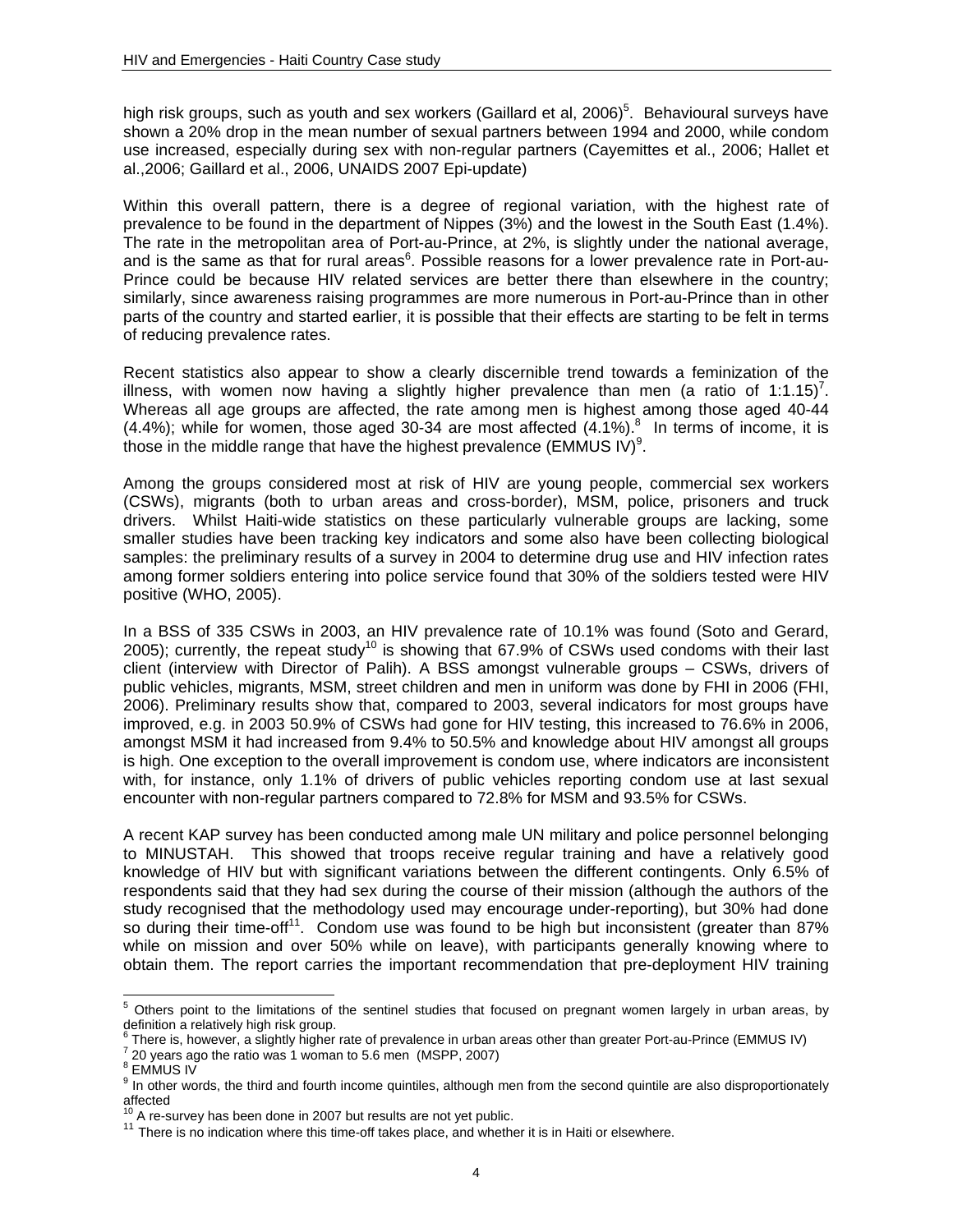should be more systematically provided to a uniform standard and encourages the use of peer educators as a means of promoting appropriate knowledge and behaviour.

Currently no data exists on prisoners and HIV infection rates. The prison population is estimated at around 6000. For the past 2 years WHO, in collaboration with ICRC, has been trying to initiate an HIV prevention and condom distribution programme with prisoners; the aim is also to carry out a KAP survey. So far these efforts have stalled due to the unwillingness of some prison authorities. Nevertheless, accounts exist of tattoos and penis implants taking place in the prisons using unsterilized equipment. Currently TB treatment is given and when prisoners are released they are followed-up; prison authorities do not separate out TB patients. WHO are reluctant to do HIV testing because if prisoners test positive the availability of ART may not be ensured and stigma may also set in – though they know of one prisoner who was on ARVs before being imprisoned and is taken to Gheskio every month. Additionally, if unsterilized equipment is being used and no condoms are available it makes better sense to at least start with a prevention programme.

On the basis of recent data, there are believed to have been 103,669 adult PLHIV in Haiti at the end of 2005<sup>12</sup> out of a total population of 9 million, while according to UNAIDS, there were approximately 16,000 AIDS-related deaths in the same year<sup>13</sup>. This represents a reduction from previous figures where an estimated 280 000 adults and children were living with HIV/AIDS at the end of 2003, and an estimated 24 000 adults and children died from AIDS during 2003 (WHO, 2005). EMMUS IV estimates the number of orphans and vulnerable children to be 24% of the total population, while estimates of the number of PLHIV aged less than 15 are given as approximately 17,000 (MSPP, 2007).

The primary means of HIV transmission is through sexual contact<sup>14</sup>, followed by vertical (motherto-child) transmission. Transmission from injecting drug use or blood transfusions is said to be negligible since the introduction of a blood safety programme by the Haitian Red Cross in 1986. Blood is now almost entirely sourced from unpaid volunteers and is regularly screened (interview with Dr Pape, Gheskio and HRC).

Although knowledge about the disease is relatively high, behaviour change has been harder to achieve. Condom use is increasing but remains limited. Only 29% of young women and 43% of young men used condoms during their last high-risk sexual contact<sup>15</sup>. On the basis of interviews conducted for this study, condom access can sometimes be a problem, particularly in rural areas or for groups (including CSWs) that cannot always afford to purchase even the subsidised brand (Kapot Pantè).

The HIV epidemic in Haiti is fuelled by endemic poverty, inadequate health and social services that have been further weakened by chronic political instability, high internal migration rates and a high prevalence of sexually transmitted infections (STIs). Recurrent gender-based violence, multiple sexual partners for both men and women, and women's inability to negotiate condom use with men are all factors which are contributing to HIV transmission. Stigma and discrimination against PLHIV is extremely high, a factor which deters many people from revealing their status, even to their close family, as was confirmed by most of the FGD participants consulted in the course of this study. It is worth noting that MSM are a potentially important group but are said to be hard to reach given the taboo surrounding homosexuality.

 $12$ 

<sup>&</sup>lt;sup>12</sup> Ibid.<br><sup>13</sup> Gouvernement de la République d'Haïti, Plan Stratégique National Multisectoriel 2008-2012<br><sup>14</sup> Heterosexual transmission is responsible for 90% of new cases (Hemptsone H. et al (2007)<br><sup>15</sup> EMMUS IV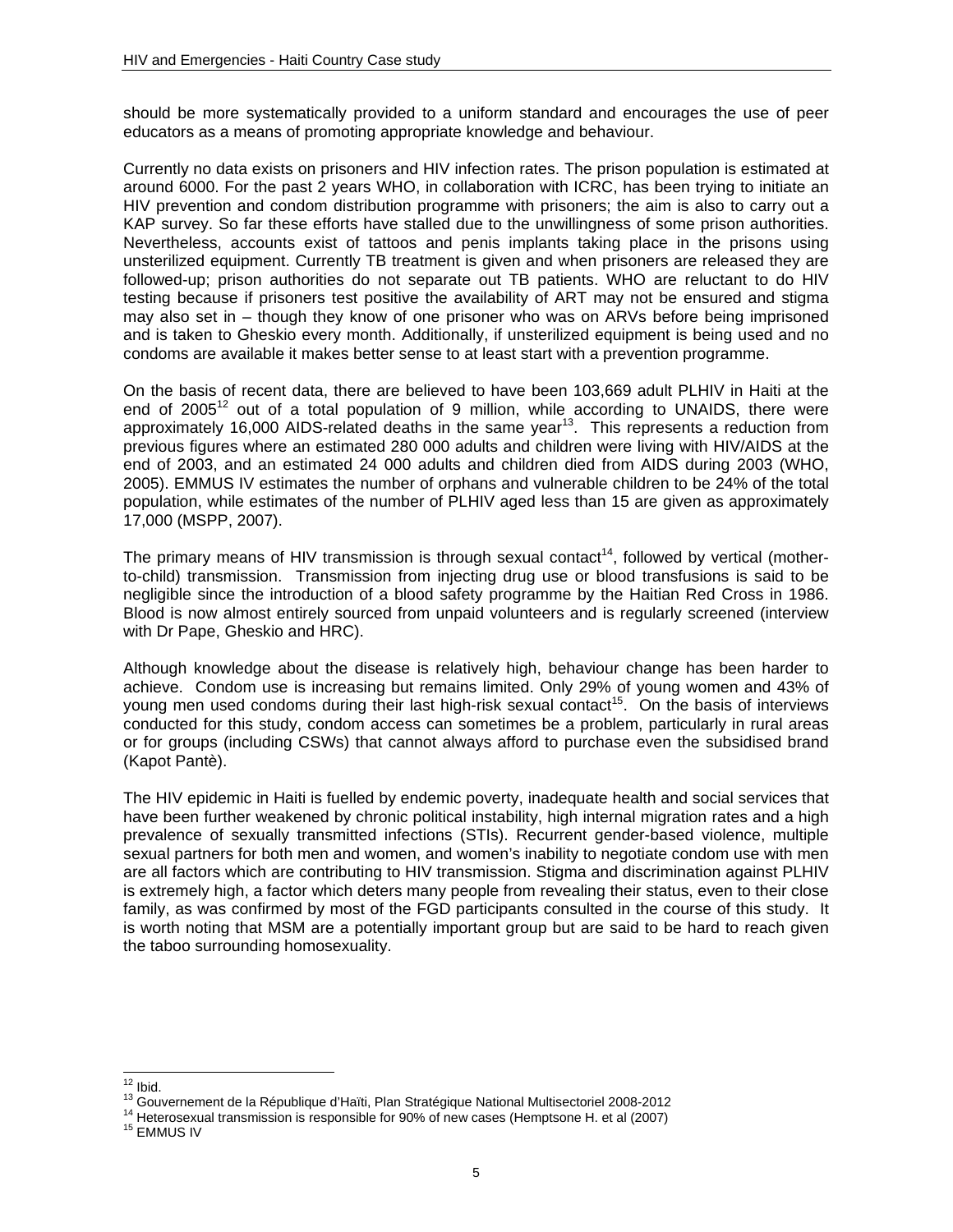$\overline{a}$ 

## **3.2 Health environment prior to the emergency**

Health indicators in Haiti are extremely poor. Only one third of children of less than one year are fully vaccinated, infant mortality stands at 57 per 1000 live births, while maternal mortality has continued to rise over recent years to reach 630 per 100,000 live births (EMMUS IV). Rates of TB and STIs, both strongly associated with HIV, are also particularly high (Hempstope et al., 2004). Moreover, standards of nutrition are low with only limited access to sanitation and clean water: 24% of children of less than 5 are chronically malnourished, while 46% of women suffer from anaemia. More than a third of households have no toilet (50% in rural areas), and only 55% use an improved source of drinking water (EMMUS IV).

Only 30% of health facilities are state-run, primarily in urban areas, and these suffer from a lack of trained staff, equipment, funds and basic drugs. Given the extremely fragile and in many cases non-existent government health system, private institutions have stepped in as the main providers but their fees are nonetheless prohibitive for the poorest and the quality of service questionable (World Bank, 2006). Coordination of a multiplicity of institutions throughout the country poses a serious challenge.

In addition, most health services and trained professionals are concentrated in the major towns and, in all but a handful of cases, attempts to decentralise control to the Unités Communales de Santé (UCS) have failed to get off the ground. Access to health care therefore remains a significant obstacle for most of the population and families are forced to sell assets, such as land or livestock in order to meet the costs of health care, thereby further impoverishing themselves. Similarly, the most frequently cited reason for not seeking treatment is cost, followed by distance (69% of the poorest households live more than one hour away from the nearest health centre) (EMMUS IV). Instead, 70% of people prefer to use traditional health practitioners - including traditional birth attendants (*matwòn*) - as a first port of call (UNDP, 2004) even though, in the case of HIV/AIDS, traditional healers are ill-equipped to provide appropriate treatment.

In recent years, access to VCT, PMTCT and ARVs has expanded greatly, thanks to the support of PEPFAR and the Global Fund. There were 161 VCT sites in 2006, doubling from 88 in 2005; sites offering PMTCT have increased from 2 in 2002 to 99 in 2006, though only 35% of women found to be HIV positive during their pregnancy receive the necessary drugs to prevent transmission to their offspring (Gouvernement de la République d'Haïti, 2007). The number of sites providing ART has similarly increased from 2 in 2002 to 36 in 2006 and the number of patients on ART is estimated at 10,000 as of 2006, half of whom are getting ART through Gheskio, the leading HIV treatment centre in the country (interview with Director of Gheskio)<sup>16</sup>. The organisations providing ART are numerous and include NGOs, FBOs, state hospitals, etc. Thanks to PEPFAR and the Global Fund, ART is now provided free to all patients. Nevertheless, people still frequently incur significant costs having to travel for several days in order to receive their medicines at the centres providing ART. Whilst increasing in number, these centres are still concentrated in urban areas and the remote areas of Haiti remain largely underserved in terms of ART provision. Furthermore, because of stigma, people often choose to travel outside their areas of residence so as not to raise suspicions of their status. This problem of access is a major one that needs to be taken into consideration at times of emergency.

The recently adopted National Strategic Plan 2008-2012 to overcome HIV has the merit of introducing a more multi-sectoral approach than has previously been the case, and of seeking to involve a wider range of stakeholders in order to help reduce the impact of the epidemic. This is

 $16$  Gheskio was set up in 1982 and has gained an international reputation for the research it has carried out in the field of HIV. It offers a variety of services to the Haitian public including VCT, PMTCT, PEP and counseling for rape victims, as well as running a paediatric AIDS facility and playing a major role in providing training to health professionals. It is currently responsible for supervising 46 sites throughout the country.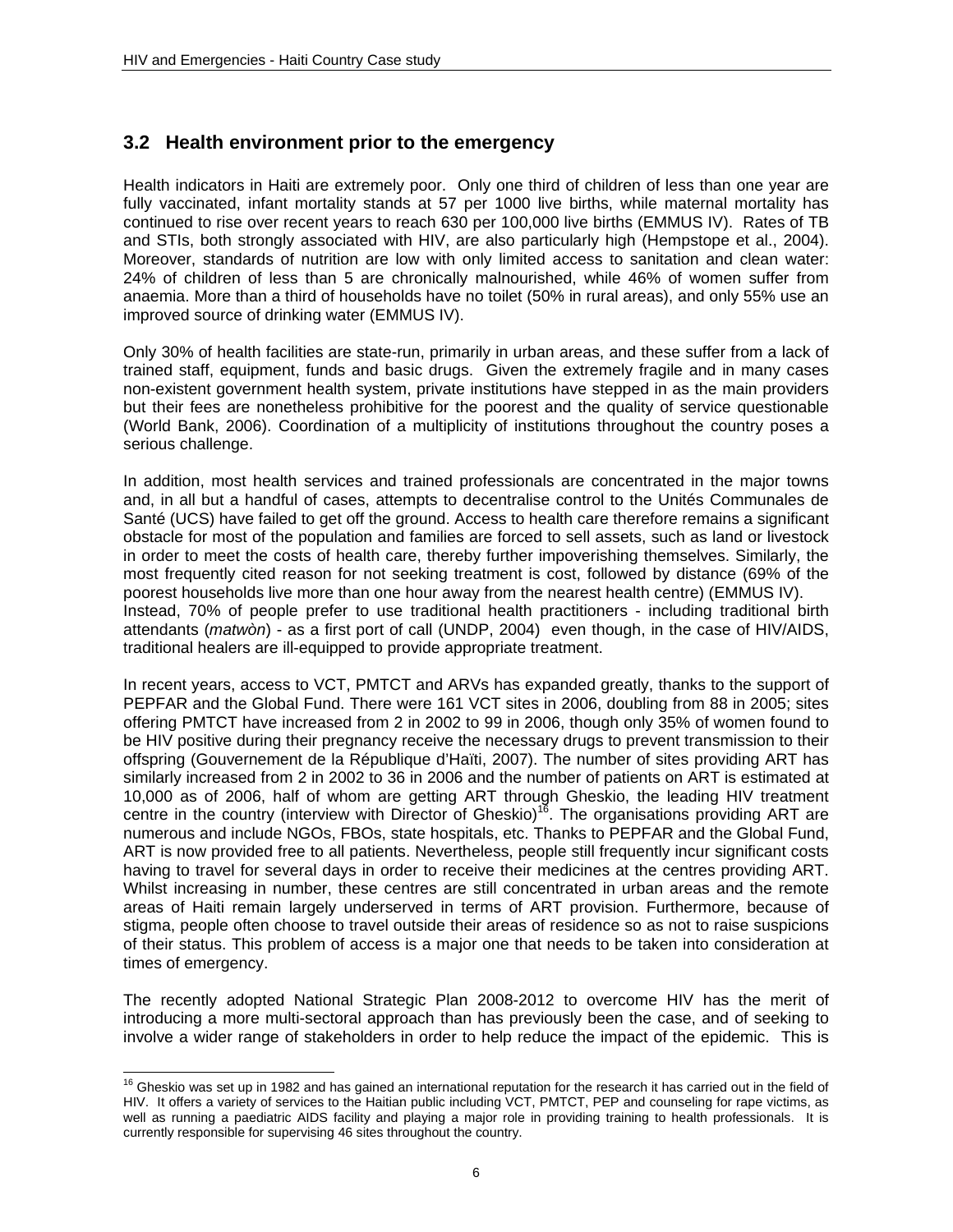potentially a significant factor in taking meaningful steps to overcome vulnerability and to ensure an adequate response in emergency situations.

## **3.3 Livelihood contexts of the country/area and people**

In parallel with the political instability, the country's economy has declined steadily over the past 20 years. Per capita GDP fell by 2.8% annually from 1990 to 2004 (UNDP, 2005), leading to a situation where 71% of the population live below the poverty line of \$2 per day, with 55% of people living in extreme poverty (less than \$1 per day) (MPCE, 2004). Inequality is also high: the Gini coefficient is estimated to be 0.65 (Egset and Sletten, 2005), higher than that of Brazil. International aid during this period has fluctuated wildly, with the imposition of an embargo during the 1991-94 coup and a further interruption of donor support to the government as a result of concerns about poor governance in the early years of this decade. There is a recognition, however, that such withdrawal of external assistance has contributed to undermining institutional capacities, and hence the effectiveness of international aid (World Bank, 2006).

Although there is a strong trend towards urbanisation, Haiti's population is still 60% rural and the most extreme poverty tends to be concentrated in rural areas<sup>17</sup>. The North East and North Western departments have the highest incidence of extreme poverty (84% and 72% respectively), but whereas the West has the lowest incidence, the fact that it is the most populous means that it nonetheless has the highest number of extremely poor people in that department (23% of the total, Egset and Sletten, 2005). Female-headed households, those with large numbers of dependents and non-migrants also tend to have lower incomes. In terms of access to basic services (health, education, water and sanitation), on the other hand, the Central department suffers the most seriously from inadequate provision (MPCE 2004).

The principal source of livelihoods in rural areas is from agricultural production (crops and livestock) and trade, with additional income coming from daily labour and crafts production. Agricultural productivity, however, is extremely low and falling as a result of the very small areas of land available to each family, environmental degradation, competition from cheap food imports, as well as the lack of state support, infrastructure – notably roads and irrigation - and access to essential inputs such as technology and credit. As a result, Haiti is only able to provide 54% of its own food needs, with 29% of the rest coming from commercial imports and 8% in the form of food aid, leaving a structural food deficit of 9%. As a result, at least 56% of the population is thought to be under-nourished (CNSA, 2002).

Formal sector jobs are concentrated in urban areas, and the capital in particular. Regular employment is to be found in the public sector and in the small private sector (assembly plant industry, banking, commerce) but unemployment – particularly for the young – is high in towns at 23% overall, and twice as high for the 20-30 age group (World Bank, 2006). The remainder of workers are concentrated in the informal sector, which is characterised by low levels of productivity and a high level of uncertainty.

In this context of declining incomes, it becomes hard to distinguish the impact of disasters from that of gradual impoverishment due to broader considerations. Given this situation of ever-increasing vulnerability, shocks to poor people resulting from various emergencies simply serve to compound an already strong negative trend. In such circumstances, migration – whether to cities or across borders - has become one of the most common coping strategies adopted by Haitian people. 51% of residents in the capital were born in other parts of the country, and several million are believed to be living abroad (primarily in North America, the Dominican Republic and other parts of the Caribbean). According to the World Bank (2006), Haiti is the world's most remittance-dependent

 $\overline{a}$  $1782\%$  of the rural population lives below the poverty line of \$2 per day (MPCE, 2004). It is worth noting, however, that 24% of the extremely poor nonetheless are to be found in urban areas, with conditions in some areas being equated by WFP to near-famine throughout the year (CNSA, 2002)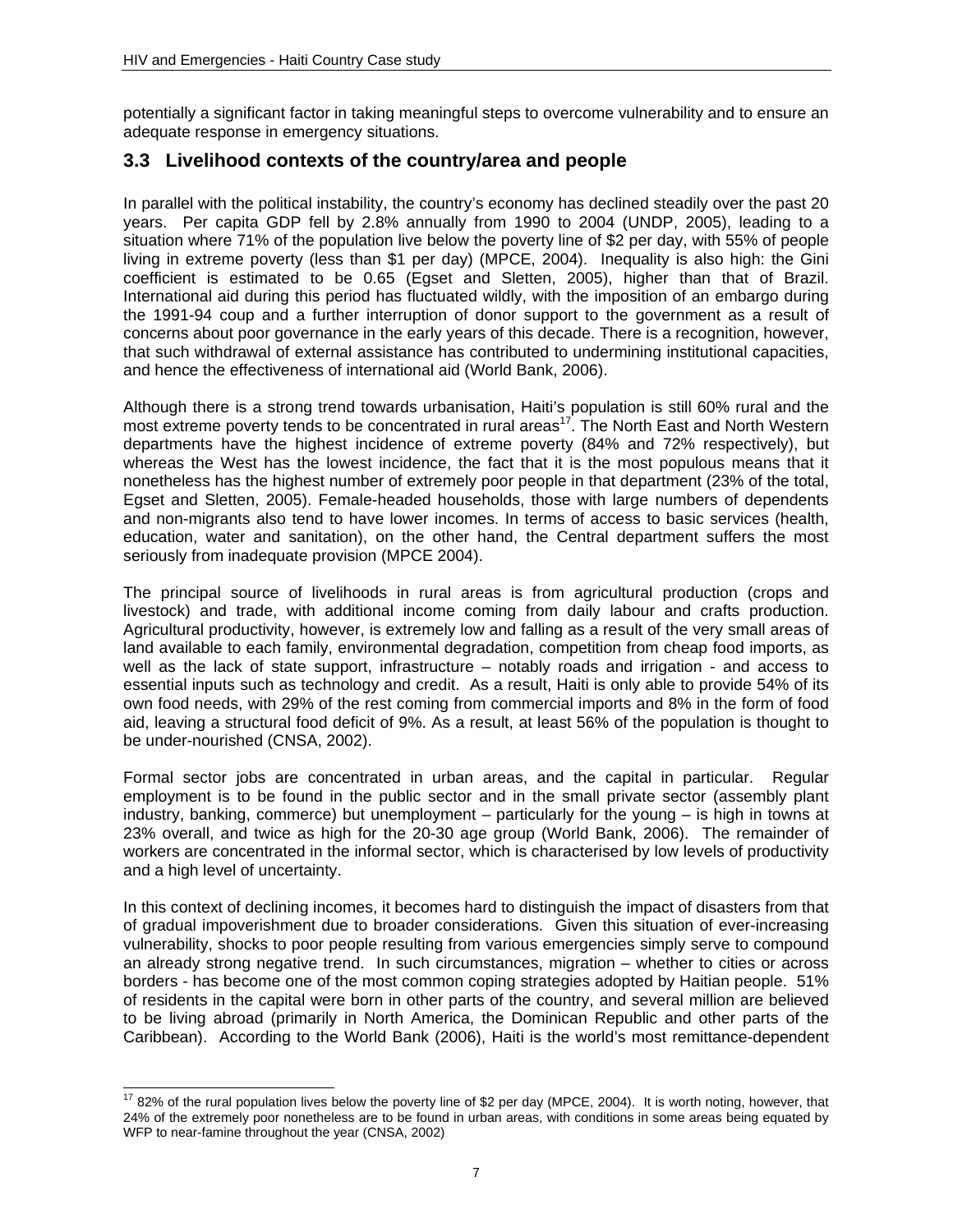country, with over \$1 billion sent home by migrants every year<sup>18</sup>. Indeed, 40% of Haitian households receive some form of transfer, although it is important to note that poor families tend not to benefit from these additional external sources of income.

Other frequently-used survival strategies are reducing food intake and/or removing children from school, sale of productive assets, production of charcoal, and – particularly for women – transactional sex. Participants interviewed during the course of this study had adopted most of these strategies in response to the situations they had experienced, whether as a result of armed violence or flooding.

### **3.4 History of emergency**

 $\overline{a}$ 

#### **3.4.1 Political instability and armed violence**

For much of its history, Haiti has been subject to widespread political instability and bad governance that has tended to overlook the needs of the poor majority. Since the overthrow of the 30-year Duvalier dictatorship in 1986, the country has suffered from particularly serious turbulence that has prevented the country from making a full transition to democracy and has contributed to weakening the already fragile state. A coup d'état in 1991 against the recently elected President, Jean Bertrand Aristide, lasted for 3 years, and was marked by serious repression of sectors believed to support the ousted President. During this period, an international embargo was imposed on the country, and standards of living fell drastically. Aristide returned to office again in 2000, only to be forced out of office in 2004 by a protest movement which culminated in an armed insurgency that took control of parts of the country. A transition government, led by Prime Minister Gérald Latortue, took charge of the country with the backing of an international peacekeeping presence. New elections were finally held in February 2006 that resulted in an overwhelming victory for a new president, René Preval.

While the combatants who had fought for Aristide's departure were gradually brought under control and demobilized, supporters of the former president began a movement to bring about his return, known as Operation Bagdad. This uprising, which was concentrated in the urban slums of Port-au-Prince, became increasingly violent, with clashes occurring between the armed groups and the UN forces. This situation went hand-in-hand with growing levels of crime that affected much of the population and turned parts of the capital into no-go areas controlled by armed gangs loyal to various political factions, bringing the country's weak political institutions to the brink of collapse. During 2004-06 the Commission Episcopale Justice et Paix recorded 2222 violent deaths in Portau-Prince, which occurred alongside widespread shooting, robbery and extortion. Kidnappings in particular reached unprecedented levels during 2005-06. The United States State Department reports 760 kidnappings in 2005 and a further 554 in 2006<sup>19</sup>.

The people most severely affected by this insecurity were the population of the poor areas of Portau-Prince through the loss of income and the closure of essential services. Houses and businesses were destroyed, forcing significant numbers of people to leave their homes. Schools and health centres ceased to function for lengthy periods. Women have been particularly seriously affected as a result of their role as the main breadwinner and carer for their families as well as victims of the violence. Many of them lost their small trading activities that were the main source of their livelihood, often bringing them into debt and straining their ability to provide for their children's basic needs and that of their families. A practice of collective rape in areas under the control of armed groups has been widely reported as a means of exerting control over the local population (Loutis, 2006, and Larrain and Fernández, 2007).

 $18$  The World Bank estimates that \$1,184m was sent back to Haiti in 2007, an amount equivalent to several times that which the country has been receiving in international aid in recent years

<sup>(</sup>http://siteresources.worldbank.org/INTPROSPECTS/Resources/334934-1199807908806/Haiti.pdf consulted on 21/1/08)<br><sup>19</sup> http://www.state.gov/g/drl/rls/hrrpt/2006/78895.htm consulted on 14/1/08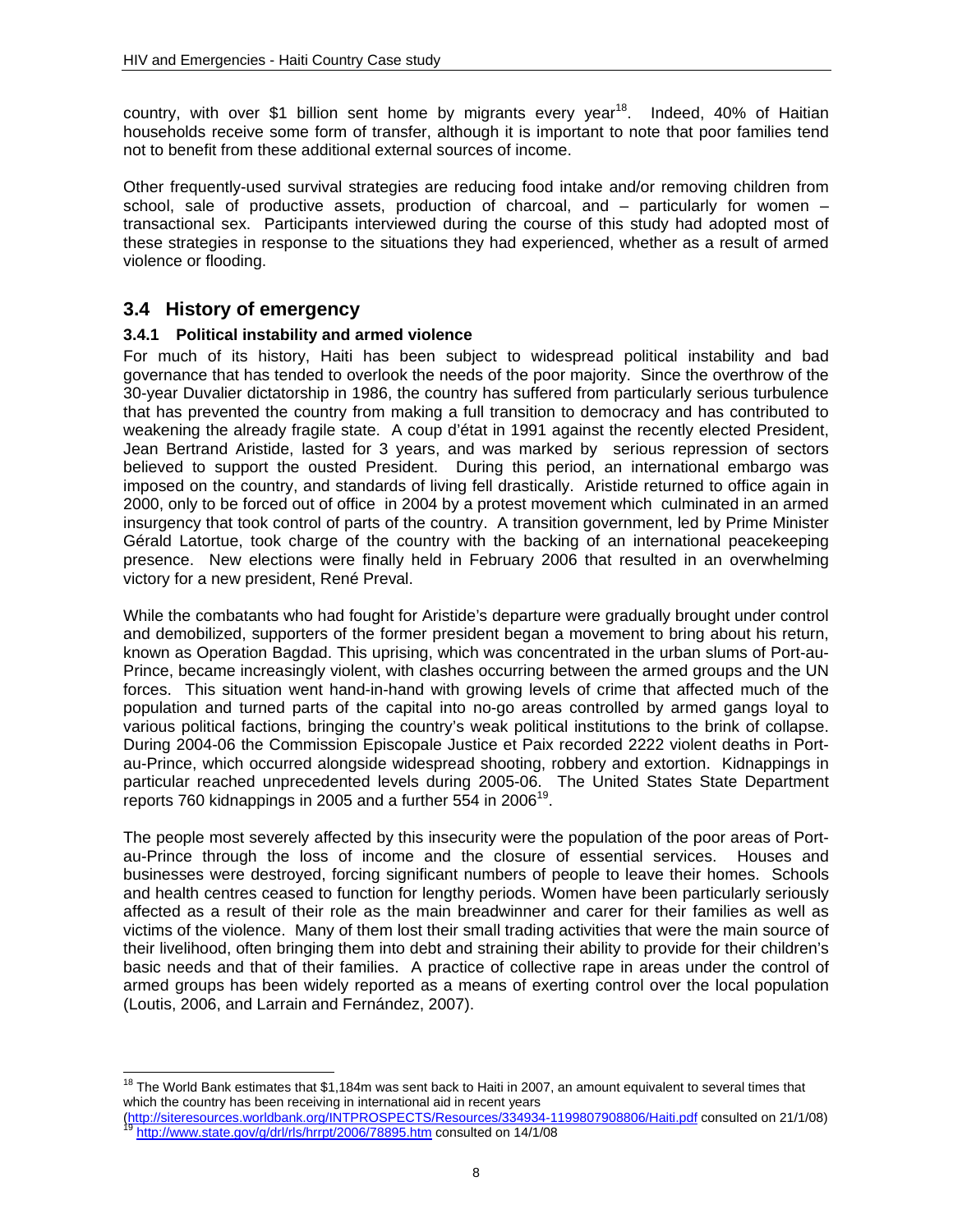Since Preval assumed office in May 2006, armed violence and insecurity have gradually been brought under control. The new government, using the combined efforts of the international forces and the Haitian National Police, have successfully restored control over the whole of the country.

### **3.4.2 Flooding**

Because of its geography, Haiti is subject to a range of natural threats, including hurricanes, flooding, drought and earthquakes. While these have historically taken a serious toll on the country<sup>20</sup>, such events have tended to become more frequent and intense over recent years as a result of serious environmental degradation caused by widespread deforestation and ensuing soil erosion. At the same time, the extreme vulnerability of the local population has been growing as a result of increasing poverty and uncontrolled urbanisation. As a result, people in Haiti - and invariably the poorest are those who suffer the most - have found themselves exposed to repeated shocks that have gradually contributed to the erosion of their assets. Drought, flooding, political upheaval and other events have interacted to further undermine their already precarious livelihoods, often prompting them to deplete their asset base still further, thereby creating a context of chronic/permanent and increasing vulnerability.

The hurricane season runs from 1 June to 30 November each year, affecting the southern coastal areas in particular. Even the less powerful tropical storms represent a serious menace given the impact heavy rainfall can have on the fragile environment. Moreover, serious localised flooding regularly occurs outside the hurricane season as a result of ordinary but intense rains. Deaths are regularly recorded in Port-au-Prince and elsewhere as a result of flash floods that cause walls and buildings to collapse in shanty areas and lead to loss of livestock and harvests elsewhere.

The heavy rainfall brought by Tropical Storm Noel, which passed over Haiti on 29-30 October 2007, came in the wake of serious localised flooding in the course of the previous month (affecting Cabaret and Orangers in the West), as well as the serious damage caused a few months earlier by Hurricane Dean (18-19 August 2007). Dean affected the southern coastal region in particular. The final assessment issued by OCHA and the DPC shows a total of 14 dead and 2 missing, 8905 families affected, 2183 houses destroyed and a further 6376 damaged. More than 9500 people were taken into temporary shelters, and the FAO estimates that \$6 million of damage was caused to agricultural production, putting 10-12,000 families at risk of increased food insecurity<sup>21</sup>.

The damage caused by Tropical storm Noel was most serious in the Western, South, South East and Artibonite departments. Official figures prepared by OCHA/DPC show that 73 people died, with a further 17 missing, 21,726 families were affected, 3852 houses were destroyed and close to 18,000 damaged. No figures have been obtained for economic losses sustained or of the impact on agriculture, but people interviewed indicated the seriousness of such losses (including damage to roads, drinking water and irrigation systems as well as food production, livestock) and the fact that food prices are likely to rise as a result of the destruction of local crops.

## **3.5 Cultural context prior to the emergency**

Both men and women tend to have multiple sexual partners and to engage in serial monogamy or polygamous sexual relations, with marriage often being the exception rather than the norm (EMMUS IV). Young people become sexually active early (15% of young women and 43% of young men before the age of 15, with the average age of first sexual relations at 16.6 for men and

 $\overline{a}$  $^{20}$  Hurricane Flora in 1963 caused 5000 deaths and \$180 million in damage, while Hurricane Gordon was responsible for 1122 deaths in 1994 (Mathieu et al., 2002). Two events in 2004 - serious flooding in Fond Verettes and Mapou in September of that year, followed by Hurricane Jeanne in September that flooded the town of Gonaives – were

responsible for upward of 3000 deaths.<br><sup>21</sup> Organisation des Nations Unies pour l'Alimentation et l'Agriculture, Unité de Coordination des Urgences Agricoles, Ouragan Dean, Haiti – Aout 2007/Bilan consolidés des dégats agricoles. This estimate does not include loss of livestock, damage to fruit trees or damage to irrigation systems.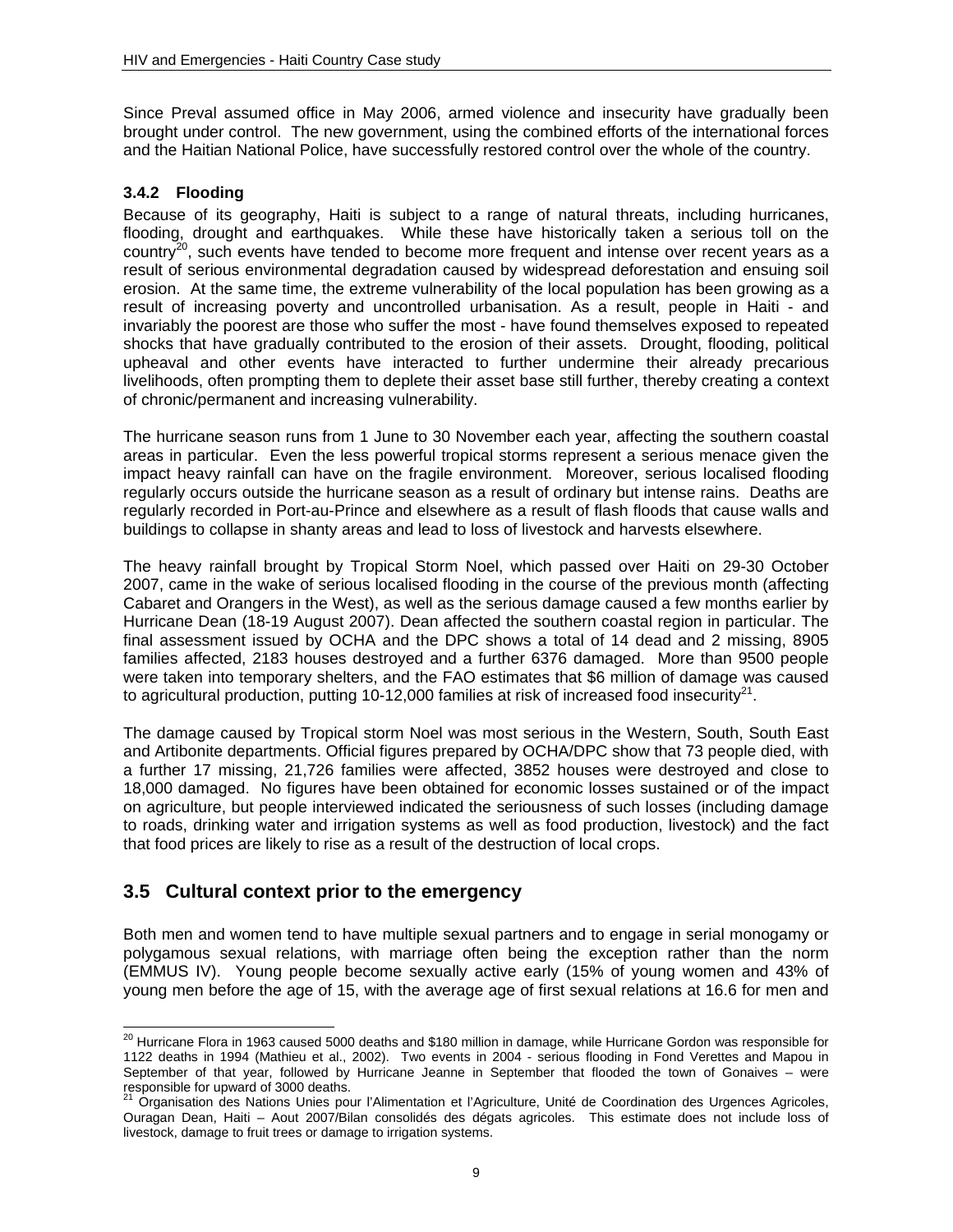18.1 for women) (EMMUS IV, 2007)), while on average, women are 5.5 years younger than their partner. It has been suggested that poverty is likely to force women into an early sexual debut and multiple partners (Hempstone et al., 2004) and that their economic dependency on men means that they are unlikely to be able to negotiate the terms on which the relationship takes place.

Women are often said to seek alliances with men as a means of ensuring survival for themselves and their families, reflecting the unequal gender relations that operate within society. This same reality is likely to encourage casual sex work, as well as occasional transactional sex in return for certain favours such as a job (Spraos, 2007). This phenomenon can be expected to increase in line with increasing vulnerability or at times of crisis, and it is a factor that should be taken into consideration during an emergency response where women may seek to barter sexual favours in return for access to food or other forms of material aid.

Despite being considered the *poto mitan* (central pillar) of society and bearing much of the responsibility for both their families' welfare and for the circulation of goods, women face serious inequality and discriminatory attitudes. They have little control over resources or influence over public affairs (women are seldom present in key decision-making posts). 44% of households are headed by women (53% in urban areas) (EMMUS IV, 2007), leading many women to complain that the abandon of their children by the father is a form of violence.

Violence against women is a serious problem in Haiti, as has been demonstrated through a number of recent studies (e.g. Larrain and Fernández, 2007). Rates of sexual violence are high, with credible reports of collective rape taking place during periods of acute political instability, notably during the 1991-94 coup d'état and in areas controlled by gangs after the overthrow of Aristide in 2004 (Loutis,  $2006)^{22}$ .

Homosexuality remains a serious taboo that prevents men from revealing their sexual orientation or programmes and projects carrying out effective targeting of MSM, despite the fact that they are a high-risk group. However, there is also a degree of tolerance towards homosexuality that is explained by the fact that, according to traditional vodou beliefs, male and female spirits may seek to possess both men and women, thereby justifying a-typical behaviour.

In other respects, the link between vodou and HIV is an area that has been given relatively little attention and deserves to be better understood. There are certain practices that may favour transmission, for instance, including sexual contact and ritual scarring (the practice known as *prann gad*). Moreover, given the regular recourse to traditional healers, many of whom combine this role with a spiritual one, such practitioners can be encouraged to become a useful ally in the fight against AIDS (e.g. through referring people who show AIDS symptoms to the formal system). A few examples of this way of working exist. APROSIFA, an organisation working in the Carrefour Feuilles district of Port-au-Prince, for instance, has worked with local religious leaders including *ougans* (vodou priests) to raise their awareness about HIV, to encourage them to promote the use of condoms and to refer people showing symptoms of AIDS to their clinics. However, such cases remain isolated examples rather than a systematic attempt to incorporate traditional healers in a more strategic way.

Despite the fact that 32% of women and 41% of men are considered to have a full knowledge of HIV (EMMUS IV), stigma and discrimination against PLHIV remains extremely high (see section 5.2).

l  $^{22}$  Larain and Fernández (2007) indicate that 33% of the cases recorded by institutions supporting victims of sexual violence in 2004-05 were victims of collective rape.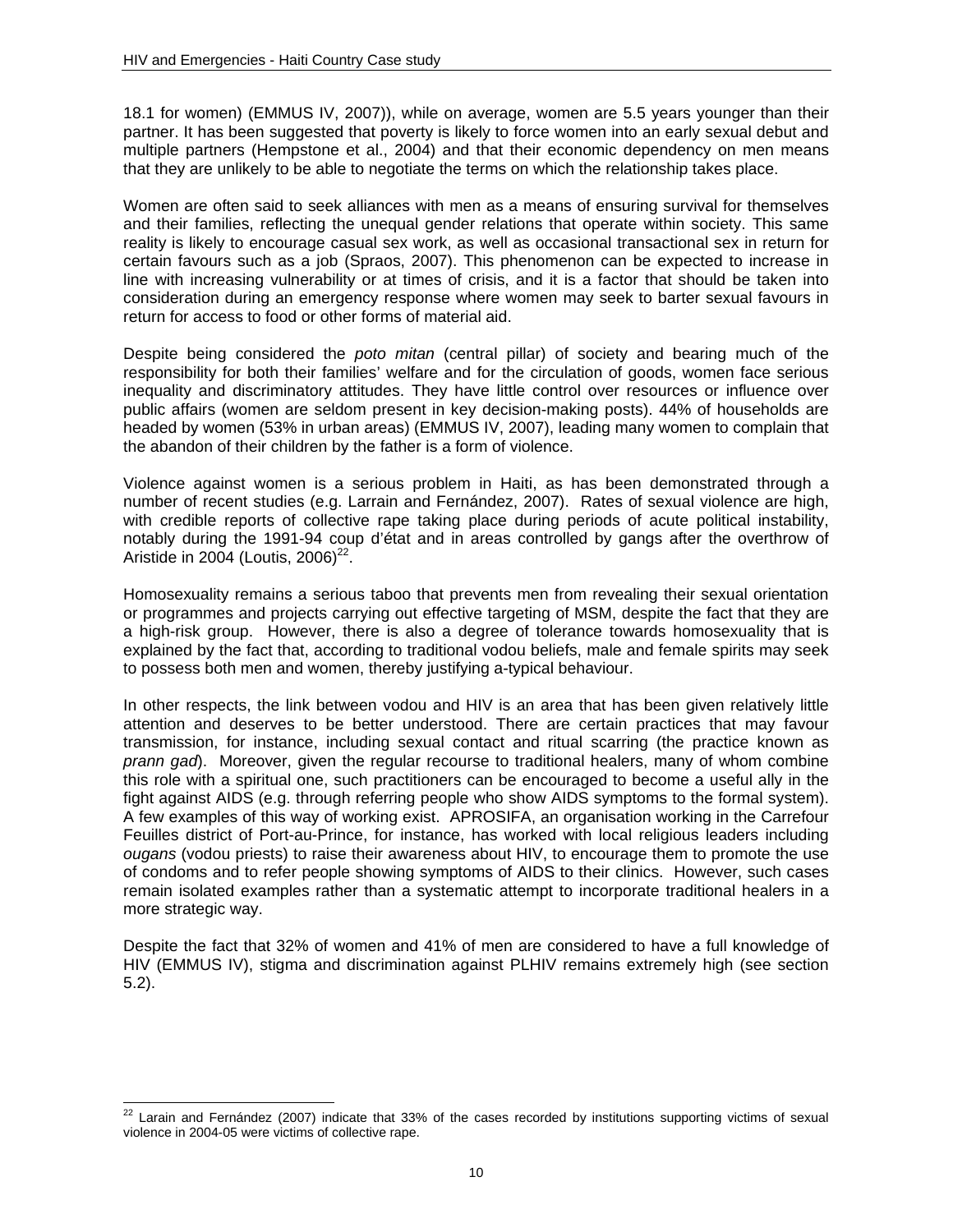# **4. Programmatic responses**

### **4.1 What was the emergency response?**

#### **4.1.1 Armed violence**

The most significant response of the international community to the violence and political instability that surrounded the departure of former President Jean Bertrand Aristide from office in 2004 was the creation of an international peacekeeping force, MINUSTAH (UN Stabilization Mission in Haiti), whose mandate was renewed for a further 12 months in October 2007. The Mission is currently composed of over 7000 UN troops (including contingents from Brazil, Argentina, Jordan, the United States and Sri Lanka), with a further 2000 police and approximately 500 civilian employees<sup>23</sup>. The mandate of the Mission includes facilitating a humanitarian response, and interventions such as emergency medical evacuation or routine consultations, urgent infrastructural repairs and distribution of water and foodstuffs have been carried out at various times to assist affected populations. MINUSTAH has also been involved with a task force aimed at developing a strategy for improving conditions in the country's shanty town areas (UN Security Council, 2007).

Other than this, very little has been done in terms of a programmatic response to the violence. Many institutions were unable to operate in the no-go areas during the peak of the violence. However, some humanitarian organisations, such as ICRC, MSF and MDM, have been able to provide medical and other forms of assistance, taking advantage of their neutrality and credibility with the local population. Gheskio, which is located in an area that has been subject to both violence and flooding, has remained open almost uninterruptedly and its staff have never been threatened (interview with Director of Gheskio).

Other organizations, such as the International Organisation for Migration (IOM), took on a rehabilitation role immediately after the no-go areas were brought under state control. They have carried out large-scale quick impact programmes designed to contribute to the rehabilitation of some of the most seriously affected areas. The Haitian government has created a National Commission for Disarmament, Demobilisation and Reintegration (CNDDR) and is making efforts to increase numbers of police through an intensive recruitment and training process. In addition, a small number of INGOs, among them Concern Worldwide, have introduced peace-building programmes aimed at tackling the problems that have fed some of the worst urban violence.

While not necessarily as a direct result of the armed conflict, an increasingly effective response to gender-based violence is being implemented. The legal framework was strengthened in 2005 to make rape a criminal offence (instead of an offence against public decency as had previously been the case), while a protocol has now been established to ensure that women are given appropriate care following sexual assault. There are a growing number of centres offering PEP to prevent HIV infection after rape, although these are currently concentrated in Port-au-Prince.

### **4.1.2. Floods**

Haiti has begun to make good progress towards the creation of a nationwide disaster management system. A National Risk and Disaster Management Plan was adopted in 2001. Under the leadership of the Civil Protection Directorate of the Interior Ministry (DPC), a network of national, departmental, communal and ultimately local committees are being set up. The Committees include representatives of the relevant ministries and the Haitian Red Cross as well as locally elected officials, and links exist with donors and international agencies. OCHA, the UN Office for the Coordination of Humanitarian Affairs, is responsible for coordinating the international response. An extensive network of Red Cross volunteers is also called upon at times of emergency, as well as groups such as the Scouts, who can be mobilised to assist with evacuation efforts.

l <sup>23</sup> http://www.un.org/Depts/dpko/missions/minustah.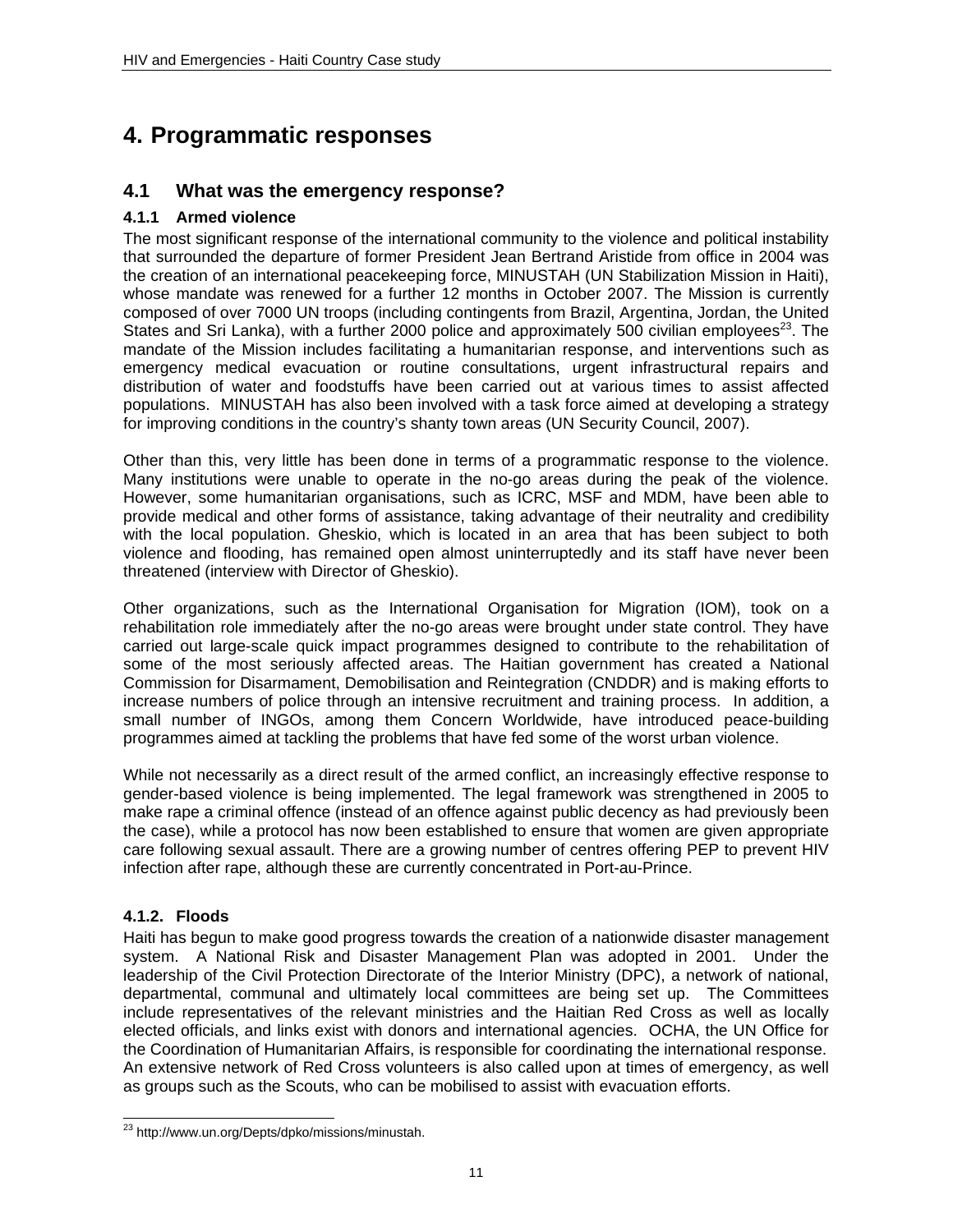The response to Tropical Storm Noel was coordinated by the DPC in conjunction with OCHA, although the response mechanisms that were brought into action are relatively new and inexperienced. Nonetheless, at the departmental level, the committees are active and were undoubtedly responsible for limiting the loss of life. The Committee in the South East, for instance, was responsible for evacuating people at risk during both Dean and Noel, as well as for organising shelters (13 for the second storm) and for distributing emergency assistance (food, NFIs, medical attention, etc). Where it was not possible to distribute food directly, local officials were enabled to purchase essential items through a system of credit. According to certain key informants, however, one of the problems experienced generally has been the fairly poor quality of damage assessments and the slow pace of information flow due to the difficulty of reaching some of the people affected and the inexperience of many of the people responsible for carrying them out. Moreover, there appears to be a lack of clarity over responsibility for longer-term interventions oriented towards rehabilitation and recovery.

Nationally, 18,756 people<sup>24</sup> were taken into shelters for the duration of the emergency following Noel, during which time they received food and most essential services. An unknown number were taken in by relatives and friends. Rather than using specially designed constructions, public buildings, such as schools and town halls, were used as makeshift shelters. During the most acute phase of the emergency, various institutions such as WFP, UNICEF and various NGOs were providing hot meals, high energy biscuits or dry food rations to those in shelters, as well as medical assistance, distributing water and non-food items of various kinds (hygiene and cooking kits, mattresses, blankets, clothes, etc). In the case of Grande Saline in the Artibonite, which is regularly flooded each year, WFP used boats to reach people in need of food aid when road access was cut off.

On the basis of the testimonies provided by focus group participants, people in shelters did not all manage to benefit from the aid distributed and there was not always enough to go around. In some cases, for instance, male relatives remained close to the home to keep watch over the family's possessions. Because they were not registered at the shelter, they did not receive any rations and the food had to be shared among more people than was intended. At the shelter in Bon Repos visited (a disused hospital), although some bottles had previously been distributed, there was no drinking water available and food distribution had been stopped in order to encourage people to return home. Some people had received cooking equipment and mattresses but there were not enough for everyone to benefit. There were no toilet facilities and the water available for washing was very dirty. On the other hand, there was adequate space and, perhaps because of its proximity to Port-au-Prince, several NGOs have provided a limited amount of assistance. MDM Canada had made several visits to offer medical consultations, during which they also carried out some health education sessions, while Save the Children organised an activity for children. A committee had been formed by people in the shelter but its effectiveness and authority were unclear.

In most cases, the shelters were closed after about a week - some of them after only a few days, since they had to return to their intended use - but a few were still open at the end at the time of the field work for this report (19/11/2007). The expectation is that most people will resume their regular lives and that those who have been made homeless will find accommodation with close friends and family pending any longer-term assistance that can be mobilised. It is clear that informal solidarity mechanisms do ensure that many people are taken in for a short while. However, at least in the West, people have been reluctant to move on and they are not always able to find more than a temporary home. In Cabaret, focus group participants claimed that shots were fired in the air to force people to leave the football pitch where they been camping and that the water supply was cut off. Some of them have had to move on several times since then, having found no permanent place to stay.

 $\overline{a}$ 

 $^{24}$  UNDP/DPC presentation to the Humanitarian Forum on 15 November 2007. More than 9,500 people were evacuated to temporary shelters during the passage of Hurricane Dean according to the final report issued by the same institution.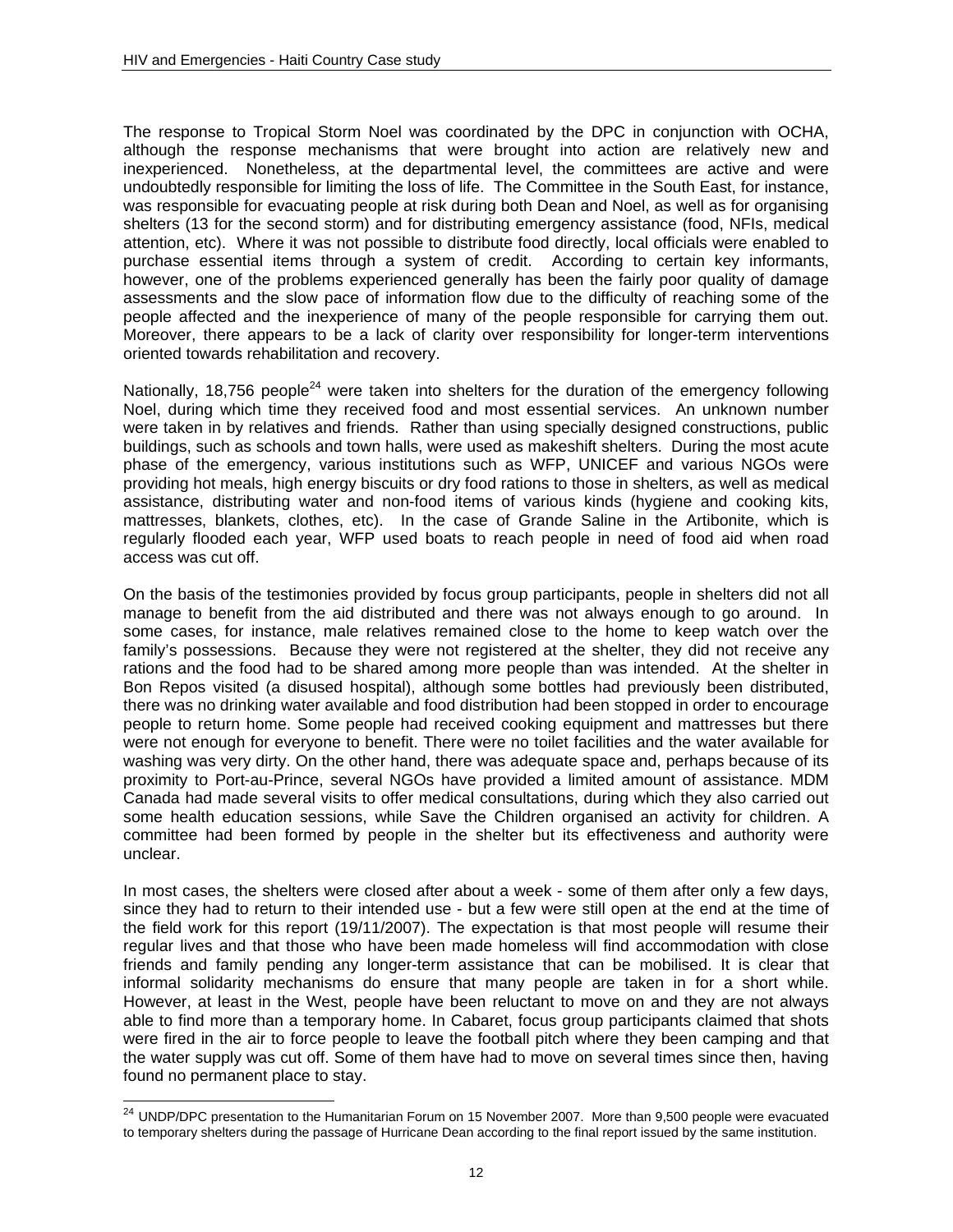It is not yet clear to what extent the response to the medium-term recovery and rehabilitation phases will enable the people most affected to rebuild their livelihoods, as the exact needs had not been identified at the time of the study nor adequate funds received. Moreover, these later stages are the responsibility of the Planning Ministry (MPCE) rather than the DPC itself, potentially leading to problems of coordination and continuity. In the opinion of Mme Alta Jean-Baptiste, Director of the DPC, it is unlikely that enough resources will be found to cover the true extent of the losses. As a result, there is likely to be serious hardship for certain people who have lost homes and their chief means of survival, leaving them in a state of extreme vulnerability.

### **4.2 How was HIV addressed in the emergency response?**

### **4.2.1 Violence**

HIV has barely figured in any of the response to the armed violence. The main priority for national and international authorities has been to re-establish state control over the no-go areas and little attention has consequently been given to additional concerns in anything more than a sporadic way. Nonetheless, although some health centres were obliged to close, several key serviceproviders continued to function for all but a few days of extreme tension. Gheskio, despite being located close to violent areas, claims to have been functioning for all but one day and has never been attacked, despite refusing to pay protection money to gangs in the area. It has nevertheless had to develop contingency plans to help avoid a number of potentially serious problems. A system has been developed whereby stocks of ARVs have been placed at certain sites that are more accessible to PLHIV on treatment than the main centre, and a few extra days' supply of drugs is given to clients in case services are interrupted.

MINUSTAH's structure includes a small HIV/AIDS Unit whose brief is primarily internal, leaving external interventions to other institutions. Most of its activities are directed towards prevention and education for the peacekeeping personnel, including VCT, although it also works with the Haitian National Police and has carried out one-off interventions targeting youth and other vulnerable groups among the wider Haitian population. It carried out approximately 3000 HIV tests were carried out last year, a number which is said to be steadily increasing. According to the head of the Unit, the mission is effective in covering the personnel in Port-au-Prince but less so for those stationed in other parts of the country (the results of a recent KAP study undertaken amongst UN military personnel are described in Section 3.1 above).

It is important to note that there have been a number of cases where reported sexual misconduct by Mission personnel has led to their expulsion from the country. In November 2007, 111 Sri Lankan soldiers were sent home in response to cases of alleged abuse, while at least one other case was brought to public attention by a human rights network at the same time. However, the lack of accountability to the Haitian government means that there is no certainty that the cases will be adequately prosecuted in their home countries nor that victims will be given adequate support. Clearly, in such circumstances, there is a risk of HIV transmission both to the Haitian and the home population that cannot be adequately addressed without much greater transparency and appropriate strategies to offer adequate protection in situations of this kind.

### **4.2.2 Floods**

On the admission of most of those met during the course of the study, HIV has only marginally been taken into consideration in the response to the recent flooding. This is perhaps not surprising given the relatively recent creation of the national response mechanisms, which have tended to focus on addressing the most obvious immediate needs (food, water, medical care and shelter, in particular). The National Risk and Disaster Management Plan, adopted in 2001, does not refer to HIV (DPC, 2001), nor does the new Multi-sectoral Strategic Plan for the Fight Against AIDS (Gouvernement de la République d'Haiti, 2007) explicitly address emergency situations. Nonetheless, the latter does seek to bring together representatives from various ministries and institutions in attempting to involve them in the response to the epidemic. In the opinion of the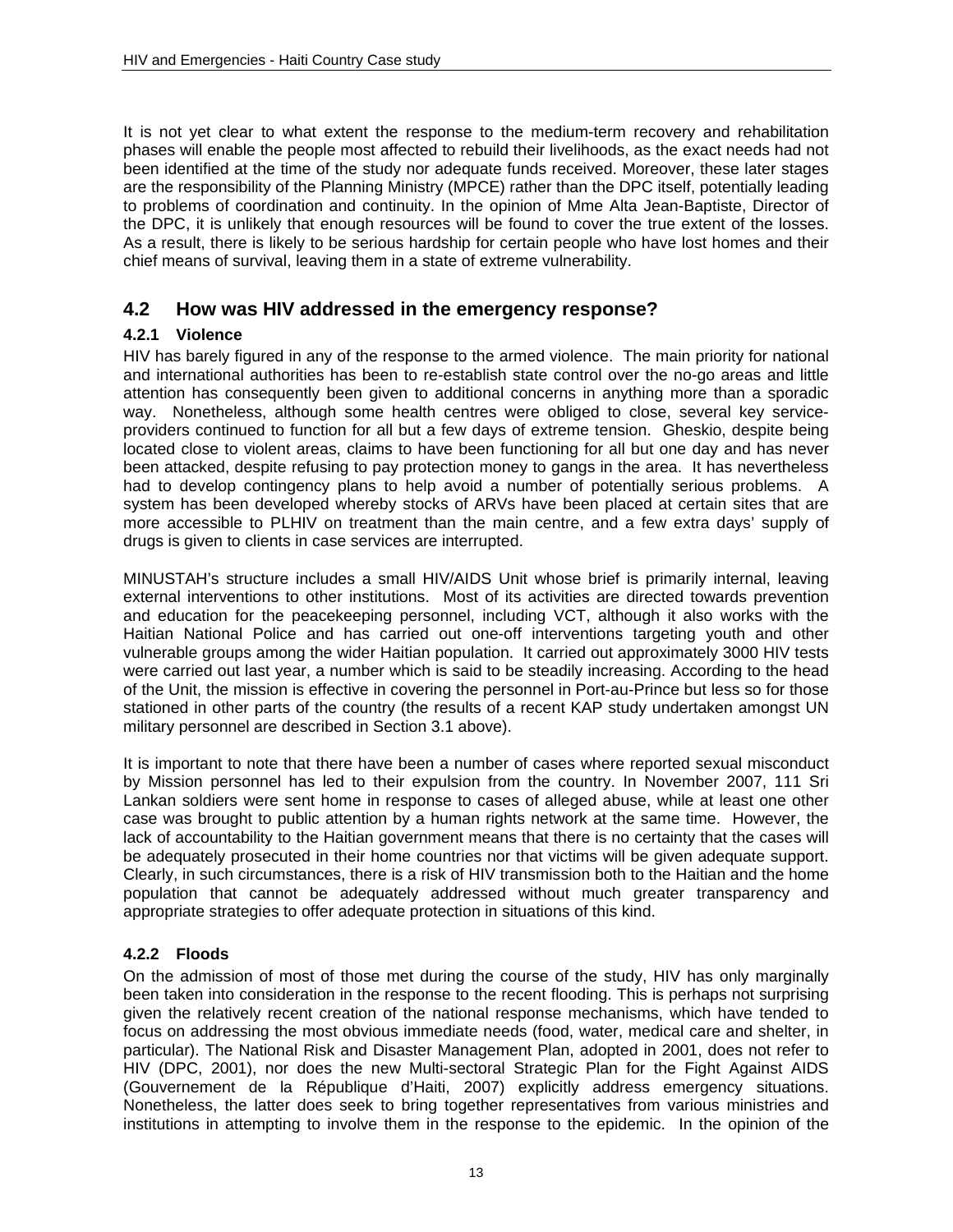$UCC<sup>25</sup>$ ) representative interviewed, this structure will enable a clearer definition of responsibilities for HIV in emergency situations, create appropriate communications channels as well as lead to the elaboration of operating guidelines for interventions<sup>26</sup>.

As a result of the new National Plan, each body represented within the system is expected to prepare its own plan that will respond to the priorities established. UNAIDS, as part of its mission to coordinate the multilateral and bilateral partners supporting the fight against AIDS in Haiti, has started to convene a joint team to look at the role of the various UN agencies in meeting this challenge. Emergency response has been identified as an area that should be addressed through this mechanism, for instance by including HIV considerations in any appeal that is presented to donors for support towards the disaster response. This is an encouraging initiative but has not got beyond the early planning stages at present and is not yet operational.

Condom distribution is reported to have taken place on occasions to people in shelters in Gonaïves in 2004, but it seems to have taken place only in very specific cases during the recent flooding because of the short period during which most shelters were kept open. An exception appears to be Cabaret where, according to a Red Cross representative, condoms were distributed and used. This highlights the fact that there is a demand for condoms even over the very short-term, as was clearly expressed by some of the women met at the Bon Repos shelter. Despite this, many of the hygiene kits distributed do not seem to have contained condoms, which would be a relatively lowcost means of preventing HIV transmission at a time of particular vulnerability.

In general, the needs of PLHIV have not been taken into consideration during the recent response either. However, in one incident in the South East, the Civil Protection Committee was forced to take a strong stance when a group of people in a shelter in Bainet, opened after Hurricane Dean, protested at the presence of a number of PLHIV. The Committee responded by carrying out awareness-raising sessions aimed at reducing stigma surrounding HIV and made it clear that anyone protesting would be excluded from the shelter.

Otherwise, a few isolated examples did occur that demonstrate how the challenges of HIV can be integrated into an emergency response. For instance:

- UNAIDS has made available a small budget of \$10,000 which has been set aside in order to help address the needs of PLHIV affected by the recent flooding<sup>27</sup>. These funds are to be administered by UNFPA in coordination with the Platform of PLHIV Associations, which has supplied details about a number of its members who have been seriously affected by the floods.
- Certain NGOs have carried out small-scale interventions that address one or other aspect of HIV. One example is that of KORAL, a small NGO working on livelihoods in the South, which has integrated awareness-raising on HIV into its response to Tropical Storm Noel, using Christian Aid and ACT International funding<sup>28</sup>.

Despite the relatively limited nature of actions taken to address the challenges of HIV during the response to the flooding, it is worth pointing out that most of the officials met recognize the need to integrate a more thorough response in the future.

<sup>&</sup>lt;sup>25</sup> State body until recently responsible for the coordination of the national response to HIV/AIDS.

<sup>&</sup>lt;sup>26</sup> Although it is likely to be an unintentional omission, the Interior Ministry (MITC) to which the body responsible for coordinating the national disaster response, the Direction de la Protection Civile, belongs, is not listed as one of the bodies to be included in the CNLS (the National Commission for the Fight Against AIDS). This omission should be corrected.

However, it appears that the procedure is somewhat long and no funds had yet been disbursed at the end of November 2007.

<sup>28</sup> Internal working document, 30 November 2007.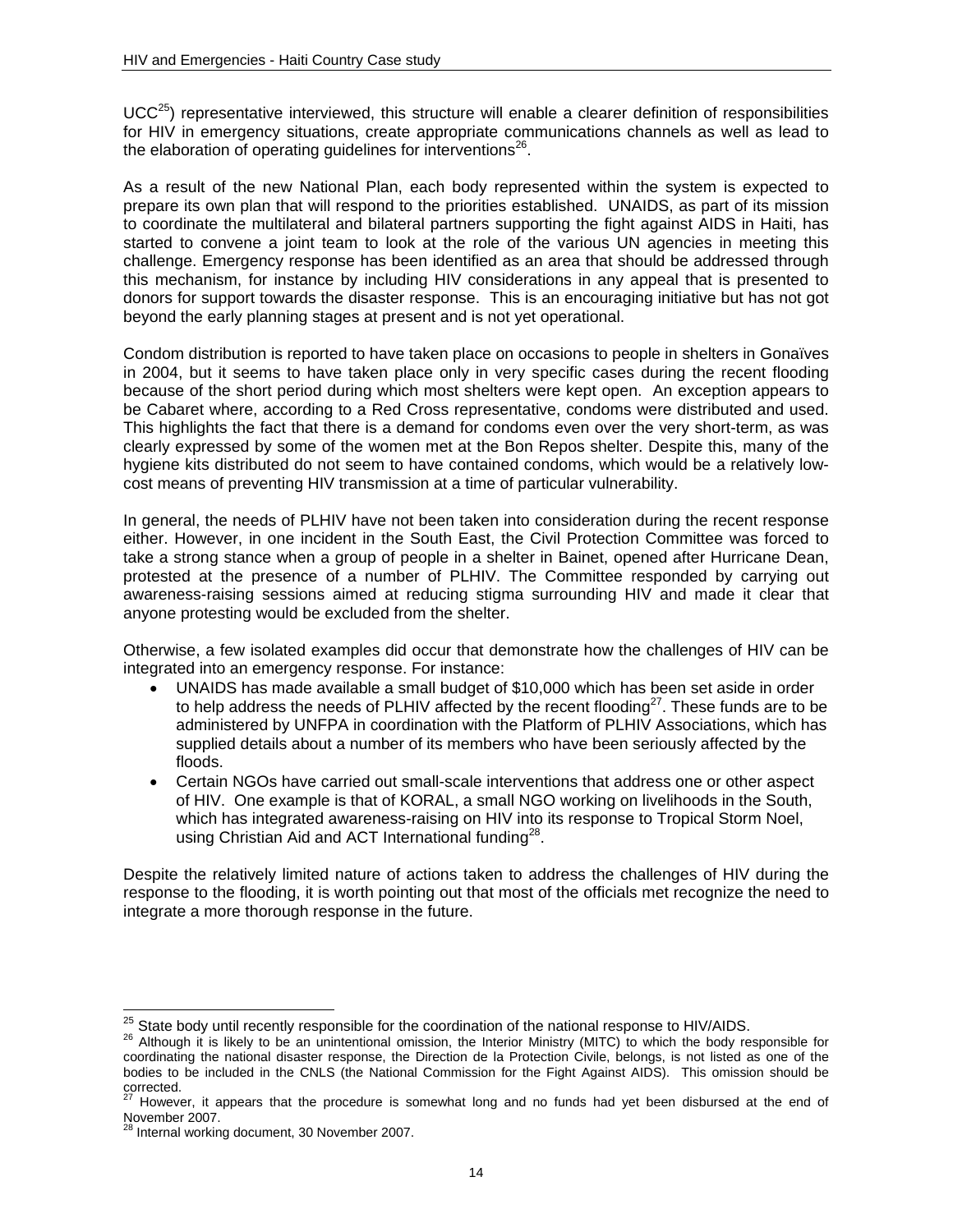# **5. The effects of the emergency**

### **5.1 On vulnerable groups**

### **5.1.1 Vulnerability - How, why and who has become more vulnerable to HIV infection?**

One of the main features of the flooding is the evacuation of people to shelters. As described above, these shelters are usually existing buildings which are turned into refuges for a certain period; buildings used include schools, old hospitals and even private houses. Stories were mixed regarding how people were arranged in the shelters: some people said there were separate areas for men and women, others said that families were put together and others still said that people were anywhere and everywhere. Similarly, some said that the women and children stayed at the shelters, whilst the husband (or perhaps an older child) returned to watch their home for fear of theft; this is clearly dependent on the distance between the shelters and the homes, and also the extent of the damage and destruction. In Jacmel when interviewing a woman, it emerged that whilst she stayed in the shelter with her younger son, her 18 year old son remained by the house, looking after the few remaining possession they had. One can perhaps assume, therefore, a mix of different kinds of ways of coping with the emergency according to a number of criteria, including the distance to the shelters, the severity of the flooding, the duration of the flooding and length of stay in the shelters.

On the basis of the interviews and focus groups conducted for this study, there is no evidence that sexual and gender-based violence has been a major problem in the shelters. This is in keeping with a finding during the previous response to the flooding in Gonaives in 2004 when UNFPA promoted monitoring of gender-based violence. However, there is a general consensus that consensual and transactional sex is likely to occur given the extreme vulnerability of many people and the shortage of goods that are distributed. Increase in promiscuity is, therefore, likely to result because of a number of factors including the following: since there is a lot of mixing, people may end up close to others that they are unfamiliar with and may be curious and sexual encounters therefore may follow; with the trauma people faced as a result of the flooding, they may want to seek comfort in others, so may engage in sexual relationships that perhaps they would not have done otherwise; whilst waiting to be re-settled, there are limited activities that people engage in, thus out of boredom they may decide to enter into sexual relationships; with limited opportunities to earn a livelihood during this period, it is also likely that people may engage in some form of transactional sex, though this was not raised by any respondents.

The following is a translation from one of the committee members in Jacmel: "There are too many people in the rooms, promiscuity is rampant, people want to stay nearby the people they know, so even if it is overcrowded they want to stay with their own "tribe". They had tried to separate people but they didn't want". He later went on to say, that "whilst there is a room for women and for men, with children staying with women, at the schools it's difficult, can't stop certain things happening".

During a focus group discussion with people affected by flooding in Cabaret, when asked whether they knew of any sexual abuse in the shelters, one person said 'it must happen' and continued to say that the 'security' can easily take advantage of the women in return for favours given that there's not enough to go around. One person during the discussion even accused the mayor of being among those responsible for committing rape in the shelters.

Clearly, these increases in promiscuity and sexual relationships lead to an increase risk of HIV transmission. In discussion with a group of women in the Bon Repos shelter, most of them had heard about HIV but did not know many details: some said that when someone "gets diarrhoea, gets spots, also on the tongue" it means they have HIV; another woman talked about getting HIV from mixing of blood, making love and from beauty parlours; another said that you only get it from someone who is HIV+, and as she only goes with her husband she is OK. A few mentioned the link between the importance of using condoms and being able to protect themselves, though others said they did not like condoms, one was on the pill, one had had an injection and another said she was not having sex. What was clear, however, was that condoms were not available at the shelter: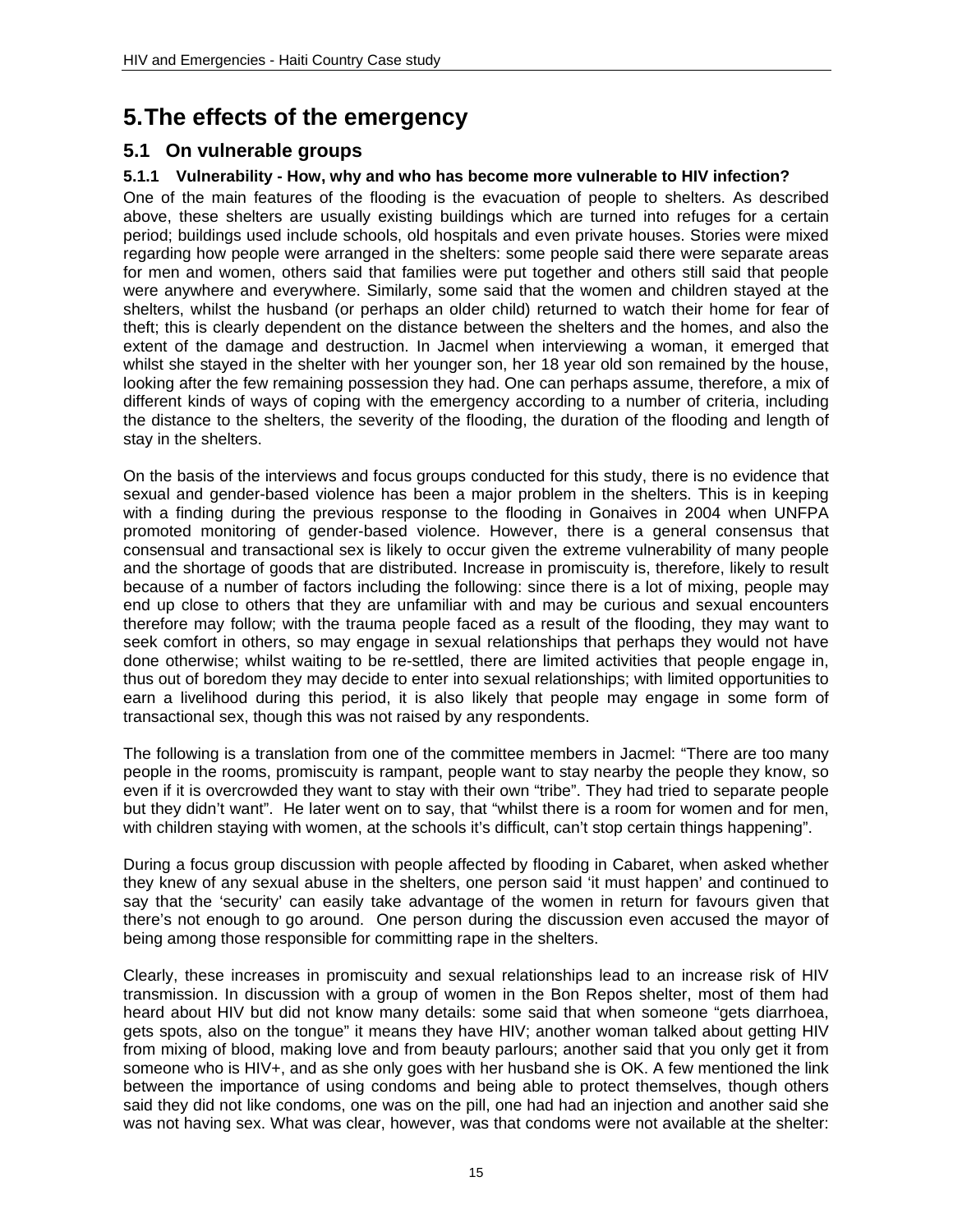according to one woman, "We don't get them; we need them". This was also confirmed by the HRC person in charge of the Bon Repos shelter who said that condoms had not been made available there, although she admitted they might be useful, continuing by saying that they did distribute some in Cabaret and she found used ones on the ground, implying that if they were available people would have used them. A key informant from MDM also reported that during her visit to another shelter (in Tabarre 33) people, both men and women, were asking for condoms to be distributed.

Another complaint raised by people who had been affected by the flooding and who had been in shelters was that post the flooding periods, mosquitoes and malaria became widespread, including in areas in which it had been almost eradicated. When someone contracts malaria, their immunity is lower and hence it could be suggested that their vulnerability to contracting HIV may also be increased during these situations. Additionally, due often to less food, limited drinking water supplies and unclean sanitary environment (both latrines and dirty water), people become more susceptible to getting diseases and infections which also leads to reduced immunity and therefore heightened risk of contracting HIV.

As mentioned in section 2.0, little is known about people who are displaced and who do not go to shelters. All informants spoke about such people going to stay with neighbours and family members. It is also likely, therefore, that in these situations, when people are away from home, causal and un-protected sex happens.

During the focus group discussion with sex workers in St Marc, they insisted that they always use condoms with their clients and this had never changed even during the flooding period (St Marc had also witnessed some serious violence and political upheaval in early 2004 but none of the sex workers spoken to had been there during that period). These were sex workers who were based in a brothel and who were linked to an NGO where they received free condoms and other incentives. It seems they could only be part of this organization if they underwent regular HIV tests<sup>29</sup>. We did not speak to street-based sex workers who, by their very nature are less organized and have less access to condoms. A key informant in St Marc suggested that since many clients of sex workers are from outside St Marc, during the flooded periods the roads were closed so clients were likely to have reduced in number. This may have resulted, according to the key informant, in sex workers engaging in more sex without condoms out of desperation.

Whilst domestic violence and violence against women in particular is reported to be relatively high in Haiti (see section 3.5), during the conflict and period of political unrest, violence and in particular sexual violence, including rape and gang rape increased. According to a set of IDIs carried out with women in Cite Soleil, they all spoke about fearing sexual abuse and rape; some mentioned knowing of women who had been raped during the conflict.

According to this 23 year old woman, who lives alone and is pregnant, sexual violence has never happened to her, but she knows of people. "That's what happens here, you just have to accept, they will organize themselves, they will take out a knife, so you can't do anything about it. It can be several men (10), they only do it once, won't start a relationship. Victims will come to the hospital but will come later, as it is shameful to be raped" She continued saying that: "It is not like that now, because there are the 'leaders', the 'whites' around"; here she is referring to the fact that the UN peacekeepers are a common sight in areas such as Cite Soleil.

#### **5.1.2 Resilience – how have these vulnerable groups coped with the emergency**

As was described above, a key means of coping during the floods was to move to the shelters set up by the state and to rely on family and neighbour networks. In the shelters, food and water was being provided. Accounts of the food vary with some people saying there was not enough to go around, and people had to share and keep what they were given to eat later on in the day; others

l

 $^{29}$  It was unclear what would happen to them if they were found to have sero-converted.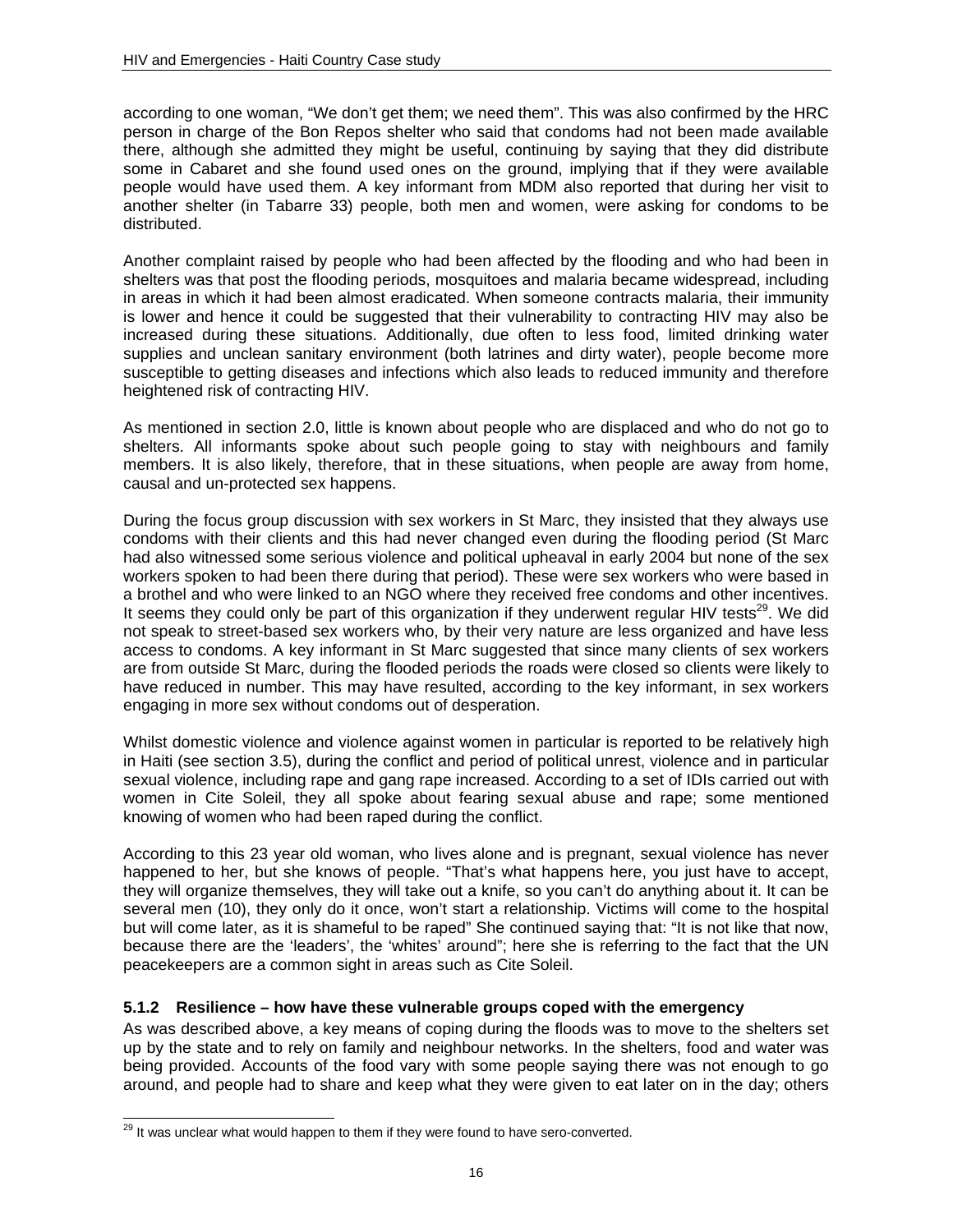say that the food was sufficient and the kinds of foods they were given were better than what they would eat at home (Director of MHDR). During the visit to Bon Repos, drinking water seemed to have been a problem, since the supply provided by the HRC had run out and people had to buy  $i$ <sup>30</sup>. The HRC representative, who accompanied us on the visit, took note of this and arranged that day for water to be brought to the shelter.

There was a sense from some members of organisations supporting the emergency response, that people evacuated to the re-settlement centres used these regular evacuations as means of getting new mattresses, blankets, kitchen utensils and food. Their reluctance to move away from these areas which are vulnerable to flooding could partly be seen as supporting such an argument. Clearly, however, there are numerous other reasons why people may not want to re-settle not least if this is where they own small plots of land and where they have family and other connections. During the visit to the Bon Repos shelter it became apparent that the people where reluctant to leave the centres partly because they had nothing to return to, since their livelihoods had been washed away, and they were waiting for help to rebuild their livelihoods, but also partly because they would continue to received some form of support if they remained. This was also the case in other shelters, as reported by key informants.

Family, friend and neighbour networks are key coping strategies during both flooding and political conflicts. People spoke about going to stay with neighbours, friends and family members during the different kinds of emergencies. One man, who had been in St Marc during the violence, had to go on the run and was moving from place to place, staying with different friends. Some sent children away to be with relatives or friends in safe places – though interestingly all except one out of the 10 participants of the FGD with flood victims in Cabaret managed to stay together as a family group. In Cite Soleil one women reports: "During the height of the shooting my children went to stay with a friend in Tabarre for 1 month. During this time, I was frightened, my heart was beating fast, I couldn't eat, I was also worried for my children". Others turned to friends for assistance: rather than move to a shelter with his mother and younger brother, an 18 year-old boy in Jacmel camped outside his house, which had been destroyed during the flooding, sharing food with his friends. Staying at people's houses, however, is only a short-term solution as it places increased stress on the receiving household and all those displaced mentioned that either they were asked to leave or felt themselves that they could not stay.

As described in section 3.3, informal sector employment is minimal in Haiti and the majority of people are involved in small-scale petty trading. During the emergencies most people lost much of their property including items that were used for petty trading and small livestock. As such, when asked what people were doing in terms of livelihoods the response tended to be nothing, that they were begging and that their children were going without food.

In Haiti in general, there is a widespread reliance on external handouts from, amongst others, churches and NGOs. This reliance is heightened during emergency situations. People also borrow and informal savings schemes, known as Sol or Sabotay, are quite widespread<sup>31</sup>. During the discussion in the Bon Repose centre, most of the women mentioned being part of one. Some micro-credit schemes have also been set up, but often when one is too poor and vulnerable, they do not work as was explained by the director of MHDR because their capital is used to cope with pressing daily needs instead of renewing the stock

Another means of coping with the emergencies, is to resort to different forms of transactional sex, including selling sex in exchange for cash. The self-identifying sex workers spoken to had all taken up this work as a result of poverty in general and having to support family members 'back home'. Whilst the link is less direct, it can be said that the general situation in Haiti, which is one in which overlapping emergencies have been occurring for decades, has pushed women into engaging in

 $\overline{a}$ 

 $^{30}$  It is important to point out that drinking water in Haiti is generally a problem, and is merely made worse by the flooding.<br><sup>31</sup> Daily or monthly contributions are pooled and paid out to each member in turn.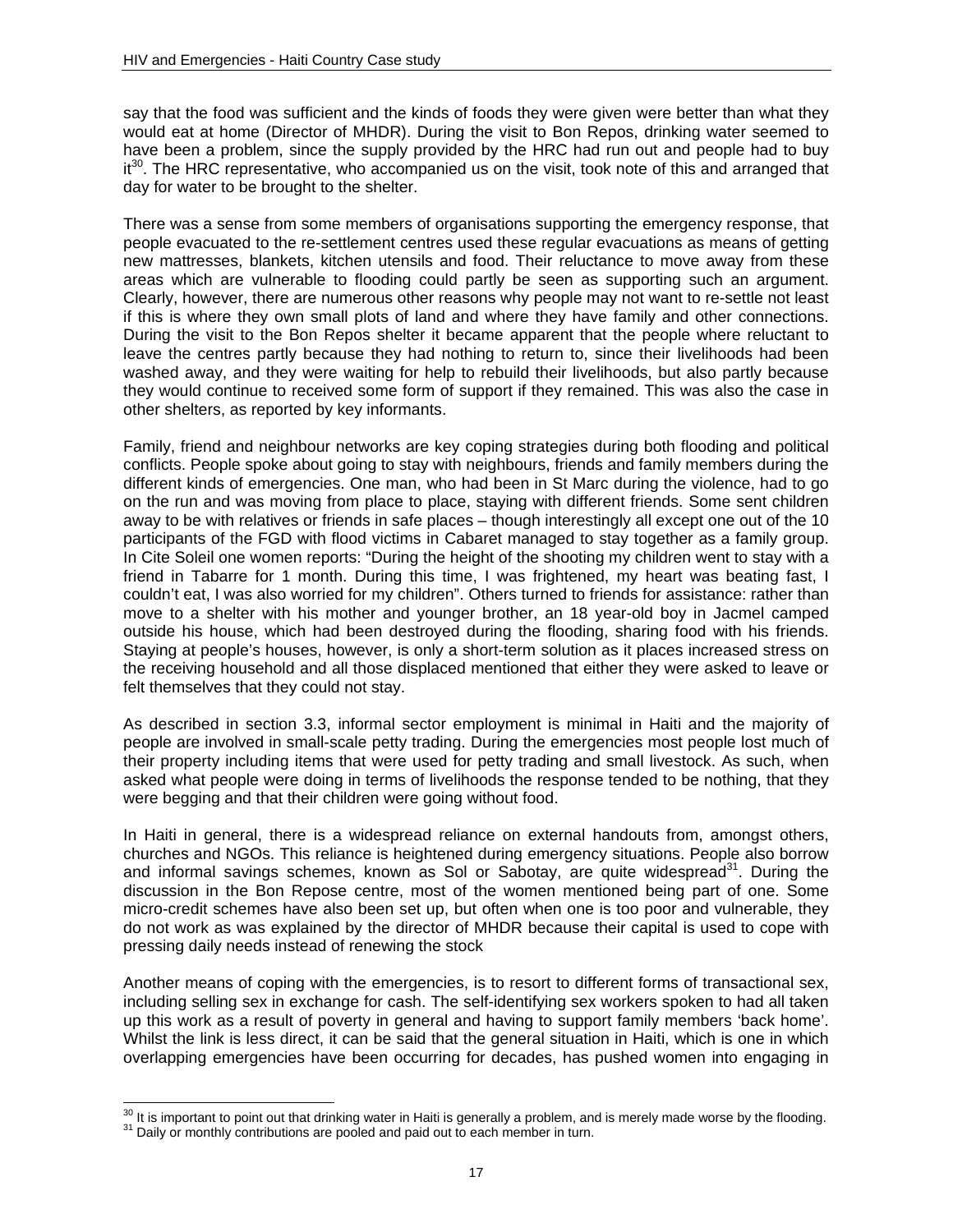sex work<sup>32</sup>. For the women spoken to in Cite Soleil, who do not identify themselves as sex workers (or at least did not to us), being linked to a man is their only means of survival and making a livelihood (see also section 3.4). The nurse in charge of the PMTCT programme at the hospital in Cite Soleil said the following: "People (women) will sleep with anyone because they need food and money and because there's no money to send children to school. The only strategy that women have or think of is to go and find a man. Each time they come back to the hospital they are pregnant from another man. It makes work that we do here difficult". She continued to say that she sees women who are beaten up, who come into the hospital with black eyes, but at the same time they cannot leave their husbands as this is their own means of survival. Whilst these issues may be exacerbated in areas such as Cite Soleil given its turbulent history, this is also an issue for Haiti as a whole were domestic violence is extremely prevalent (see section 3.4).

## **5.2 On PLHIV**

### **5.2.1 Vulnerability - How has the emergency affected existing vulnerabilities?**

Since PLHIV continue to face considerable amounts of stigma in Haiti, many choose not to disclose their status and as such have not faced any additional vulnerabilities or marginalisation as a result of the emergencies. Thus the PMTCT coordinator in the hospital in Cite Soleil reports of stories where the woman is HIV+ but is frightened that if her husband finds out he'll leave her, "She has 3 children so what can she do? She thinks that he's suspecting now… One woman came in with a black eye, she was beaten by her husband because she asked to use a condom and he refused. But at the same time, women don't want the men to leave because they rely on them, this is how the virus spreads".

Of those spoken to who have disclosed their status, they were pushed out of their homes or had financial support from families curtailed. One man who has disclosed his status and who is from Portail Leogane, an area of Port-au-Prince that has seen considerable amounts of armed violence, maintains that people's attitudes towards him are far more damaging than the shooting that he has experienced. According to another HIV+ man: "Any person in Carrefour (where he was from) was subjected to violence, but violence against PLHIV is because of stigma not because of the violent situation". Similarly, a focus group with PLHIV in Port-au-Prince said that its not so much that aggression has increased towards PLHIV as a direct consequence of violence, it is more the fact that everyone's standard of living has been squeezed still further that means that people are more likely to demand a share of their food aid.

A key informant from MDM who had been working in the hospital in Cite Soleil for a number of years reported various stories and events that she had experienced regarding discrimination and violence towards PLHIV. At one time there was a rumour that gangs in Cite Soleil wanted to eliminate all PLHIV in the area as a means of preventing the illness from spreading. She went on to say that: "People left their homes (during the violent period in CS) because of a combination of stigma and violence, but it is difficult to separate out the two". She reported a story told to her by an HIV+ woman that as she had been threatened she was forced to leave her house; others lost children because they could continue with PMTCT after moving. One PLHIV had one positive and one negative child: "The mother was coming to get milk for them at the hospital disguised so people would not recognize her, she had a skin problem, her child was very sick, so people were suspecting. The same when, when she starting taking ARVs became well again so people said that she was just bewitched."

During discussions in Jacmel, it emerged that whilst in the most recent flooding there were no stories of stigma or discrimination because it seems that the PLHIV who had been affected had not disclosed their status, during the earlier flooding (cyclone Dean) the issue had been raised. The

 $\overline{a}$  $32$  There is some limited evidence to indicate that sex work may increase during times of emergency. Two out of 5 sex workers participating in the focus group discussion for this case study had started this profession at the time of the political crisis in 2004, which had serious economic ramifications for many poor families.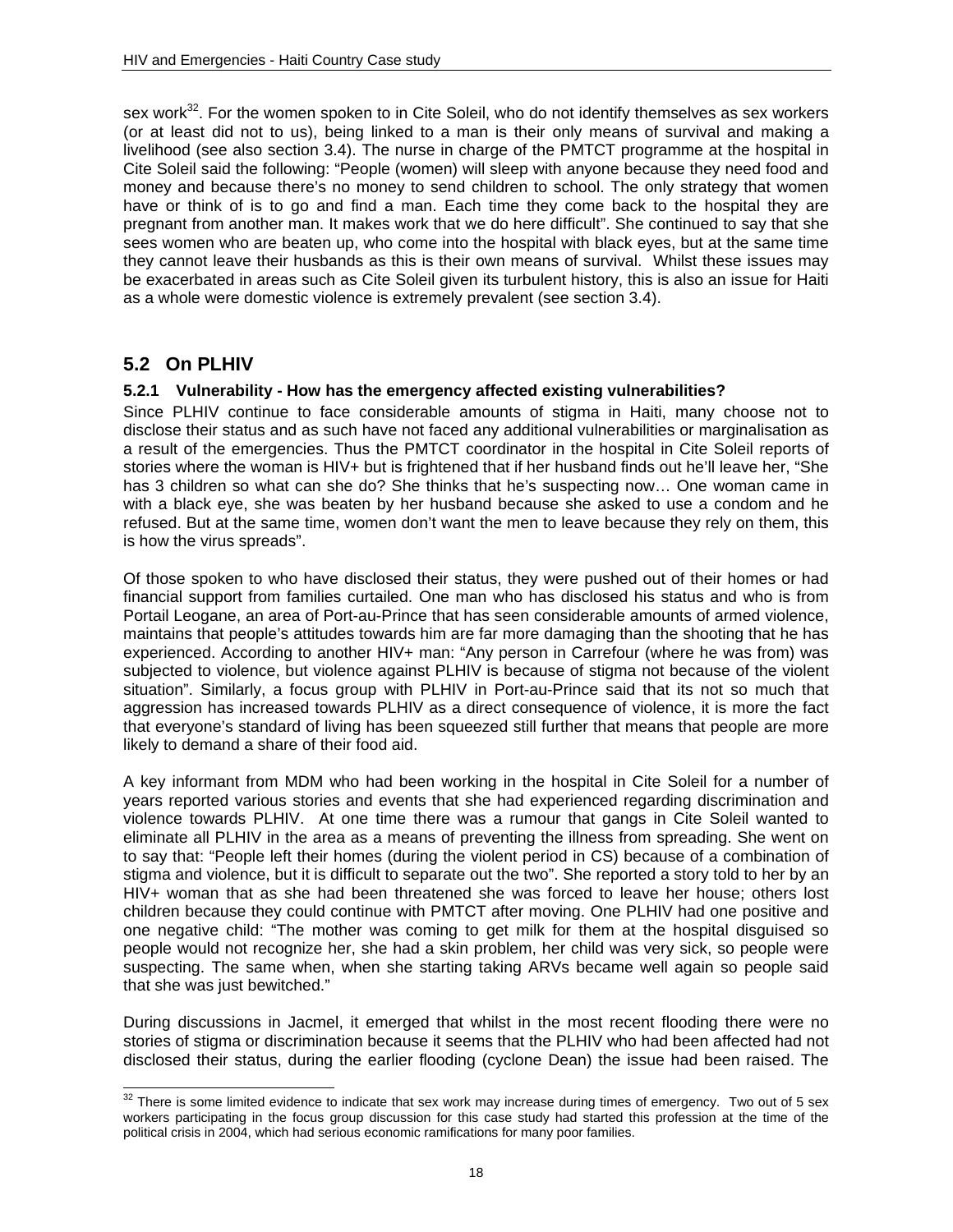health agents who were following people on ART pointed out to those in charge that there were some PLHIV in the shelters and that they may need specific attention, also so that they would not be stigmatized. This followed an event when people in the shelter found out that there were PLHIV there wanted to them to leave, throw their stuff away as they were fearing they could become infected. They were counselled by those in charge and were told that if they did not accept the PLHIV they themselves would be thrown out of the shelter; it seems that calm returned after this (see also section 4.2.2).

Supplies of ART and adherence do not seem to be an issue during both conflict/violence related and cyclone/natural disaster kinds of emergencies. Some people spoke about making sure they had them to hand even during the flooding; others said that whilst they were washed away, they went straight away to the hospital and were given fresh supplies; others said that because they had sufficient to last them for a month they had not yet run out of supplies. Some areas had been cut off during the recent flooding and the only means of access was by boat. In these situations, it was unclear whether people had run out of ARVs. The key informants spoken to, however, said that they thought they would still have sufficient drugs. An 'accompagnateur' working for FEBs in St Marc also pointed out that as part of his job he would go to the flooded areas and ensure that people were taking the drugs and had enough of them. During the violence in Cite Soleil, people still continued to take their ARVs, according to this one woman: "There are times when people/vehicles can't come into this area, but people will always take their meds, it's their life".

It appears, therefore, that the importance of adherence has been ingrained in most of the people on ART, as they were all taking them or going to long lengths to make sure they had them. The fact that supply of ARVs does not appear to be a problem is also triangulated by information received from some of the ARV suppliers, who state that their supply was not interrupted during the emergency periods (see also section 5.3).

Another issue, however, is whether all those who need ARVs are currently receiving them, despite the fact that sites providing ART have increased in the last few years (see section 3.2).Many people spoken to during the study reported going for periods without taking their drugs because, according to them, they do not have the food necessary with which to take the ARVs. Interestingly, the research team did not find any worsening of this situation during the periods of flooding. In some respects, it could almost be argued that people who have been re-settled in centres as a result of flooding may have easier access to food than people who have to fend for themselves during 'normal' times in Haiti.

For the PLHIV woman spoken to in Cite Soleil, since most of them had a close relationship with the hospital and we interviewed them there, they said that they could get condoms if they wanted to and the emergency did not upset the supplies of condoms (though, perhaps access may have been curtailed for a few days during the height of the emergency since people did not move from their houses). One did say that there was not enough and that more were needed. Another said that whilst she could get them she does not need them anymore as she's not interested in having a partner, is sick, can't afford to look after the children (4) that she already has and does not want any more. Nevertheless, what was clear from these women, because of stigma associated with being HIV+ most had not disclosed to their husbands and boyfriends and were not using condoms with them because if they did, they feared that their partners would suspect and beat them or throw them out of the house. Another woman said that whilst she would like a partner she cannot "..if I tell I'm sick they won't want to stay, they will also get sick because won't want to use condoms, so I have to accept to live without a man".

### **5.2.2 Resilience - How have PLHIV coped?**

Similar to the above, the main means of coping for PLHIV is to move to stay with friends, relatives as well as in to the shelters. In Jacmel the Director of MHDR heard that (officially) 30 people had been affected and displaced by the floods; 11 PLHIV came to the MHDR half-way house with their children. The half-way house is essentially used by PLHIV who are coming from outside Jacmel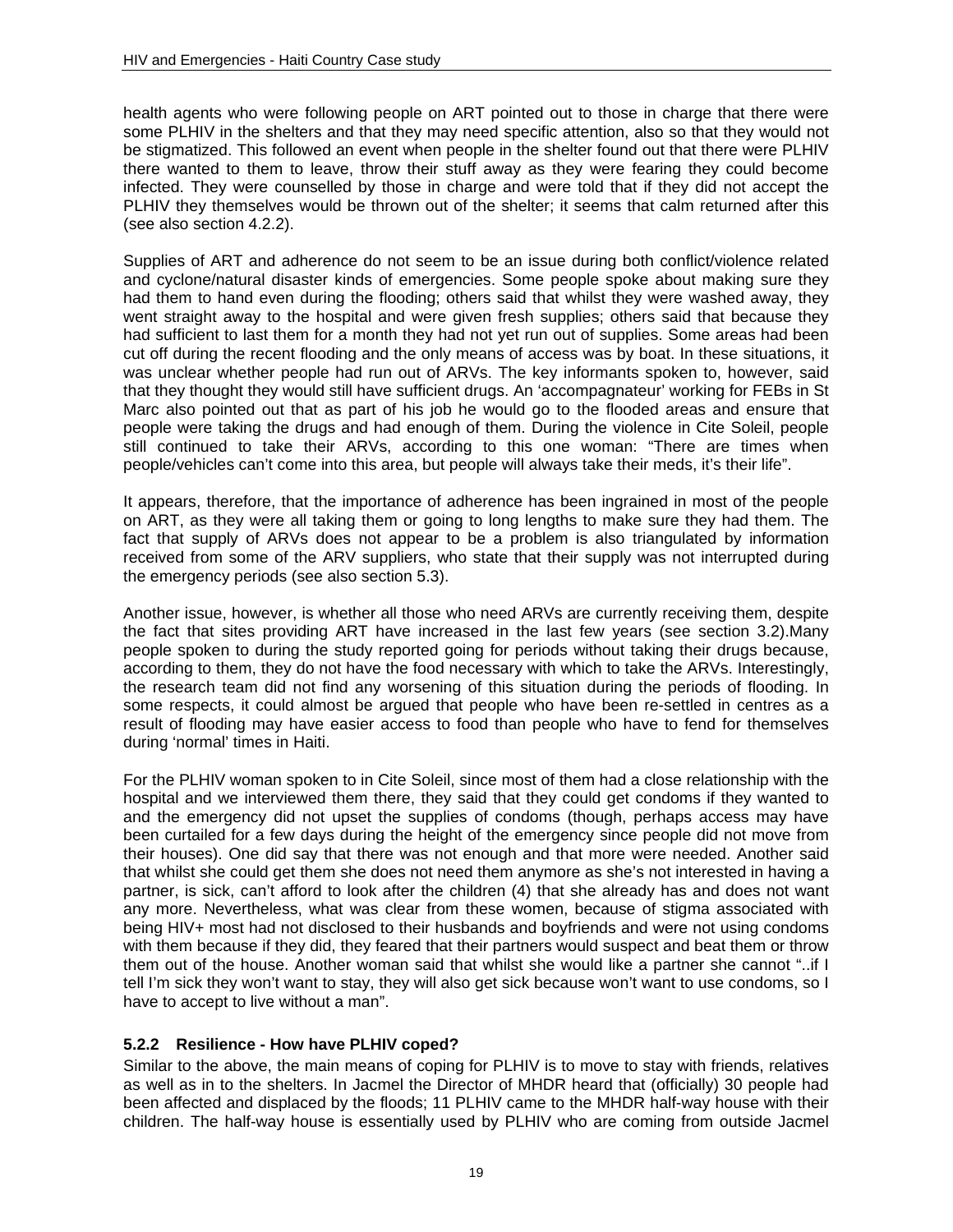who either need to go for their regular visit to the hospital (including to stock up on ARVs) or for those who need to start taking ARVs and who may need support in the initial stages. In additional to medical support and accommodation, they are provided with food and psychosocial, nutrition and hygiene counselling. The length of time people stay depends on their individual need. The house sleeps up to 15 PLHIV. During the flooding the director let the 11 and their children stay for 1 night and then found them places to stay with their peers.

During the violence in Cite Soleil and other areas in Port-au-Prince, people moved out going to stay with relatives and friends both in other urban areas as a well as rural areas. Some moved for a few months, others a few years. One woman living with HIV said that when they left Cite Soleil as a result of the violence moving to another area within Port-au-Prince, she was being supported by her mother and her mother was able to continue her business despite moving.

Another strategy adopted by both HIV+ and others is to send children to other relatives. It can be argued that this occurs perhaps more frequently amongst HIV+ people as their health and ability to provide a livelihood for their children is already affected and is exacerbated further by the emergency. Thus an HIV+ woman in Cite Soleil explains how whilst her older and youngest children (11 and 2 years old) are with her, the other 2 are being looked after by mother in Petit Goave. She lives with aunt and younger brother who support her: her brother is a tire repair man but not working now and her aunt sells food. Whilst no one knows her HIV status, others in household want her to leave, saying she a drain on their resources, but she has nowhere else to go so has to put up with it. She used to be a street seller, selling oranges, but since 2004 stopped because of her health.

Whilst the research team probed for the extent to which formal HBC was happening and if so, how it was affected, the concept of HBC seemed to be relatively new in Haiti and people were just beginning to talk about some form of community-based caring. Informal family solidarity nonetheless plays a similar role in some cases. This is encouraged by the involvement of family members in PLHIV support groups organised by NGOs such as POZ, where those involved can then learn about HIV and how to help their relatives live more comfortably. In some of the cases encountered - for instance a woman PLHIV who lost her house in the floods in Cabaret - relatives have taken family-members in despite knowing their status. Yet in other cases, the shelter offered is of temporary duration and the displaced families were uncertain of where they would go in future. This raises the prospect that more families will be broken up, with any HBC that was being offered put at risk.

A crucial means of gaining access to food for PLHIV is by being given food aid. During the period of violence there were some reports that the food was taken away by the armed gangs. According to this woman in Port-au-Prince: 'I don't know if it's because life has become so hard now – hunger is very widespread - that people become *chimè* (gangsters). Because when people are hungry, when they see you with a sack on your head they're ready to jump on you to take it off you and to beat you up. But you don't want to get beaten up so you have to share what you have".

Nevertheless, what is more of an issue is the potential stigma that is associated with getting food aid as people often come to suspect that those who are receiving the food aid must be positive. As a result, various strategies are adopted by PLHIV to get round this. One positive woman tells people that she buys the food (she has a job as a Health Agent at the hospital); another positive woman says that when she is asked how come she has access to food she says: ".. you have to say that you need a card to get food and the cards are now finished". She continues to say that previously the medical cards for PLHIV were a different colour so people suspected, now the colour has changed and the practice is now also to give food to those with children so people do not suspect. She also added that whilst the food is supposed to be just for her, she shares it with her family and with 3 neighbours, saying that "I have to give them, if not they will hate me". Sometimes, when the food comes late they have nothing to eat.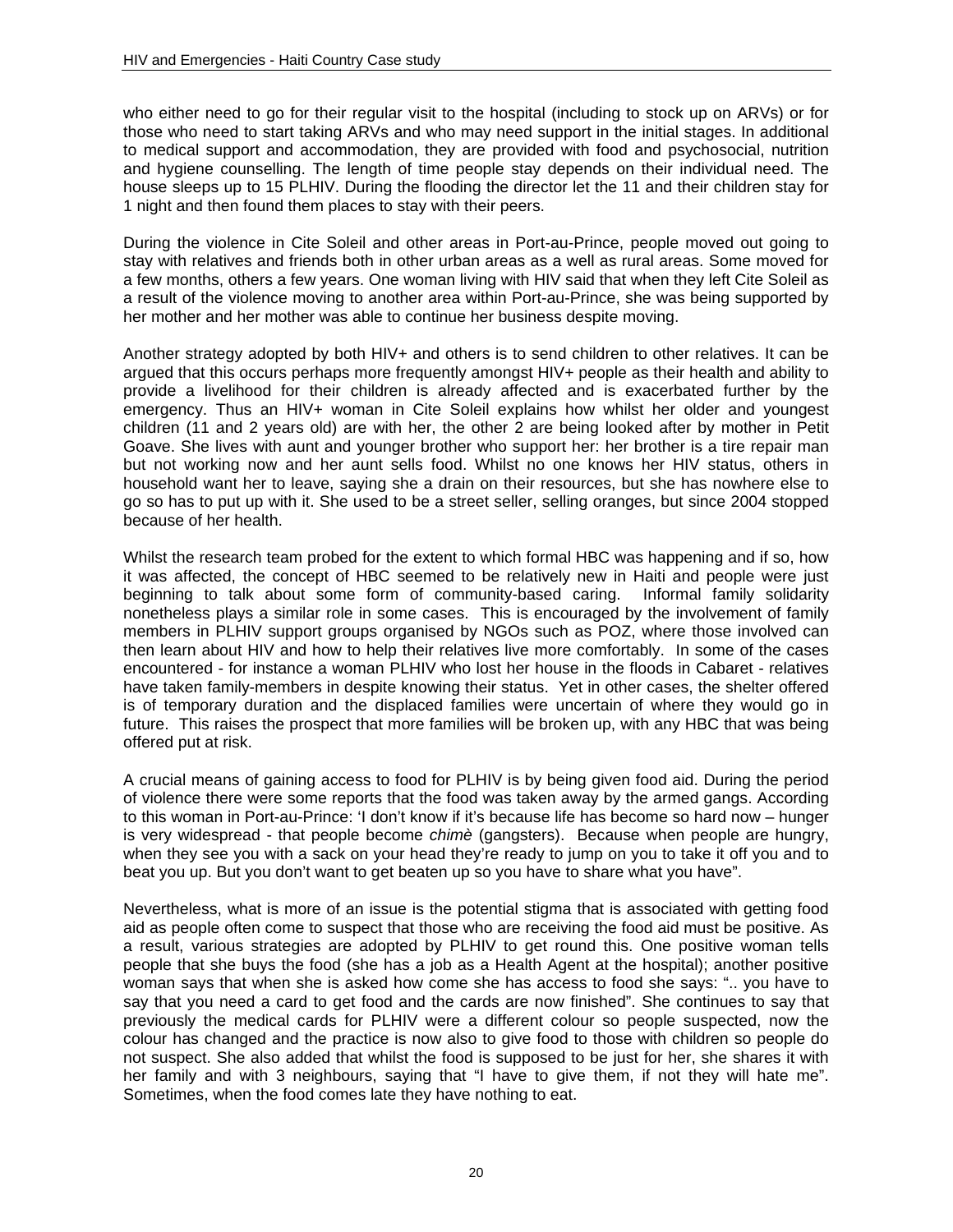The sharing of food with family and friends is a common strategy as it also means that when they have something they will also give in return. A woman on ARVs from Port-au-Prince says other peers who are also on ARVs sometimes share food amongst themselves: "I'm on ARVs and when I tell the doctors my problem they'll give me a little bit of food that can last a day. Sometimes I've got some friends who are also sick and they share with me the rations they have". But also one hears accounts of being forced to share: one woman from Port-au-Prince explains that once the neighbours found out she was HIV+ she had to start sharing her food so that they would not push her out of the area.

Sometimes, for the sake of survival, some PLHIV refuse the food aid despite it jeopardizing their health and even survival: the PMTCT coordinator tells of a story of a woman who is HIV+ who used to get food aid, but does not any more. According to the nurse, she used not to need it, but because the income of the gangs has fallen (her husband was a gang leader during the violence in Cite Soleil), she does these days, but "..she doesn't want to take food aid because her husband might suspect and start beating her up". Similarly, as part of PMTCT they recommend women to use exclusively powder milk for the baby and for those who do, their babies are usually negative. For this woman, however, her husband wanted her to breastfeed the baby for 6 months, and she did so otherwise he would have suspected. They do not yet know whether the baby has seroconverted, but given the situation it is likely.

Whilst no PLHIV themselves reported this directly, there is a sense that it is more difficult for PLHIV to recover after an emergency, be it violence/conflict or flooding. The inability to recover is linked to both loss of assets, sickness and other resources but importantly can be linked to the stigma associated with being HIV positive. According to the MDM key informant: "When the violence stopped, because PLHIV people were often threatened as well, it was more difficult for them to return to their homes".

Similarly, according to the Director of MHDR: "The needs of PLHIV are like others but higher, so it more difficult for them to recover". He pointed out that food in the shelters was not sufficient and that hygiene was not good. He also said that if their houses are mended the owner would then charge them higher rents so they preferred that their houses were not fixed.

## **5.3 On service provision**

### **5.3.1 Health services**

The main hospital in Port-au-Prince providing ARVs is Gheskio. Gheskio is located on the edge of an area which has faced and continues to face gang violence. Despite this, the Director said that the gangs have respected the hospital and had not touched it; he had been offered protection by various gangs but had refused. As such there were only a few days perhaps that they had to close during the most violent times of the conflict, otherwise they continued to be open and provide services; their own staff have never been threatened. They are prepared and have contingency plans: they have a pool of cars which provide transport for their staff. They have ARV collection sites spread throughout so people can go and collect at different sites if necessary. If there is a period of crisis rather than give 1 months supply to patients they give 2 months. Additionally, all people on ARVs have the phone number of someone in their area who will bring them medicines if they are facing difficulties in coming to the hospital/the ARV collection points.

Gheskio was also affected by the recent flooding; but once again this did not affect the services and whilst perhaps numbers of patients reduced because of difficulty of them accessing the hospital, the hospital remained open.

The story of Gheskio is mirrored by the hospital in Cite Soleil which also remained open and protected during the height of the violence in this area. Similarly, there were only a few days when it was closed, though as in Gheskio, sometimes people were unable to visit it because of the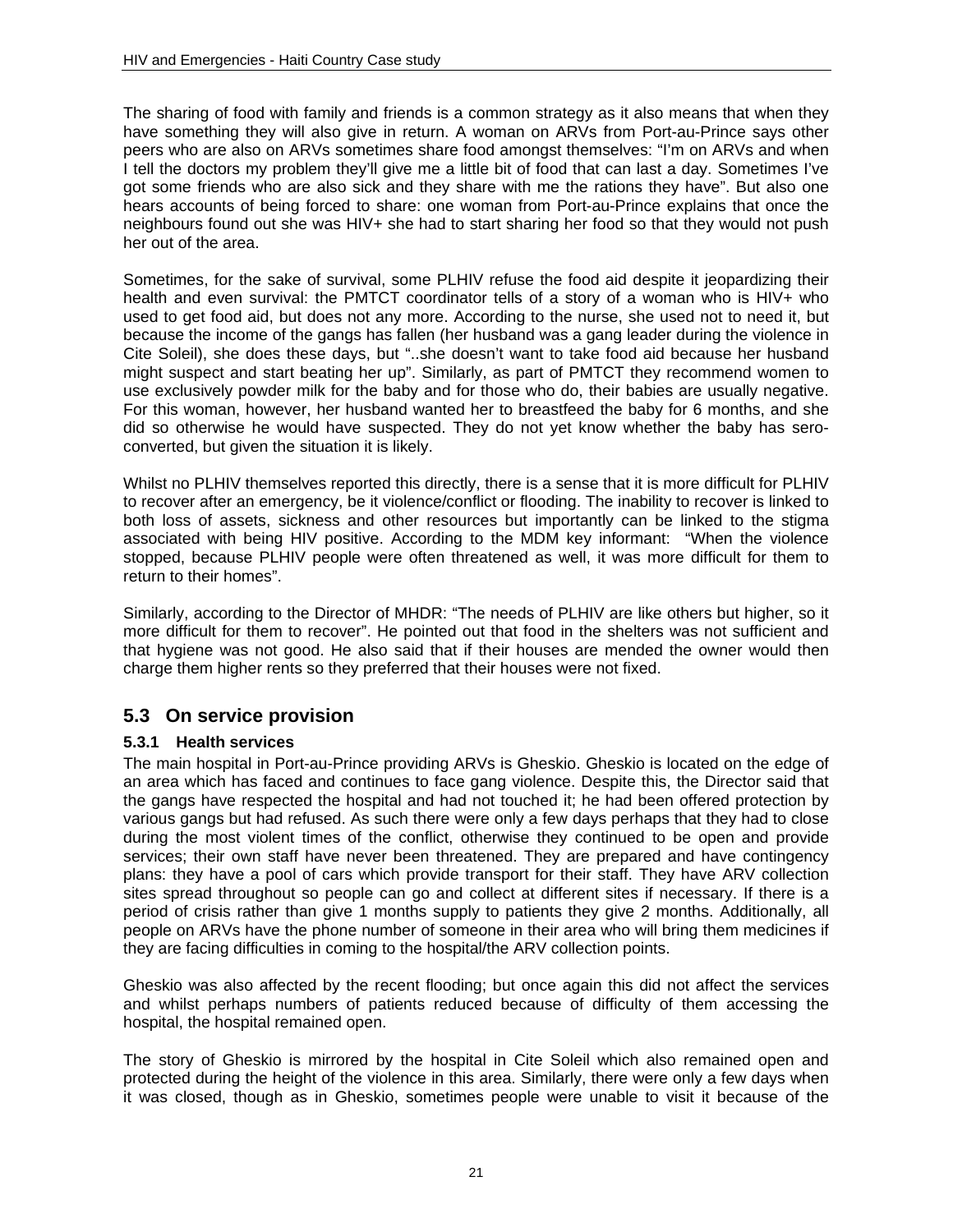shooting. According to the Director of HRC, during the violence in Cite Soleil people who were hurt or wounded were brought out of the area, being transported in tap taps (or local buses).

One woman from Cite Soleil, who works as an 'agent de sante' at the hospital, reported that even during the shooting she was coming to work every day because she lives nearby. She confirmed that the hospital was always open, though said that some services were not functioning. One aspect of her work which was disrupted was that she was unable to go out to sensitize people for 1 week during the worse time as the area as blocked; she also sometimes had to stay at the hospital during most ferocious times.

As was mentioned above, stocks of ARVs do not seem to have been affected by the floods nor the violence. People have always been able to get them. The study did not, however, visit any sites in the interiour that were supposed to be providing ARVs and the key informant from WHO did say that during a recent visit to some sites she found that ARVs were not available. This was not mentioned by anyone else and even if this were true, these were sites which had not been affected by the flooding/cyclones and even if they had been affected by the violence/conflict this had since ceased.

As was mentioned in section 5.1, condom availability was extremely limited and mostly nonexistent in the evacuation shelters. But the availability of condoms appears to be an issue throughout the country, whether in an emergency or not. Despite the Director of Gheskio saying that when the price of condoms came down (through a social marketing campaign run by PSI), condom usage increased and can partly be attributed to the fact that the HIV prevalence rate in Haiti has not reached levels similar to those in Africa, the study did not find widespread evidence of widespread use of condoms. Whilst knowledge about the importance of condoms is widespread, access to them is sometimes problematic mostly because the cost for the majority is still felt to be high. During carnival and other festivals condoms are handed out free, this does not appear to be the case during other occasions. Similarly, whilst people in evacuation shelters are given kitchen kits with pots, blankets, toilet paper, none contain condoms. This would be a relatively easy item to include in the kits.

Whilst the places providing PMTCT themselves do not appear to have been closed or affected due the violence, and as was mentioned in section 3.2, availability of PMTCT sites is increasing throughout Haiti, still many women are not using them. Speaking with the PMTCT coordinator in Cite Soleil, she mentioned that despite women coming to test and some starting ARVs, some are afraid to go complete the PMTCT process since they fear violence from their partners and thus risk their babies contracting HIV.

Since 1986 the Haitian Red Cross has been in charge of blood supplies throughout the country which are rigorously scanned to ensure that they are free of any disease. According to many key informants, including the Director of Gheskio, this has been a very successful undertaking and can also help explain the fact that the HIV prevalence rate in Haiti has remained relatively low. This blood safety programme has continued and even during the violence/conflict they have always maintained safe blood supplies; they always had electricity so they were always able to ensure that the blood was tested. The Director of the HRC also said that they have a very strict programme on how to treat and dispose of biological waste and needles, supported by JSI. In short it appears that the possible contamination of blood does not seem to be an issue in Haiti and had not become one even during the recent emergencies $33$ .

 $\overline{a}$  $33$  Though the demand for blood seems to have been low. The target is 5 days supply, which seems to me little for coping with a major emergency.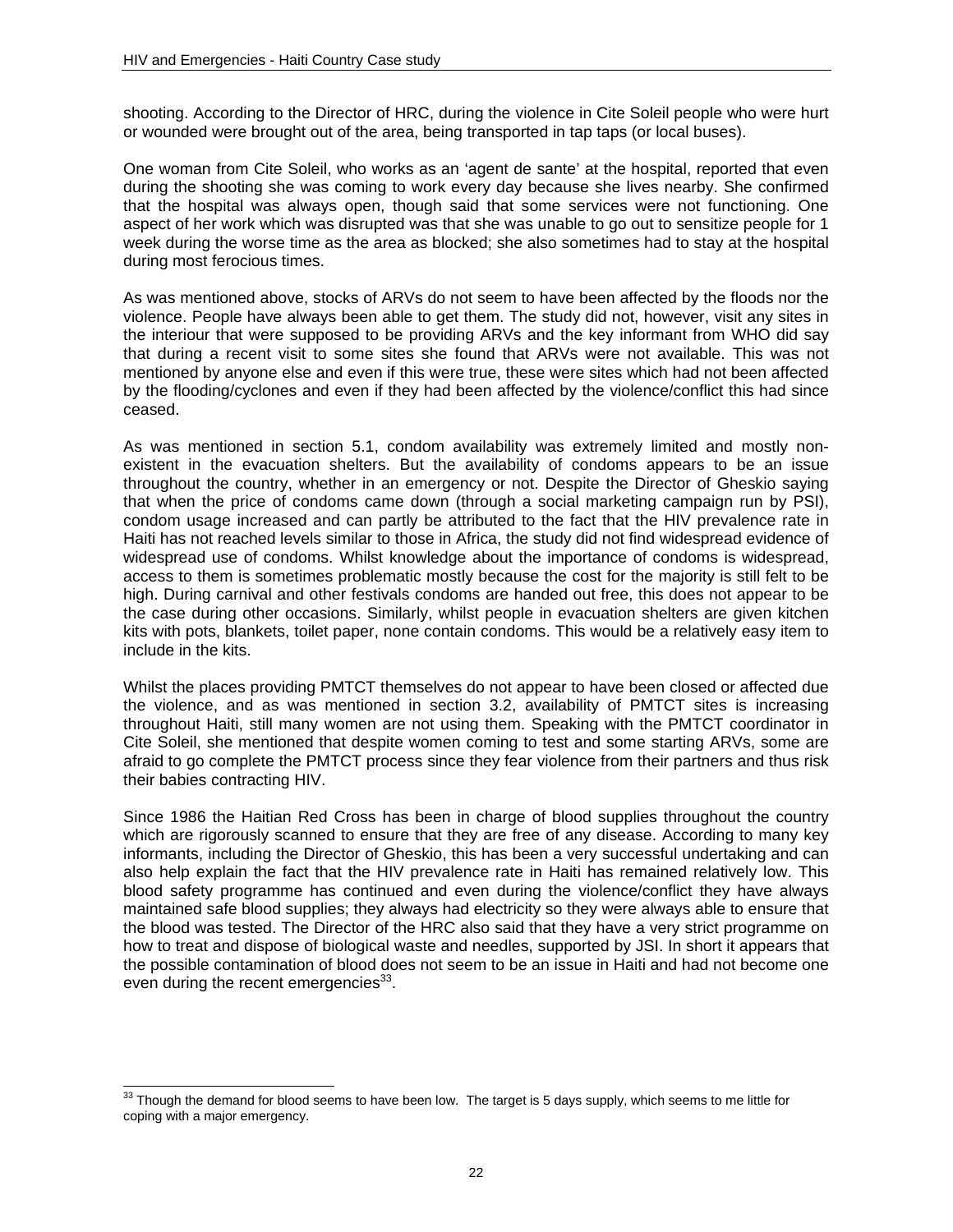#### **5.3.2 Other basic services, education, sanitation, nutrition**

Whilst supply of ARVs is not a problem, see above, a few people mentioned that they had not been taking their ARVs due to lack of food. One women in Cite Soleil, for instance, said that for the last week she has been taking only the morning dose with food, and missing the evening one because has no food. This same sentiment was echo by a number of other PLHIV saying that some days they have to miss drugs because they have not eaten. This, however, is not directly related to the emergency – unless, clearly, one sees the broader situation in which Haiti finds itself as one of emergency.

Whilst people were given food in the shelters, there were also many reports that it was not sufficient and had to be shared around. Clearly, for those who had not gone to the shelters, for which we have little information, they did not receive food and had to rely on others to support them.

Many people report that their children stopped going to school as a result of the emergencies, both violence and flooding. During violence in Cite Soleil, when there was shooting people could not go out of their homes and schools were closed for 2/3 months. During the flooding again children could no longer go to school for a combination of reasons including: the schools were closed, people lost the money needed to pay for school fees; the children were sick as a result of the flooding; and/or they had lost their school clothes. Additionally, even if the schools were not affected by the flooding in many places they were used as evacuation shelters; in some areas this coincided with a school holiday, but in other areas the children could not continue with normal schooling. After the schools had been used as shelters, they had to be thoroughly cleaned and disinfected since once the evacuees had left they were in a considerable state of disarray, since the sanitary facilities were insufficient for such an influx of people.

Drinking water in Haiti is a problem generally and was clearly made worse as a result of the flooding. In the shelter in Bon Repos people were obtaining water for washing from an uncovered well and the HRC was providing drinking water but it was not sufficient (see also section 5.1). Additionally, as pointed out by the committee in Jacmel, as a result of the flooding, in certain communities water and irrigation systems destroyed, and water became polluted. It would require considerable amounts of time until these systems were put back into working order.

The committee members also pointed out that in some areas roads were destroyed, there were landslides and parts of roads were washed away, thus making some areas impassable. As a result, they predicted that prices of basic products would increase, making people increasingly vulnerable.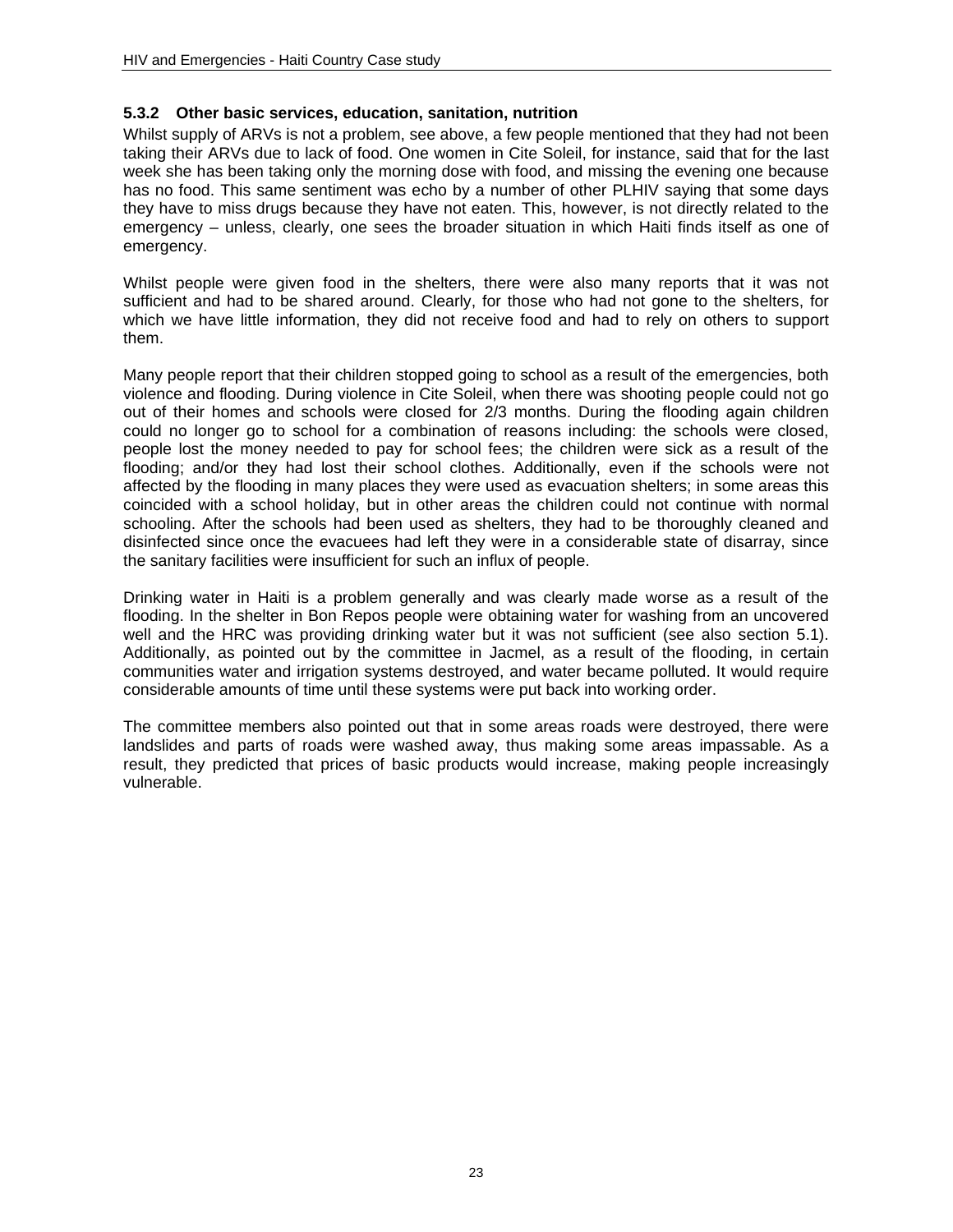# **6. Key Findings and recommendations**

## **6.1 Key Findings**

- The evidence from this study shows that vulnerabilities to contracting HIV increase in emergencies settings: transactional sex increases and people have limited access to condoms. As a result of disease, illness and poor sanitary environment, people's immunities also decrease which in turn increases their susceptibility to contracting HIV.
- Since most PLHIV do not disclose their status, they are not affected disproportionately by stigma, discrimination or violence. Nevertheless, stigma is a widespread phenomenon in Haiti and for those whose status is publicly known, the stigma and rejection they have faced is sometimes worse than being subjected to the flooding and conflicts that were occurring.
- **Interestingly, for those on ART, the emergencies do not seem to have affected their access to** ART and their adherence in general. Those providing the ARVs support this by having a range of contingency plans to ensure people continue to take their medications.
- What does seem to affect the taking of ARVs for many is the availability of food, and many people report missing doses because they do not have sufficient food. This situation is common to Haiti in general, whether a heightened emergency or not, but perhaps it can be said to be more acute during emergencies. This is also supported by the fact the PLHIV are often the ones receiving food support and during emergency times there were reports of the food being taken off them.
- Other HIV-related services do not seem to have suffered during the emergency, but in general whilst there are reports of increase in services related to PMTCT and sites providing ARVs, the issue is still that insufficient people are accessing them, be it in an emergency or not.
- A relatively effective system of emergency response is now in place: evacuation at the time of Hurricane Dean and Tropical Storm Noel was effective and no doubt helped saved lives and short-term shelters and immediate needs have been provided for tens of thousands of people.
- Despite the above, there appears to be little awareness amongst organisations of the need to consider HIV-related vulnerabilities in the emergency response, thus the National Risk and Disaster Management Plan, adopted in 2001, does not refer to HIV (DPC, 2001), nor does the new Multi-sectoral Strategic Plan for the Fight Against AIDS (Gouvernement de la République d'Haiti, 2007) explicitly address emergency situations. This reflection has started to take place and has led to a number of small-scale one-off initiatives, notably from UNAIDS and certain NGOs, but responsibility for ensuring that adequate steps are taken remains to be clarified within inter-governmental/donor structures and at the state level.
- Similarly, once the immediate and life-threatening stage of an emergency is over, it is left to other institutions to deal with the rehabilitation and reconstruction phase, many of which do not have the necessary resources to be able to respond adequately. There is an expectation that people will be able to find shelter with friends or relatives, and indeed, food distribution at official shelters was ended in order to encourage people to move on. However, although there are vague commitments to try to provide further assistance to people who have lost their homes and livelihoods, it is not clear to what extent the will or resources are likely to exist to be able to follow through. Some of these people may be able to recover, but most of those who have lost homes and livelihoods will be made significantly more vulnerable to HIV and other forms of adversity.
- While it is clear that strong mechanisms of solidarity do exist in Haiti and are used effectively at times like these, not everyone can be assumed to have such links and, in the light of the overwhelming impoverishment experienced by most people in recent years, there will almost certainly be limits to the extent to which families can afford to take in destitute relatives. People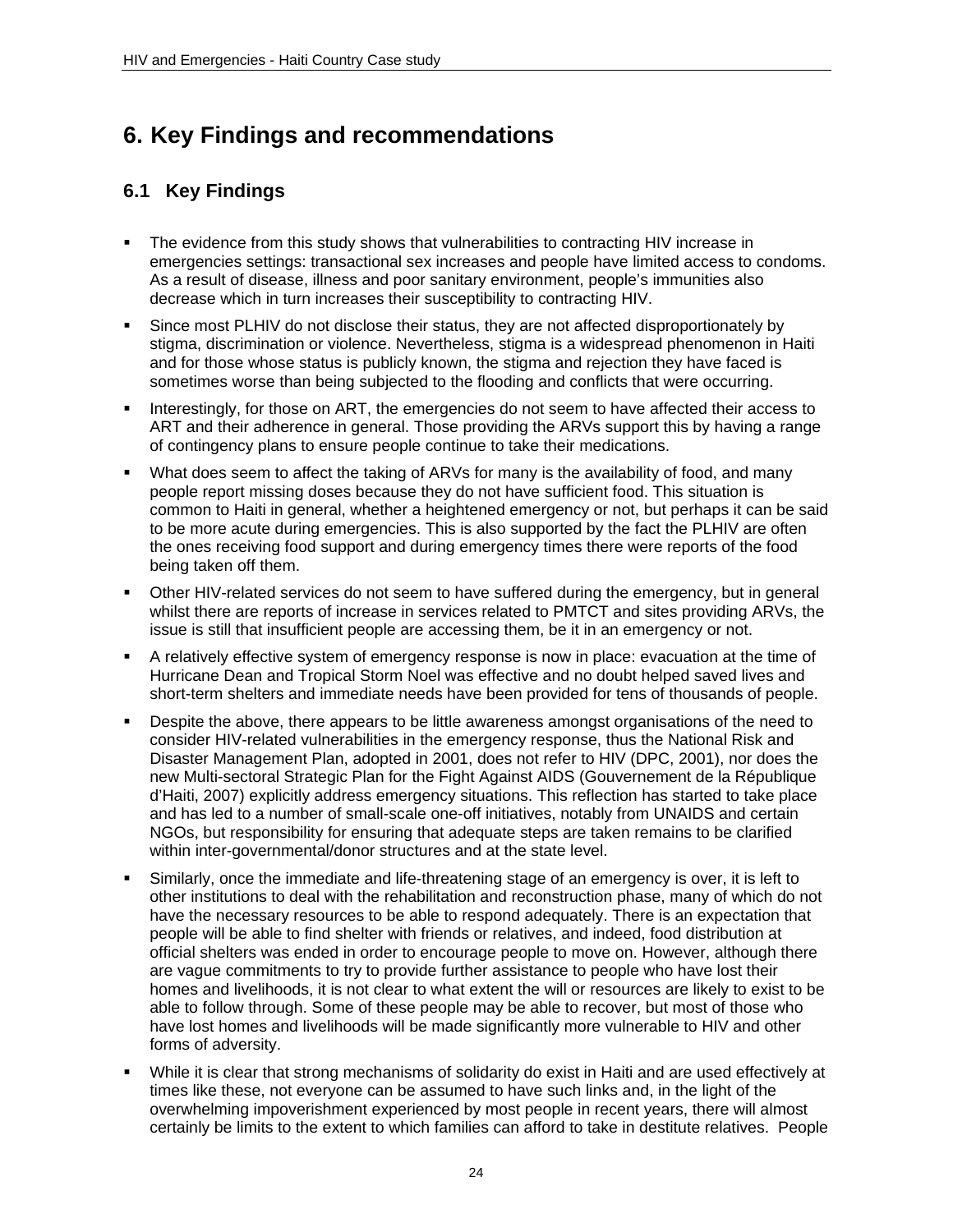who have lost both their homes and the main source of their livelihood can be considered to be extremely vulnerable to sexual abuse and HIV, particularly women and children. This is especially likely when families are broken up as a result of the adversity suffered.

- Similarly, the informal HBC mechanisms that do exist are fragile and depend on a level of wellbeing of the family members or carers. As vulnerability increases, people suffer further shocks, whilst at the same time being subjected to a process of impoverishment that strains their capacity to look after other relatives or community members. It is likely, therefore, that these practices will gradually be eroded, particularly in the poorest communities.
- Widespread use of reciprocity as a coping strategy in a context where most people are vulnerable to food insecurity – including in urban areas – means that targeting of PLHIV for food aid is ineffective. In most cases, PLHIV met seem to have had to share food with relatives and neighbours, with the consequence that they sometimes go hungry and may decide to refrain from taking their drugs with a consequent risk of resistance

## **6.2 Recommendations**

- **The fact that vulnerability to HIV increases during an emergency needs to be taken into account** during the response: as such responses could include increased awareness-raising on the risks associated with increased transactional sex, increased availability of condoms, and even increased emphasis placed on livelihood generating activities through the encouragement of credit schemes.
- One relatively easy means of making condoms more available is to ensure that they are included in the kits that the various organisations hand out; this could be pushed by the DPC and made a requirement.
- In addition to placing condoms in kits, they need to be made available in shelters even during short-term emergencies; advance planning needs to happen to ensure that there are sufficient in stock; additionally, careful thinking needs to go into where they should be located in the shelters, who should be handing them out, etc. so that people can easily access them.
- More generally, the fact that condoms are not provided free in Haiti needs to be taken into consideration when dealing with HIV-related vulnerabilities and risks.
- During the periods that people are in the shelters, they have little to do, waiting to be repatriated; as such organisations could take advantage of many people being in the same location and carry out awareness-raising activities about HIV, including addressing stigma and discrimination.
- If would be useful if a system were established which, whilst maintaining respect and confidentiality, would enable PLHIV to come forward to ensure that any additional needs emerging as a result of the emergency (e.g. food requirements to enable ARVs) can be addressed as part of the response and rehabilitation efforts. The DPC in each department could be well placed to establish such a system; this is likely to involve special training for members of the DPC.
- Although this study did not address the issue directly, reported behaviour of some of the MINUSTAH members present in Haiti, is likely to favour HIV transmission either in the host country or at home. Currently, the lack of transparency encourages a sense of impunity so a plea is made to encourage transparency and accountability in behaviours also amongst this population.
- Finally, there are still missing information and data, as such more research is needed in a number of areas this includes the following:
	- a. Whilst we have numbers of people in the evacuation shelters, little is known about those who move to stay with friends, relatives and neighbours and the resulting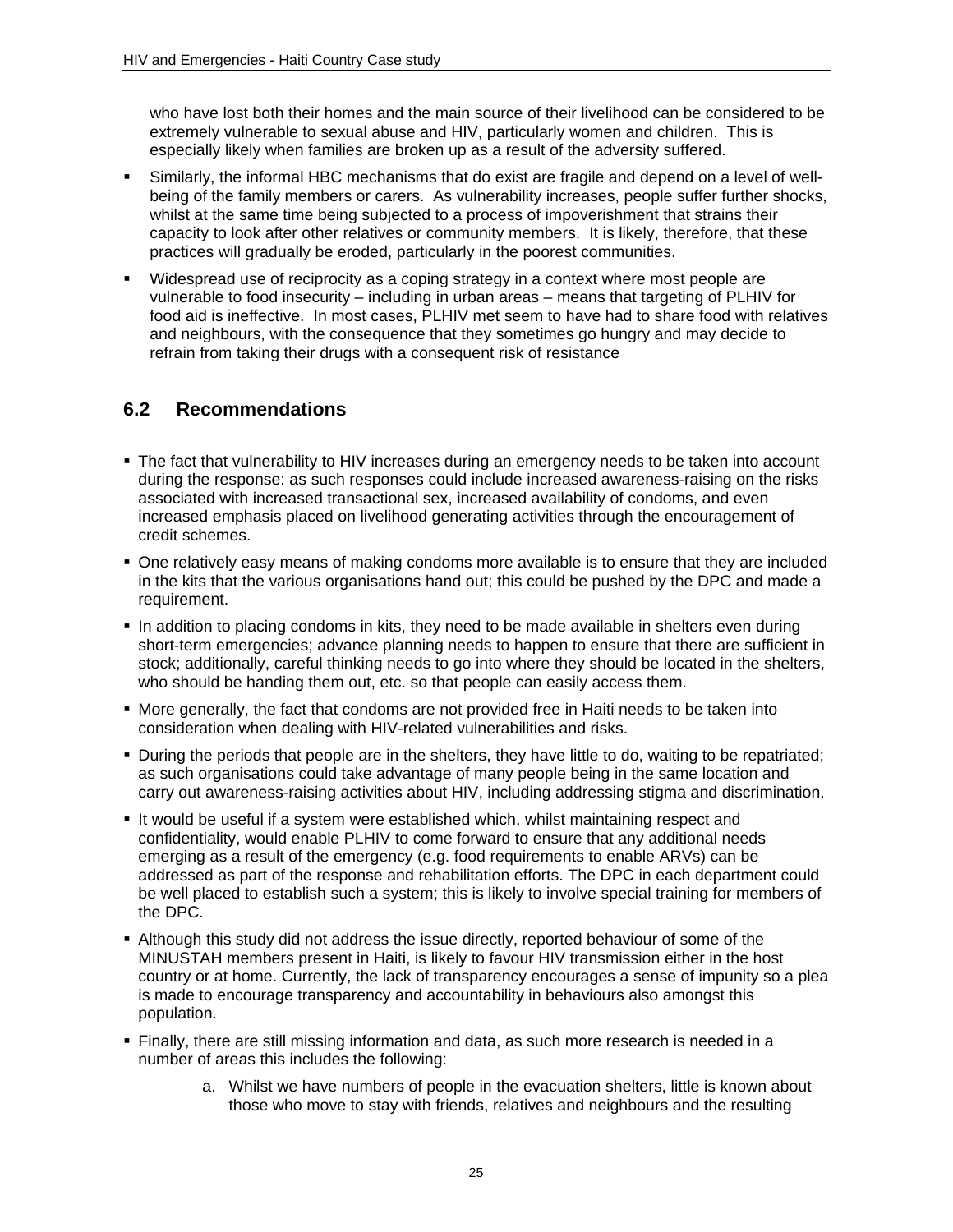vulnerabilities they face, both as PLHIV and non-PLHIV. Thus research following the lives of these people would be useful.

- b. Linked to the above, we know little and do not have any accurate and current estimates of the numbers of people who have been displaced as a result of the emergencies; similarly, the numbers who continue to be displaced and who engage in cross-border activities. All this has implications for vulnerability and risk of contracting HIV. It also raises questions around what are the most effective means of providing health services in such an environment.
- c. We still know relatively little about specific groups who are vulnerable to HIV and the effects of emergencies on them; this includes MSM, prison populations and streetbased sex workers.
- d. Whilst the various health-related services are being offered and scaled-up, people are still not coming forward; this includes PMTCT and post-rape<sup>34</sup> care and counselling. More research is needed to understand why women in need of such services fail to come forward.

l  $34$  During 2004-2006, armed groups made use of collective rape to exert control over the local population.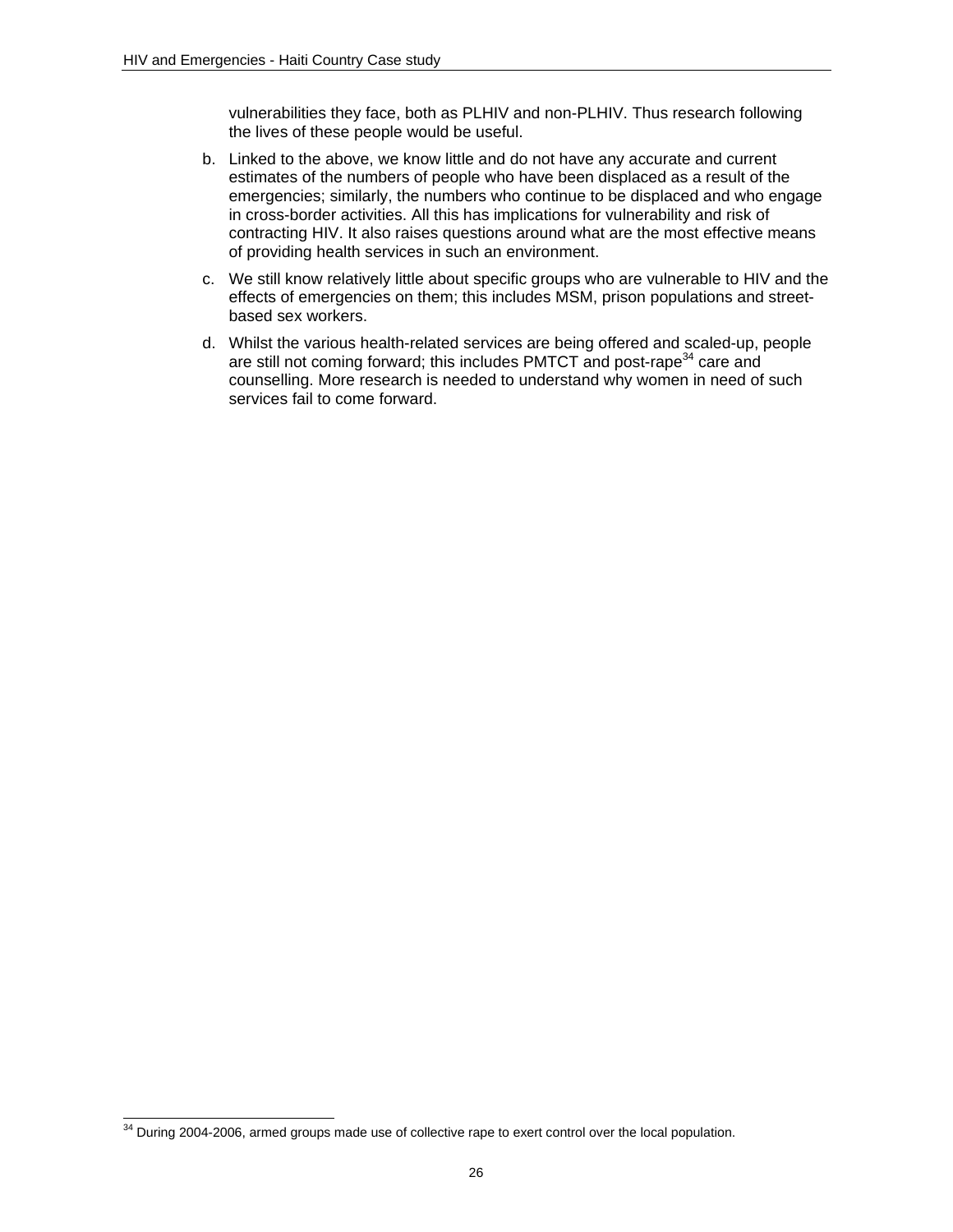## **References**

Cayemittes, M et al. (2006). Enquête mortalité, morbidité et utilisation des services EMMUS–IV: Haïti 2005–2006. July. Pétion ville and Calverton, Institut Haïtien de l'Enfance, ORC Macro.

CNSA (2002), Haiti : Insécurité Alimentaire 2001-2002.

Direction de la Protection Civile (2001), Plan National de Gestion des Risques et des Désastres

FHI/CERA, 2007. Presentations des Results Preliminaires du BSS III. Enquetes de surveillance des comportments, Haiti 2006. Caribe Convention Centre, 20<sup>th</sup> March 2007.

Egset W. and Sletten, P. (2005), *Profil de la pauvreté à partir des données de l'ECVH*, Port-au-Prince.

Gaillard EM et al. (2006). *Understanding the reasons for decline of HIV prevalence in Haiti. Sexually Transmitted Infections*, 82(2). April.

Gouvernement de la République d'Haiti (2007), Programme National de Lutte contre le SIDA, *Plan Stratégique National Multisectoriel 2008-2012* 

Hallett TB et al. (2006). Declines in HIV prevalence can be associated with changing sexual behaviour in Uganda, urban Kenya, Zimbabwe and urban Haiti. Sexually Transmitted Infections, 82(Suppl. I):1–i8.

Hempstope H. Et al. (2004), HIV/AIDS in Haiti: A literature Reivew

Larrain S. and Fernández E. (2007), *Une Réponse à la violence faite aux femmes en Haiti* 

Lothe, E. and Gurung, M., (2007) HIV/AIDS Knowledge, Attitude and Practice Survey: UN Uniformed Peacekeepers in Haiti, Peacekeeping Best Practices

Loutis, W. (2006), *Evaluation de la situation des femmes dans le cadre de la violence armée en Haiti* 

Mathieu P. Et al (2002), *Cartes et étude de risques, de la vulnérabilité et des capacités de réponse en Haiti,* Oxfam

MPCE (2004), *Carte de Pauvreté d'Haiti*

MSPP (2007), *Haiti : Enquete Mortalité, Morbidité et Utilisation des Services 2005-2006*

Soto, J. and Joseph, G. 2005. Résultats de la première enquête de surveillance de seconde generation chez les travailleuses du sexe de St-Marc, Artibonite – Haïti. PALIH.

Samuels, F. and Proudlock, K. 2007. HIV and AIDS in Emergencies: Draft literature review.

Spraos, H, 2007, *Perceptions of Urban Violence in Haiti: the case of St Martin*, unpublished MSc dissertation.

UNAIDS (2007). AIDS Epidemic Update.

United Nations Security Council (2007), *Report of the Secretary General on the United Nations Stabilization Mission in Haiti*, S/2007/503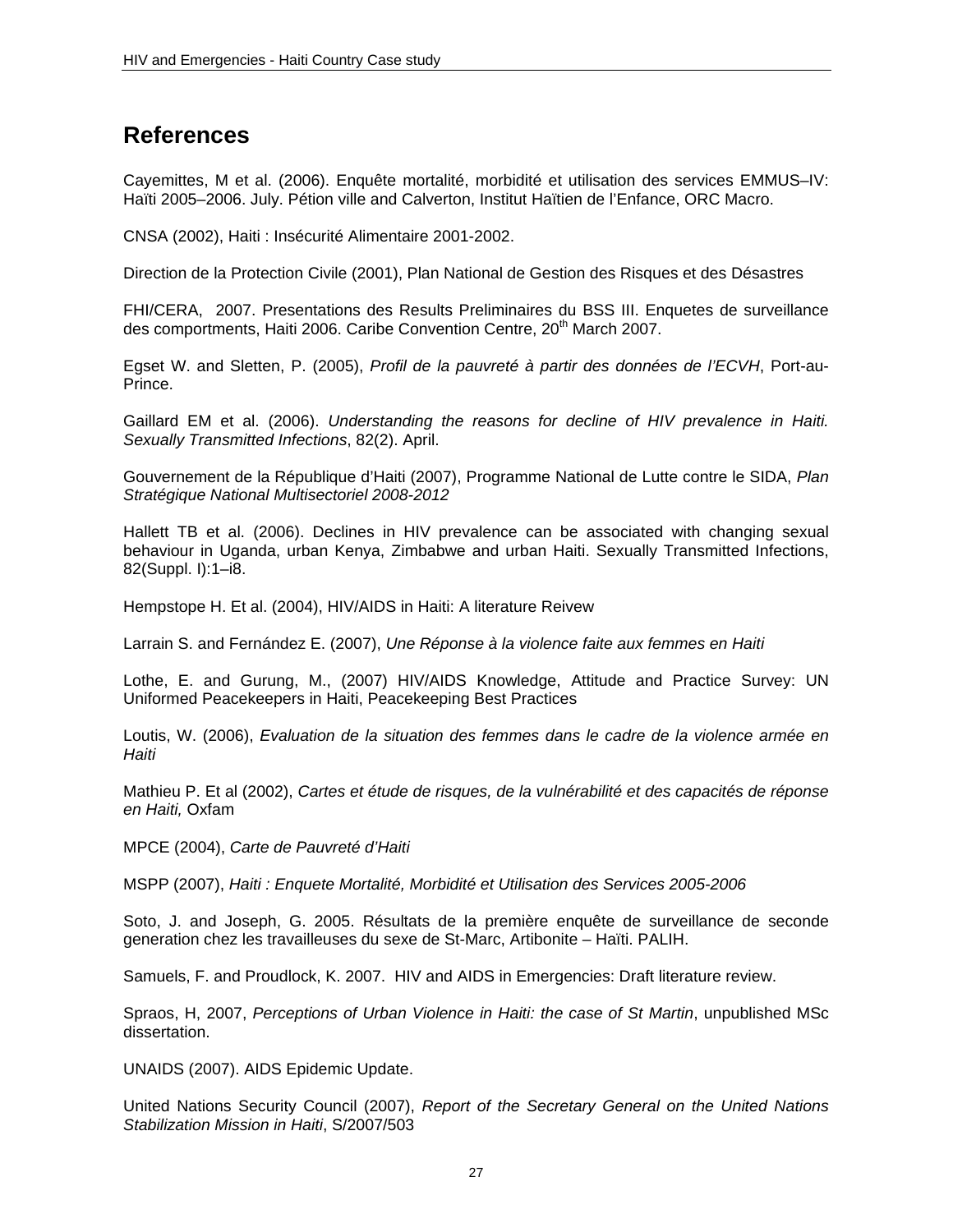UNDP (2005), *Situation Economique et Sociale d'Haiti en 2005* 

WHO, 2005. Haiti: Summary for country profile of HIV/AIDS Treatment Scale-up. http://www.who.int/hiv/HIVCP\_HTI.pdf

World Bank (2006), *Social Resilience and State Fragility in Haiti: A Country Social Analysis*, Report No. 36069-HT.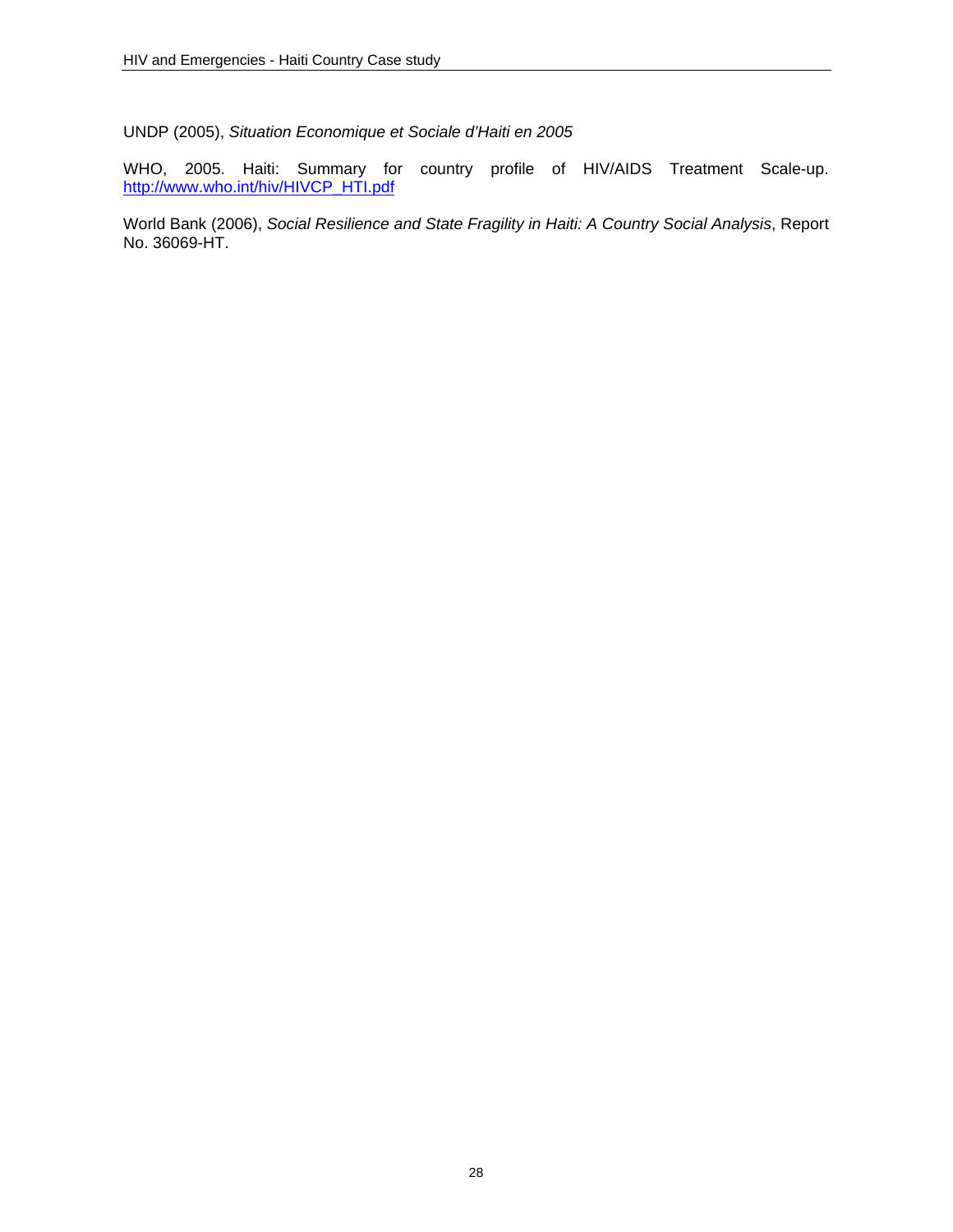# **Annex 1**

### **Key informants met during the course of the study**

| Organisation                                 | <b>Name</b>                        | <b>Function</b>                                        |  |
|----------------------------------------------|------------------------------------|--------------------------------------------------------|--|
| <b>MINUSTAH</b>                              | Dr Ingrid Molina de Schrils        | <b>HIV/AIDS Advisor</b>                                |  |
| <b>OCHA</b>                                  | Manuela Gonzalez                   | Head of Office                                         |  |
|                                              | <b>Frandy Dorvil</b>               | <b>Officier National</b>                               |  |
| <b>UNDP</b>                                  | Valérie Tremblay                   | Spécialiste en Préparation et Réponse aux<br>Désastres |  |
| <b>UNAIDS</b>                                | Dr Amadou Mactar Mbaye             | <b>Country Director</b>                                |  |
| <b>UNFPA</b>                                 | Barbara Laurenceau                 | <b>Deputy Representative</b>                           |  |
|                                              | Marie José D. Salomon              | <b>Experte Nationale VIH</b>                           |  |
|                                              | <b>Smith Maxime</b>                | Responsable Promotion groups vulnérables               |  |
| Médecins Sans Frontières                     | Dr Marta Iscala                    | <b>Medical Coordinator</b>                             |  |
| <b>Belgium</b>                               | Dr Marjorie Charles                |                                                        |  |
| <b>Serovie</b>                               | <b>Steeve Laguerre</b>             | <b>Executive Director</b>                              |  |
| <b>ASON/Plateforme</b><br>des                | Jean-Sorel Beaujour                |                                                        |  |
| <b>PVVIH</b>                                 |                                    |                                                        |  |
| <b>Les Centres GHESKIO</b>                   | Dr Jean William Pape               | Director                                               |  |
| <b>Haitian Red Cross</b>                     | Dr Michaëlle Amédée Gédéon         | President                                              |  |
|                                              | Dr Myrtha Louissaint               | Directrice de l'Action Sanitaire et Sociale            |  |
|                                              | Ferna Victor                       |                                                        |  |
| <b>World Food Programme</b>                  | <b>Romain Sirois</b>               | <b>Deputy Director</b>                                 |  |
|                                              | Myrtha Jean Marie                  | <b>HIV Focal Point</b>                                 |  |
|                                              | <b>Widline Cherichel</b>           |                                                        |  |
| Objectif<br><b>Promoteurs</b>                | Dr Marie-Mercy Zevallos            |                                                        |  |
| Zerosida (POZ)                               |                                    |                                                        |  |
| <b>Ministère</b><br>de<br>la<br><b>Santé</b> | Hugues Bienaimé                    | Chef de Service, Promotion de la santé et              |  |
| <b>Publique</b>                              |                                    | promotion de l'environnement                           |  |
|                                              | <b>Yannick Jean Felix</b>          | Nurse, Coordonnatrice PMTE, Hôpital Sainte             |  |
|                                              |                                    | Catherine, Cité Soleil                                 |  |
| <b>Concern Worldwide</b>                     | Dr Carine Roenen                   | <b>Country Director</b>                                |  |
| <b>Pan-American</b><br><b>Health</b>         | Dr Karoline Fonck                  | <b>HIV/AIDS Country Officer</b>                        |  |
| Organization                                 | <b>Philippe Allouard</b>           | Programme d'urgence et de désastres                    |  |
| Comité<br><b>Gestion</b><br>de<br>de         | <b>Fednel Zidor</b>                | Vice-Délégué, Coordonnateur Exécutif CDGRD             |  |
| Risques et de Désastres                      | Jean Michel Sabbat                 | Coordonnateur Technique Département Sud Est            |  |
| du Sud Est                                   | Mme Germain Pierre Louis           | Regional President, Haitian Red Cross                  |  |
| Mouvement Haïtien pour le                    | Strauss Védrine                    |                                                        |  |
| <b>Développement</b><br><b>Rural</b>         |                                    |                                                        |  |
| (MHDR)                                       |                                    |                                                        |  |
| <b>Fondation</b><br><b>Esther</b>            | Esther<br><b>Boucicault</b><br>Mme | Director                                               |  |
| <b>Stanislas</b><br><b>Boucicault</b>        | <b>Stanislas</b>                   |                                                        |  |
| (FEBS)                                       | Georges Phenol Fils-Aimé           | Promoteur en sensibilisation VIH /SIDA                 |  |
| <b>CCISD/PALIH 2</b>                         | <b>Martine Bernier</b>             | Coordonnatrice                                         |  |
| <b>Maison Arc en Ciel</b>                    | Lourna Destouches                  | Travailleuse sociale                                   |  |
| <b>Médecins</b><br>du<br><b>Monde</b>        | Dr Marie Gessy Richard Alcy        | <b>Medical Coordinator</b>                             |  |
| Canada                                       |                                    |                                                        |  |
| Unité de Coordination et de                  | Dr Gédéon Gelain                   | Senior Consultant Epidemiologist                       |  |
| Contrôle<br>(UCC),                           |                                    |                                                        |  |
| Programme National de                        |                                    |                                                        |  |
| Lutte contre les IST et le                   |                                    |                                                        |  |
| <b>VIH/SIDA</b>                              |                                    |                                                        |  |
| Direction de la Protection                   | Alta Jean Baptiste                 | <b>Directrice</b>                                      |  |
| Civile,<br><b>Ministère</b><br>de            | Ing. Pinchinat Pierre-Louis        | <b>Directeur Adjoint</b>                               |  |
| l'Intérieur<br>des<br>et                     |                                    |                                                        |  |
| <b>Collectivités Territoriales</b>           |                                    |                                                        |  |
|                                              |                                    |                                                        |  |